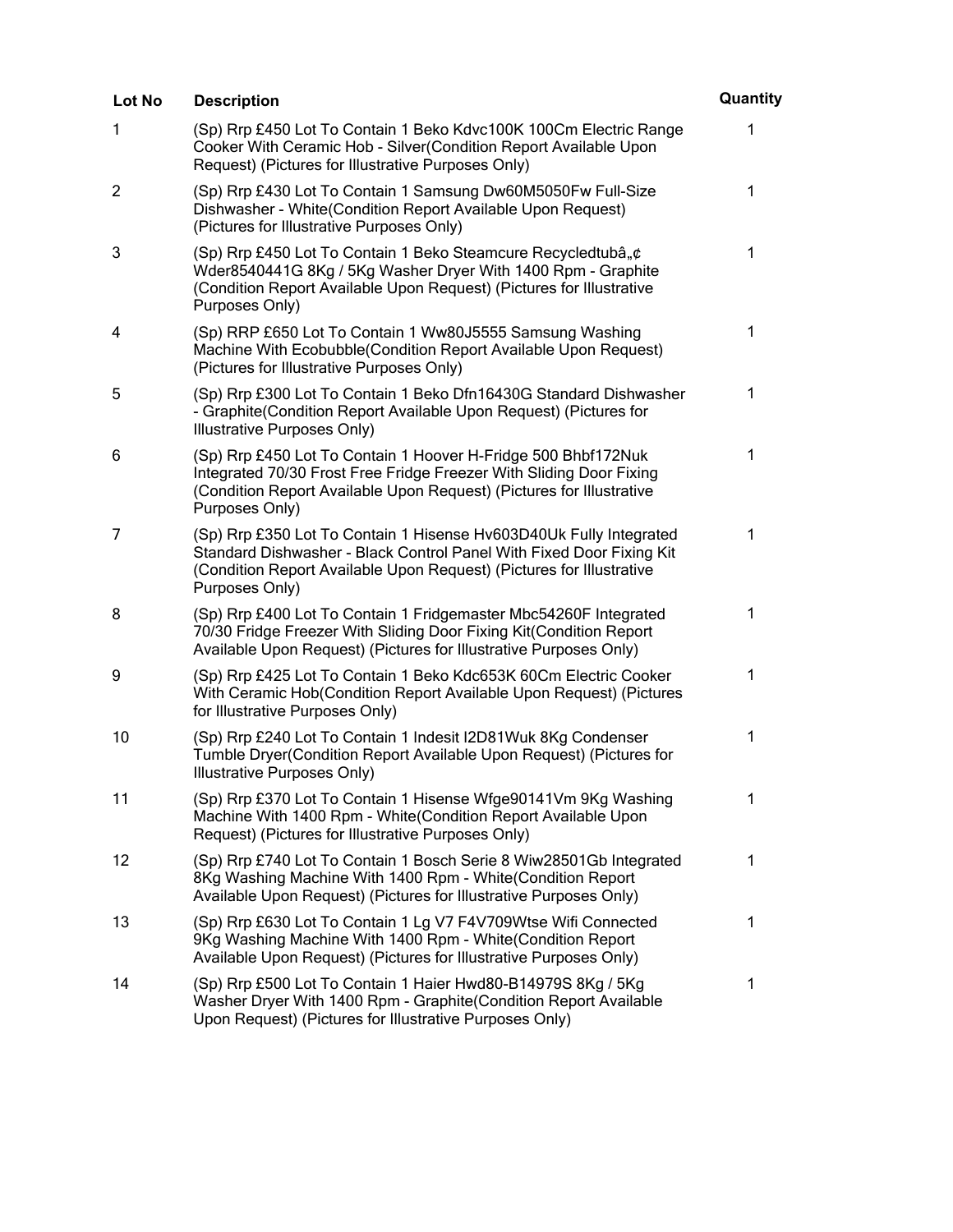| Lot No | <b>Description</b>                                                                                                                                                                                  | Quantity    |
|--------|-----------------------------------------------------------------------------------------------------------------------------------------------------------------------------------------------------|-------------|
| 15     | (Sp) Rrp £300 Lot To Contain 1 Beko Dfs05020W Freestanding Slimline<br>Dishwasher – White(Condition Report Available Upon Request)<br>(Pictures for Illustrative Purposes Only)                     | 1           |
| 16     | (Sp) Rrp £700 Lot To Contain 1 Aeg Prosteam Technology L7Fee945R<br>9Kg Washing Machine With 1400 Rpm - White(Condition Report<br>Available Upon Request) (Pictures for Illustrative Purposes Only) | $\mathbf 1$ |
| 17     | (Sp) Rrp £500 Lot To Contain 1 Aeg, Fsk32610Z, Built In 13 Place<br>Dishwasher (Condition Report Available Upon Request) (Pictures for<br>Illustrative Purposes Only)                               | 1           |
| 18     | (Sp) Rrp £290 Lot To Contain 1 Indesit Dsie 2B10 Uk N Slimline Fully<br>Integrated Dishwasher (Condition Report Available Upon Request)<br>(Pictures for Illustrative Purposes Only)                | 1           |
| 19     | (Sp) Rrp £290 Lot To Contain 1 Integrated Fridge Freezer(Condition<br>Report Available Upon Request) (Pictures for Illustrative Purposes<br>Only)                                                   | $\mathbf 1$ |
| 20     | (Sp) Rrp £320 Lot To Contain 1 Russell Hobbs Rh55Lf142 Fridge -<br>White(Condition Report Available Upon Request) (Pictures for<br>Illustrative Purposes Only)                                      | 1           |
| 21     | (Kw) Rrp 310, Lot To Contain X1 Russell Hobbs Mda Rh55Fz142<br>Freezer, Unboxed(Condition Report Available Upon Request) (Pictures<br>for Illustrative Purposes Only)                               | 1           |
| 22     | (Kw) Rrp £290 Lot To Contain X1 Integrated Fridge Freezer, Unboxed<br>(Condition Report Available Upon Request) (Pictures for Illustrative<br>Purposes Only)                                        | 1           |
| 23     | (Kw) Rrp £290 Lot To Contain X1 Integrated Fridge Freezer, Unboxed<br>(Condition Report Available Upon Request) (Pictures for Illustrative<br>Purposes Only)                                        | 1           |
| 24     | (Kw) Rrp £200, Lot To Contain X1 Generic White Undercounter Fridge,<br>Unboxed(Condition Report Available Upon Request) (Pictures for<br>Illustrative Purposes Only)                                | 1           |
| 25     | (Kw) Rrp £300, Beko Dishwasher Grey, Unboxed(Condition Report<br>Available Upon Request) (Pictures for Illustrative Purposes Only)                                                                  | 1           |
| 26     | (Kw) Rrp £300, Lot To Contain X1 Gorenje E5111Wg Electric Cooker,<br>Unboxed(Condition Report Available Upon Request) (Pictures for<br>Illustrative Purposes Only)                                  | 1           |
| 27     | (Kw) Rrp £600, Lot To Contain X1 Samsung Dishwasher, Unboxed<br>(Condition Report Available Upon Request) (Pictures for Illustrative<br>Purposes Only)                                              | 1           |
| 28     | (Kw) Rrp £389, Lot To Contain X1 Beko 7Kg 1400 Rpm Freestanding<br>Washer Dryer, Unboxed (Condition Report Available Upon Request)<br>(Pictures for Illustrative Purposes Only)                     | 1           |
| 29     | (Kw) Rrp £250 Hotpoint 8Kg Washing Machine With 1400 Rpm,<br>Unboxed(Condition Report Available Upon Request) (Pictures for<br>Illustrative Purposes Only)                                          | 1           |
| 30     | (Kw) Rrp £200, Lot To Contain X1 Russell Hobbs 7.5Kg 1400 Rpm<br>Washing Machine, Unboxed (Condition Report Available Upon Request)<br>(Pictures for Illustrative Purposes Only)                    | 1           |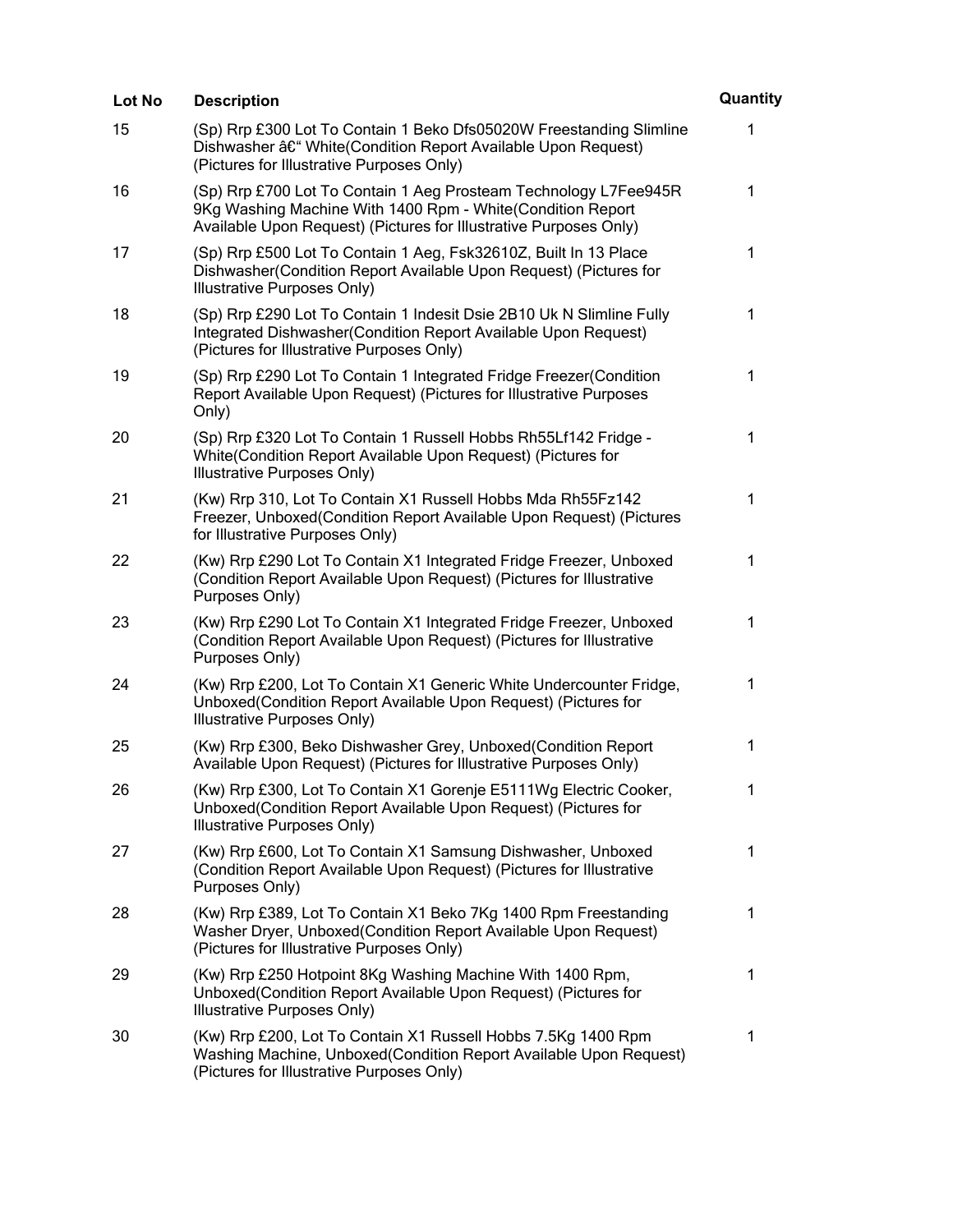| Lot No | <b>Description</b>                                                                                                                                                                                                                 | Quantity     |
|--------|------------------------------------------------------------------------------------------------------------------------------------------------------------------------------------------------------------------------------------|--------------|
| 31     | (Kw) Rrp £379 Lot To Contain X1 Beko Intergrated Washin Machine<br>7Kg, White, Unboxed (Condition Report Available Upon Request)<br>(Pictures for Illustrative Purposes Only)                                                      | 1            |
| 32     | (Sp) Rrp £320 Lot To Contain 1 Baumatic Bi6E4Lb Fully Integrated<br>Standard Dishwasher - Black Control Panel With Fixed Door Fixing Kit<br>(Condition Report Available Upon Request) (Pictures for Illustrative<br>Purposes Only) | 1            |
| 33     | (Sp) Rrp £270 Lot To Contain 1 Sharp Sj-Bb05Dtxlf-En 70/30 Fridge<br>Freezer - Stainless Steel Effect(Condition Report Available Upon<br>Request) (Pictures for Illustrative Purposes Only)                                        | $\mathbf{1}$ |
| 34     | (Sp) Rrp £300 Lot To Contain 1 Sharp Kd-Gcb8S7Gw9-En 8Kg<br>Condenser Tumble Dryer(Condition Report Available Upon Request)<br>(Pictures for Illustrative Purposes Only)                                                           | 1            |
| 35     | (Sp) RRP £270 Lot To Contain 1 Beko Wtl74051W 7Kg Washing<br>Machine With 1400 Rpm<br>                                                                                                                                             | $\mathbf 1$  |
| 36     | (Sp) RRP £350 Lot To Contain 1 Galanz Wmuk002W 9.0Kg Washing<br>Machine Led Display<br>                                                                                                                                            | 1            |
| 37     | (Sp) RRP £530 Lot To Contain 1 Zanussi Zkcna4K1 Built In Electric<br>Double Oven - Black<br>                                                                                                                                       | 1            |
| 38     | (Sp) RRP £350 Lot To Contain 1 Built In 7Kg 1400 Spin Washing<br>Machine<br>                                                                                                                                                       | $\mathbf 1$  |
| 39     | (Sp) RRP £350 Lot To Contain 1 Built In 7Kg 1400 Spin Washing<br>Machine<br>/>                                                                                                                                                     | 1            |
| 40     | (Sp) RRP £550 Lot To Contain 1 Hoover H-Wash 500 Hdd4106Ambcr<br>WIFI Connected 10Kg / 6Kg Washer Dryer With 1400 Rpm -<br>Graphite<br>                                                                                            | 1            |
| 41     | (Sp) RRP £370 Lot To Contain 1 Electriq 30Cm Wide 18 Free-Standing<br>Bottle Wine Cooler - Black<br>                                                                                                                               | 1            |
| 42     | (Sp) RRP £150 Lot To Contain 1 John Lewis Duhrer Grey Chair<br>                                                                                                                                                                    | 1            |
| 43     | (Sp) RRP £420 Lot To Contain 1 Hotpoint H3D91Gsuk Freestanding<br>9Kg Condenser Tumble Dryer In Graphite<br>                                                                                                                       | 1            |
| 44     | (Sp) RRP £520 Lot To Contain 1 Freestanding Washing Machine, 9Kg<br>Load, 1400Rpm Spin, White<br>                                                                                                                                  | 1            |
| 45     | (Sp) RRP £230 Lot To Contain 1 Beko Dtlce70051W 7Kg Condenser<br>Tumble Dryer - White<br>                                                                                                                                          | 1            |
| 46     | (Sp) RRP £1460 Lot To Contain 1 The Simba Pegasus Bed Base<br>>/>                                                                                                                                                                  | 1            |
| 47     | (Sp) RRP £200 Lot To Contain 1 Solid Light Wood Door<br>>/>                                                                                                                                                                        | 1            |
| 48     | (Sp) RRP £200 Lot To Contain 1 Solid Light Wood Door<br>>                                                                                                                                                                          | 1            |
| 49     | (Sp) RRP £100 Lot To Contain 1 John Lewis & Amp; Partners Gp800 Tv<br>Stand For TVs Up To 40", Black(No Tag)<br>                                                                                                                   | 1            |
| 50     | (Sp) RRP £150 Lot To Contain 1 John Lewis Leather Hight Back Dining<br>Chair (No Tag)<br>                                                                                                                                          | 1            |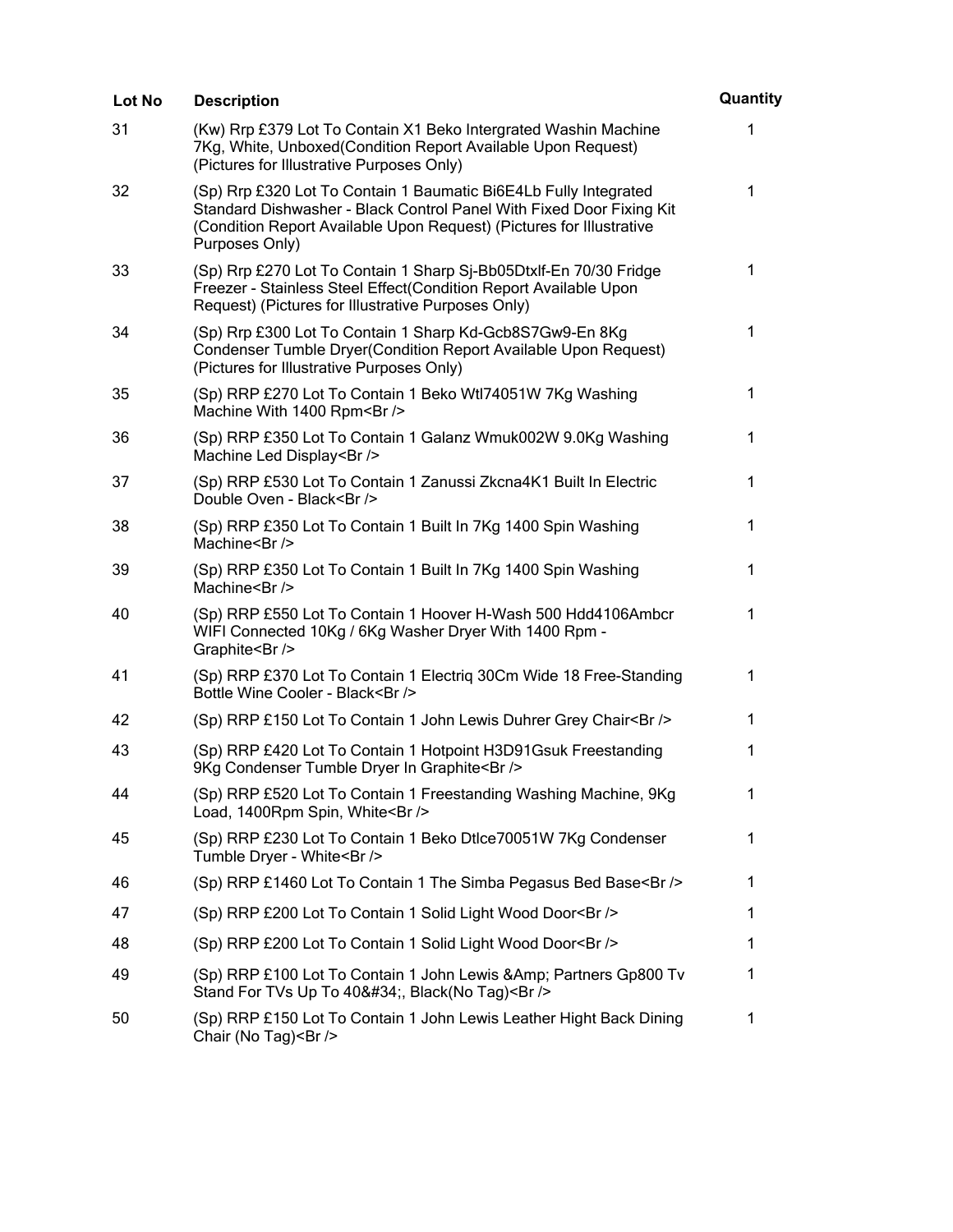| Lot No | <b>Description</b>                                                                                                                                                                                                                                                 | Quantity    |
|--------|--------------------------------------------------------------------------------------------------------------------------------------------------------------------------------------------------------------------------------------------------------------------|-------------|
| 51     | (Tr) RRP £280 Lot To Contain 1X Shark Anti Hair Wrap Cordless Pet<br>Vacuum(Condition Report Available Upon Request) (Pictures are for<br>Illustrative Purposes Only)                                                                                              | 1           |
| 52     | (Tr) RRP £200 Lot To Contain 2X Boxed Swoon Wisteria Dining Chair<br>In Charcoal Wool(Condition Report Available Upon Request) (Pictures<br>are for Illustrative Purposes Only)                                                                                    | 1           |
| 53     | (Tr) RRP £260 Lot To Contain 1X Ninja Foodi Max 15 In 1 Smart Lid<br>Multi Cooker 7.5L (Condition Report Available Upon Request) (Pictures<br>are for Illustrative Purposes Only)                                                                                  | $\mathbf 1$ |
| 54     | (Tr) RRP £250 Lot To Contain 1X Cimc Ceiling Chandelier (Condition<br>Report Available Upon Request) (Pictures are for Illustrative Purposes<br>Only)                                                                                                              | 1           |
| 55     | (Tr) RRP £200 Lot To Contain 4 Items 1X Aero Cool Intergrater 600W<br>2X Aero Cool Intergrater 650W 1X Aerocool Intergrater 500W(Condition<br>Report Available Upon Request) (Pictures are for Illustrative Purposes<br>Only)                                      | 1           |
| 56     | (Tr) RRP £160 Lot To Contain 2 Items 1X John Lewis And Partners<br>Pump Espresso Coffee Machine 1X John Lewis And Partners 1.7L<br>Kettle In Black (01404575) (2842128) (Condition Report Available Upon<br>Request) (Pictures are for Illustrative Purposes Only) | $\mathbf 1$ |
| 57     | (Tr) RRP £180 Lot To Contain 2 Items 1X Theragun Wave Duo Smart<br>Vibrating Roller 1X Native Union Smart Charger International(Condition<br>Report Available Upon Request) (Pictures are for Illustrative Purposes<br>Only)                                       | $\mathbf 1$ |
| 58     | (Tr) RRP £220 Lot To Contain 7X Xquisit 3-Port Fast Charging Power<br>Bank USB 12000 Mah(Condition Report Available Upon Request)<br>(Pictures are for Illustrative Purposes Only)                                                                                 | 1           |
| 59     | (Tr) RRP £200 Lot To Contain 4 Items 3X Aerocool Intergrater 700W 1X<br>Aerocool Intergrater 600W(Condition Report Available Upon Request)<br>(Pictures are for Illustrative Purposes Only)                                                                        | $\mathbf 1$ |
| 60     | (Tr) RRP £140 Lot To Contain 4X Native Union Stow Slim Sleeve For<br>MacBook(Condition Report Available Upon Request) (Pictures are for<br>Illustrative Purposes Only)                                                                                             | 1           |
| 61     | (Tr) RRP £200 Lot To Contain 4 Items 3X Native Union Smart Charger<br>International 1X Native Union Drop Wireless Charger(Condition Report<br>Available Upon Request) (Pictures are for Illustrative Purposes Only)                                                | 1           |
| 62     | (Tr) RRP £200 Lot To Contain 4 Items 2X Native Union Smart Charger<br>International 2X Native Union Drop Wireless Charger(Condition Report<br>Available Upon Request) (Pictures are for Illustrative Purposes Only)                                                | 1           |
| 63     | (Tr) RRP £200 Lot To Contain 4 Items 2X Native Union Smart Charger<br>International 2X Native Union Drop Wireless Charger(Condition Report<br>Available Upon Request) (Pictures are for Illustrative Purposes Only)                                                | 1           |
| 64     | (Tr) RRP £200 Lot To Contain 4 Items 3X Native Union Smart Charger<br>International 1X Native Union Drop Wireless Charger(Condition Report<br>Available Upon Request) (Pictures are for Illustrative Purposes Only)                                                | 1           |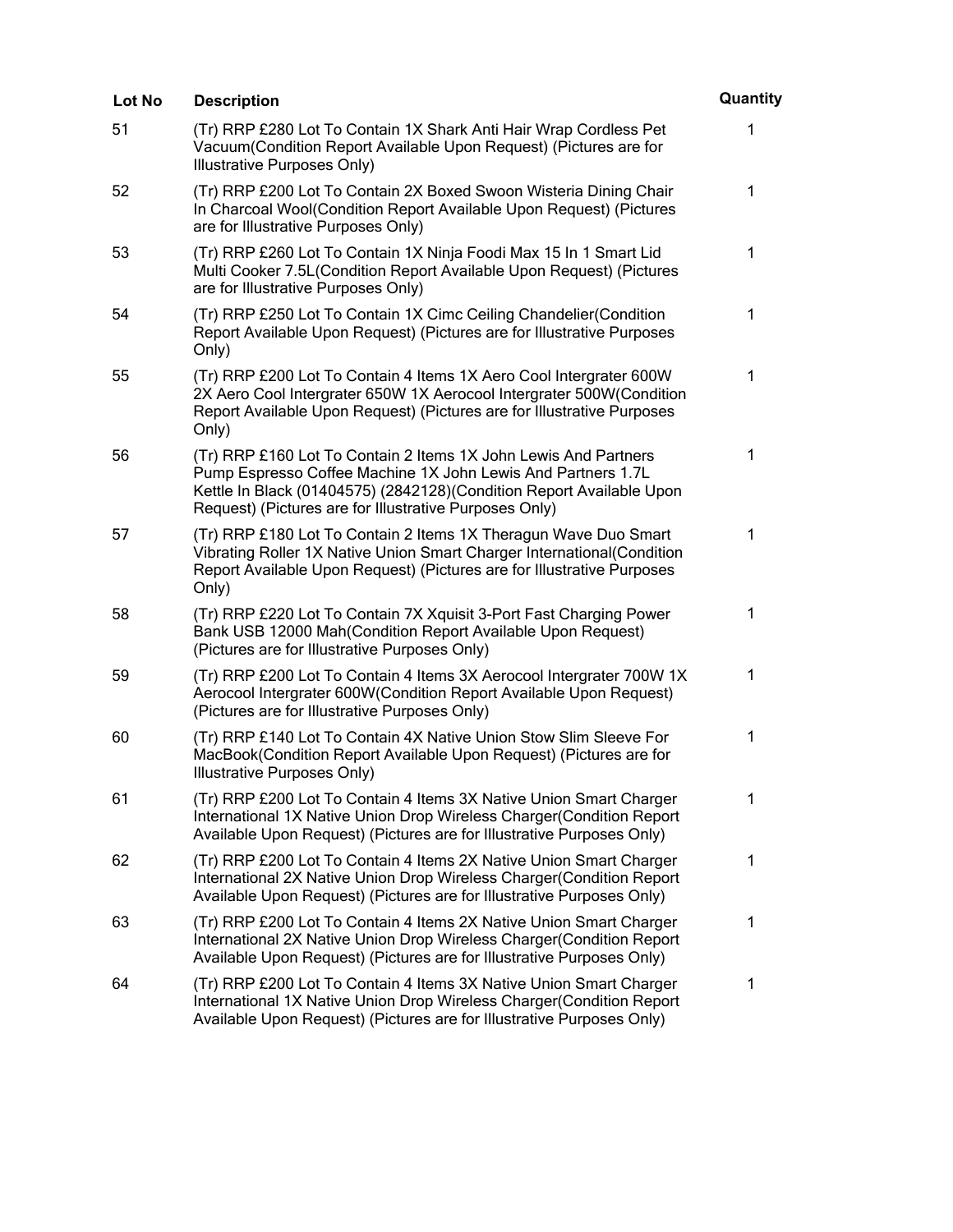| Lot No | <b>Description</b>                                                                                                                                                                                                                                                                                        | Quantity     |
|--------|-----------------------------------------------------------------------------------------------------------------------------------------------------------------------------------------------------------------------------------------------------------------------------------------------------------|--------------|
| 65     | (Tr) RRP £140 Lot To Contain 4X Native Union Stow Slim Sleeves For<br>MacBook(Condition Report Available Upon Request) (Pictures are for<br>Illustrative Purposes Only)                                                                                                                                   | 1            |
| 66     | (Tr) RRP £200 Lot To Contain 4 Items 1X Srm Dux Studio For Ipad11<br>1X Stm Dux Plus Duo For iPad 8Th/7Th Generation 1X Stm Dux Plus<br>For iPad 4Th Generation 1X Stm Dux Shell For iPad 8Th/7Th<br>Generation(Condition Report Available Upon Request) (Pictures are for<br>Illustrative Purposes Only) | 1            |
| 67     | (Tr) RRP £200 Lot To Contain 4 Items 3X Native Union Stow Light<br>Sleeve For MacBook 1X Native Union Stow Slim Sleeve For MacBook<br>(Condition Report Available Upon Request) (Pictures are for Illustrative<br>Purposes Only)                                                                          | $\mathbf{1}$ |
| 68     | (Tr) RRP £140 Lot To Contain 2 Items 1X Russell Hobbs 1 Temperature<br>Iron 1X Tefal Ultraglide Iron(Condition Report Available Upon Request)<br>(Pictures are for Illustrative Purposes Only)                                                                                                            | $\mathbf 1$  |
| 69     | (Tr) RRP £180 Lot To Contain 1X Paco Home Mondial Rug In Cream<br>(Condition Report Available Upon Request) (Pictures are for Illustrative<br>Purposes Only)                                                                                                                                              | $\mathbf 1$  |
| 70     | (Tr) RRP £130 Lot To Contain 1X John Lewis And Partners Geometric<br>Blue Multi Rug (3045237)(Condition Report Available Upon Request)<br>(Pictures are for Illustrative Purposes Only)                                                                                                                   | 1            |
| 71     | (Tr) RRP £130 Lot To Contain 1X Pre-Lit Potted Balmoral Berry Tree<br>(No Tag) (Condition Report Available Upon Request) (Pictures are for<br>Illustrative Purposes Only)                                                                                                                                 | 1            |
| 72     | (Sp) RRP £100 Lot To Contain 1 Alison Cork Velvet Cocktail Chair<br>(Condition Report Available Upon Request) (Pictures are for Illustrative<br>Purposes Only)                                                                                                                                            | 1            |
| 73     | (Sp) RRP £480 Lot To Contain 1 Box Of Drawbots (48)(Condition<br>Report Available Upon Request) (Pictures are for Illustrative Purposes<br>Only)                                                                                                                                                          | $\mathbf 1$  |
| 74     | (Sp) RRP £300 Lot To Contain 1 Beretta Island Extractor Hood<br>(Condition Report Available Upon Request) (Pictures are for Illustrative<br>Purposes Only)                                                                                                                                                | 1            |
| 75     | (Tr) RRP £150 Lot To Contain 1X Panasonic Sd-Zx2522 Automatic<br>Bread Maker (00916149) (Condition Report Available Upon Request)<br>(Pictures are for Illustrative Purposes Only)                                                                                                                        | 1            |
| 76     | (Tr) RRP £130 Lot To Contain 1X Davina McCall Total Body Toning<br>And Workout System(Condition Report Available Upon Request)<br>(Pictures are for Illustrative Purposes Only)                                                                                                                           | 1            |
| 77     | (Tr) RRP £150 Lot To Contain 1X Morphy Richards Power Steam light<br>Iron(Condition Report Available Upon Request) (Pictures are for<br>Illustrative Purposes Only)                                                                                                                                       | 1            |
| 78     | (Tr) RRP £200 Lot To Contain 4 Items 3X Native Union Stow Lite<br>Sleeve For MacBook 1X Native Union Stow Sleeve For MacBook<br>(Condition Report Available Upon Request) (Pictures are for Illustrative<br>Purposes Only)                                                                                | 1            |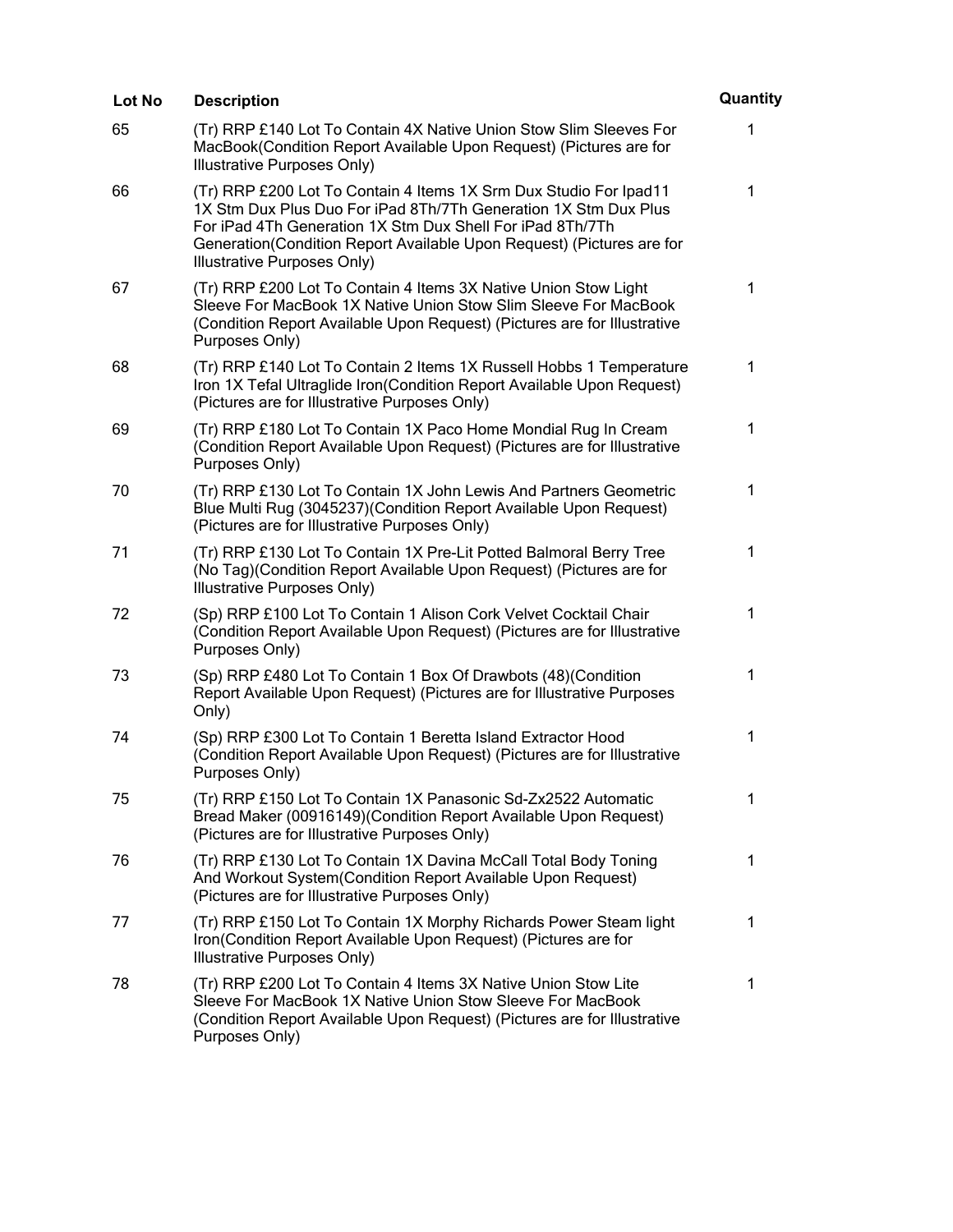| Lot No | <b>Description</b>                                                                                                                                                                                                                        | Quantity     |
|--------|-------------------------------------------------------------------------------------------------------------------------------------------------------------------------------------------------------------------------------------------|--------------|
| 79     | (Tr) RRP £150 Lot To Contain 3 Items 1X Native Union Stow Slim<br>Sleeve 2X Native Union Stow Lite Sleeve(Condition Report Available<br>Upon Request) (Pictures are for Illustrative Purposes Only)                                       | 1            |
| 80     | (Tr) RRP £140 Lot To Contain 4 Items 2X Joby Telepod Mobile Selfie<br>Sticks 1X Star Wars Portable Power Bank 1X Decoded Mobile Case<br>Wallet (Condition Report Available Upon Request) (Pictures are for<br>Illustrative Purposes Only) | 1            |
| 81     | (Tr) RRP £150 Lot To Contain 3 Items 1X Aerocool Intergrater 700W 2X<br>Aerocool Intergrater 750W(Condition Report Available Upon Request)<br>(Pictures are for Illustrative Purposes Only)                                               | $\mathbf{1}$ |
| 82     | (Tr) RRP £130 Lot To Contain 2 Items 1X Ferrex Cordless Polisher 1X<br>Li-Lon Cordless Grass And Hedge Trimmer (Condition Report Available<br>Upon Request) (Pictures are for Illustrative Purposes Only)                                 | 1            |
| 83     | (Tr) RRP £140 Lot To Contain 4 Items 1X Native Union Belt Cable For<br>Apple Watch 3X Native Union Key Cable(Condition Report Available<br>Upon Request) (Pictures are for Illustrative Purposes Only)                                    | 1            |
| 84     | (Tr) RRP £200 Lot To Contain 4 Items 2X Native Union Smart Charger<br>International 2X Native Union Drop Wireless Charger(Condition Report<br>Available Upon Request) (Pictures are for Illustrative Purposes Only)                       | 1            |
| 85     | (Tr) RRP £200 Lot To Contain 4 Items 2X Native Union Smart Charger<br>International 2X Native Union Drop Wireless Charger(Condition Report<br>Available Upon Request) (Pictures are for Illustrative Purposes Only)                       | 1            |
| 86     | (Tr) RRP £140 Lot To Contain 4 Items 3X Native Union Key Cable 1X<br>Native Union Belt Cable For Apple Watch(Condition Report Available<br>Upon Request) (Pictures are for Illustrative Purposes Only)                                    | 1            |
| 87     | (Tr) RRP £200 Lot To Contain 4 Items 2X Aerocool Intergrater 500W 1X<br>Aerocool Intergrater 600W 1X Aerocool Intergrater 700W(Condition<br>Report Available Upon Request) (Pictures are for Illustrative Purposes<br>Only)               | 1            |
| 88     | (Tr) RRP £150 Lot To Contain 1X Amelie 5 Light Chandelier (Condition<br>Report Available Upon Request) (Pictures are for Illustrative Purposes<br>Only)                                                                                   | 1            |
| 89     | (Tr) RRP £160 Lot To Contain 1X Vax Airlight Steerable Pet Max<br>Vacuum (Condition Report Available Upon Request) (Pictures are for<br>Illustrative Purposes Only)                                                                       | 1            |
| 90     | (Tr) RRP £260 Lot To Contain 1X Elho Plastic Plant Pot Colour<br>Concrete 59Cm H 79Cm W(Condition Report Available Upon Request)<br>(Pictures are for Illustrative Purposes Only)                                                         | 1            |
| 91     | (Tr) RRP £120 Lot To Contain 2X Boxed John Lewis And Partners Bag<br>Vacuum Cleaners (3170628) (01518544) (Condition Report Available<br>Upon Request) (Pictures are for Illustrative Purposes Only)                                      | 1            |
| 92     | (Tr) RRP £145 Lot To Contain 5X Rolls Of Sk Filson Tempus Pink<br>Wallpaper(Condition Report Available Upon Request) (Pictures are for<br>Illustrative Purposes Only)                                                                     | 1            |
| 93     | (Kc) A£230, Lot To Contain X1 Panasonic Yr2540 Premium Grey Fully<br>Automatic Breadmaker Boxed(Condition Report Available Upon<br>Request) (Pictures are for Illustrative Purposes Only)                                                 | 1            |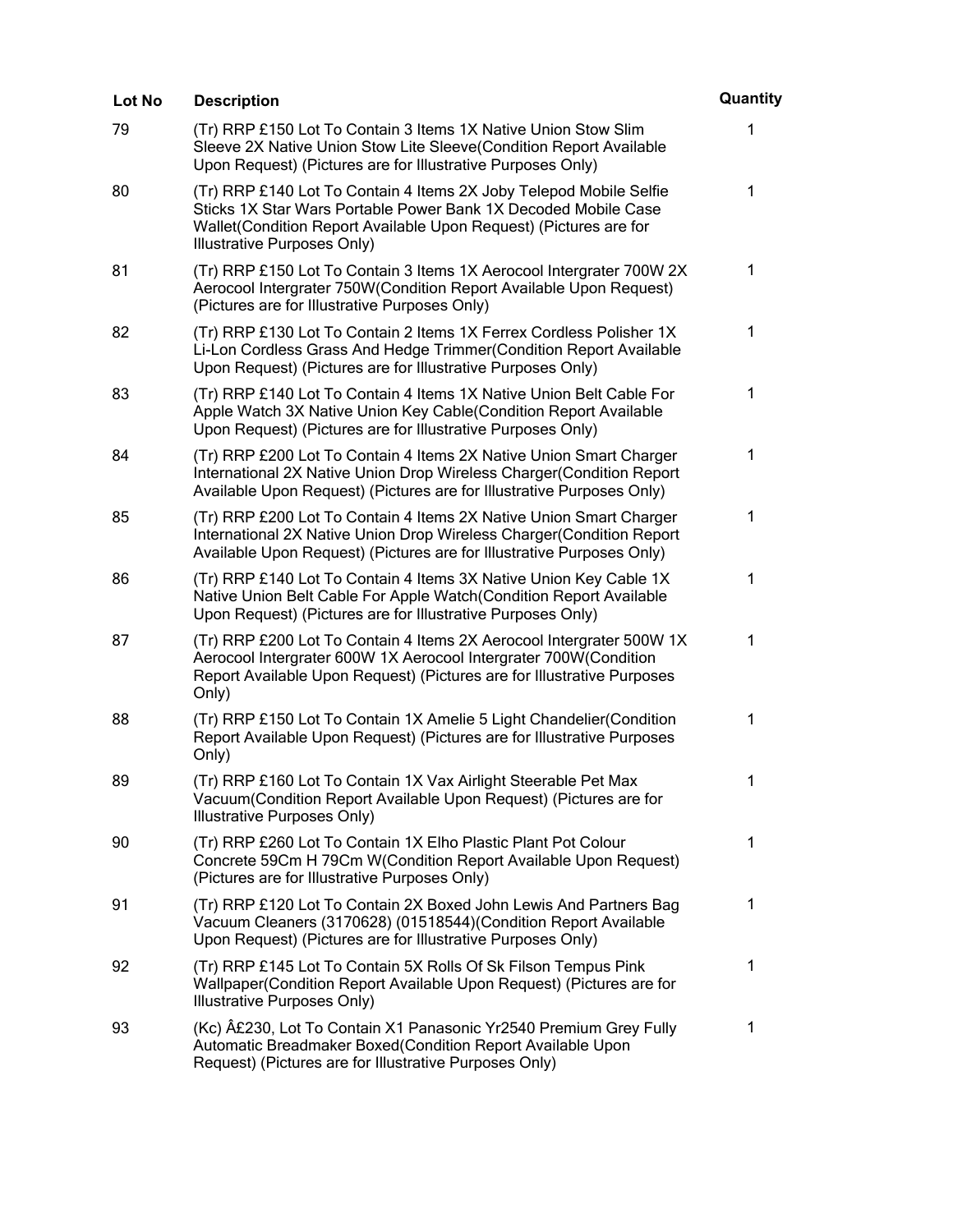| Lot No | <b>Description</b>                                                                                                                                                                                                                                                        | Quantity     |
|--------|---------------------------------------------------------------------------------------------------------------------------------------------------------------------------------------------------------------------------------------------------------------------------|--------------|
| 94     | (Kc) £160 Lot To Contain X6 Premium Quality Full-Grain Aniline<br>Leather iPhone Cases(Condition Report Available Upon Request)<br>(Pictures are for Illustrative Purposes Only)                                                                                          | 1            |
| 95     | (Kc) £350 Lot To Contain X1 Box Of Assorted Women's Clothes.<br>(5059139142322)(Condition Report Available Upon Request) (Pictures<br>are for Illustrative Purposes Only)                                                                                                 | 1            |
| 96     | (Kc) A£130 Lot To Contain X1 Box Line Following Electronic Robots<br>(Condition Report Available Upon Request) (Pictures are for Illustrative<br>Purposes Only)                                                                                                           | 1            |
| 97     | (Kc) £130 Lot To Contain X1 Box Line Following Electronic Robots<br>(Condition Report Available Upon Request) (Pictures are for Illustrative<br>Purposes Only)                                                                                                            | 1            |
| 98     | (Kc) £130 Lot To Contain X1 Box Of Designer Bras(Condition Report<br>Available Upon Request) (Pictures are for Illustrative Purposes Only)                                                                                                                                | 1            |
| 99     | (Kc) RRP £150 Lot To Contain X3 Unboxed John Lewis Items- (1 Black<br>Kettle No Tag) - (1 Silver And Black Kettle 1527891) - (1 Two Slice<br>Toaster 3345742). (Condition Report Available Upon Request) (Pictures<br>are for Illustrative Purposes Only)                 | $\mathbf{1}$ |
| 100    | (Kc) £ 150 Lot To Contain X1 Boxed John Lewis Pump Espresso<br>Coffee Machine With A Stainless-Steel Body(059139054243) X1<br>Volume Airstyler With 2 Brush Attachments(137527)(Condition Report<br>Available Upon Request) (Pictures are for Illustrative Purposes Only) | 1            |
| 101    | (Sp) RRP £400 Lot To Contain 1 Dyson Corrale Straightener Black<br>Nickel/Fuchsia(Condition Report Available Upon Request) (Pictures are<br>for Illustrative Purposes Only)                                                                                               | 1            |
| 102    | (Kw) RRP £220, Lot To Contain X1 Box -10 Sets Of Let's Hibernate<br>Pyjamas(Condition Report Available Upon Request) (Pictures are for<br>Illustrative Purposes Only)                                                                                                     | 1            |
| 103    | (Sp) RRP £200 Lot To Contain 1 Breville 4 Slot Toaster 1 Smeg White<br>Kettle(Condition Report Available Upon Request) (Pictures are for<br>Illustrative Purposes Only)                                                                                                   | 1            |
| 104    | (Sp) RRP £200 Lot To Contain 1 Coffee Time 3D Silent Wall Clock 1<br>Crowe 1-Light Jar Pendant(Condition Report Available Upon Request)<br>(Pictures are for Illustrative Purposes Only)                                                                                  | 1            |
| 105    | (Sp) RRP £150 Lot To Contain 1 John Lewis & Partners Coffee Grinder<br>1 Pump Espresso Coffee Machine With Milk Frother, Stainless Steel<br>(2931336) (Condition Report Available Upon Request) (Pictures are for<br>Illustrative Purposes Only)                          | 1            |
| 106    | (Sp) RRP £260 Lot To Contain 1X Elho Plastic Plant Pot Colour<br>Concrete 59Cm H 79Cm W(Condition Report Available Upon Request)<br>(Pictures are for Illustrative Purposes Only)                                                                                         | 1            |
| 107    | (Sp) RRP £180 Lot To Contain 1 Miele C1 Classic Bagged Cylinder<br>Vacuum Cleaner(Condition Report Available Upon Request) (Pictures<br>are for Illustrative Purposes Only)                                                                                               | 1            |
| 108    | (Sp) RRP £150 Lot To Contain 1 John Lewis & Partners JI21Eb<br>Cordless Stick Vacuum Cleaner(1282282)(Condition Report Available<br>Upon Request) (Pictures are for Illustrative Purposes Only)                                                                           | 1            |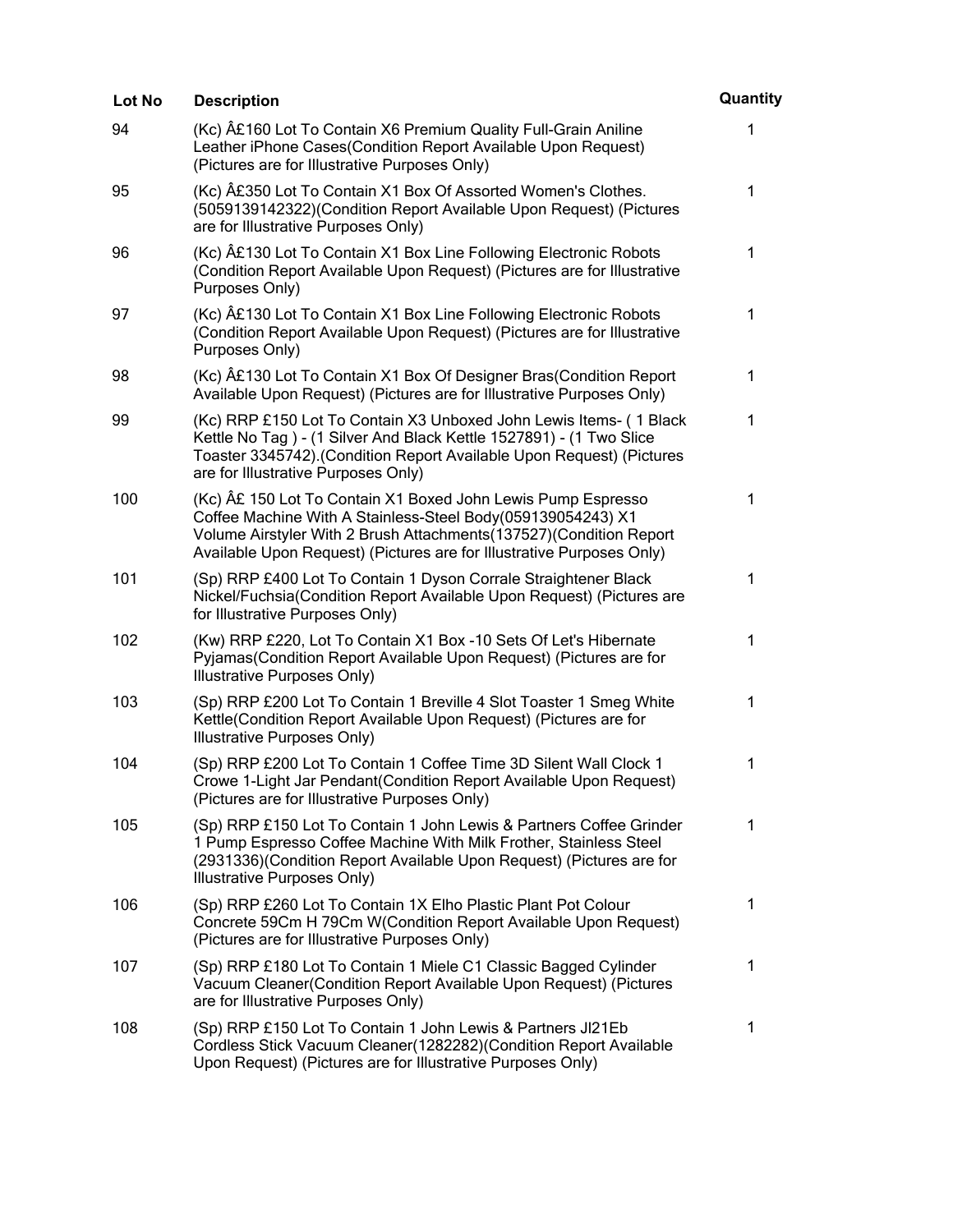| Lot No | <b>Description</b>                                                                                                                                                                                                                                                                                       | Quantity     |
|--------|----------------------------------------------------------------------------------------------------------------------------------------------------------------------------------------------------------------------------------------------------------------------------------------------------------|--------------|
| 109    | (Sp) RRP £350 Lot To Contain 1 Shark Power Nozzle 3678Fc130Uk31<br>(Condition Report Available Upon Request) (Pictures are for Illustrative<br>Purposes Only)                                                                                                                                            | 1            |
| 110    | (Sp) RRP £120 Lot To Contain 1 Shark S6001Uk Klik N Flip Steam Mop<br>Cleaner(Condition Report Available Upon Request) (Pictures are for<br>Illustrative Purposes Only)                                                                                                                                  | 1            |
| 111    | Kc (£170 Lot To Contain X1 John Lewis And Partners Double Hand<br>Woven Double Laundry Basket.)(84970508)(Condition Report Available<br>Upon Request) (Pictures are for Illustrative Purposes Only)                                                                                                      | 1            |
| 112    | Kc (£110 Lot To Contain X1 Unboxed John Lewis Eco Kitchen<br>Recycling Bin.(4375014)(Condition Report Available Upon Request)<br>(Pictures are for Illustrative Purposes Only)                                                                                                                           | 1            |
| 113    | Kc (£300 Lot To Contain X1 Boxed Ninja Foodi Max 15-In-1 Smart Lid<br>Multi-Cooker.(816078)(Condition Report Available Upon Request)<br>(Pictures are for Illustrative Purposes Only)                                                                                                                    | 1            |
| 114    | Kc (£130 Lot To Contain X1 Boxed Box Of Draw Red5 Drawbot - Line<br>Following Electronic Robot(Condition Report Available Upon Request)<br>(Pictures are for Illustrative Purposes Only)                                                                                                                 | $\mathbf{1}$ |
| 115    | Kc (£200 Lot To Contain X2 Unboxed John Lewis Items.(12-In-1<br>Cordless Vacuum Cleaner) (1 White Upright 3Ltr Vacuum Cleaner.) No<br>Tag(Condition Report Available Upon Request) (Pictures are for<br>Illustrative Purposes Only)                                                                      | 1            |
| 116    | Kc (£340 Lot To Contain 1X Double Vanity Unit Colour: White<br>(Condition Report Available Upon Request) (Pictures are for Illustrative<br>Purposes Only)                                                                                                                                                | 1            |
| 117    | Kc (A£ 100 Lot To Contain 1X Boxed Containing 5 Box Of Speech<br>Sound Builder. (Condition Report Available Upon Request) (Pictures are<br>for Illustrative Purposes Only)                                                                                                                               | 1            |
| 118    | Kc (£ 100 Lot To Contain 1X John Lewis Stainless Steel Pedal Bin<br>Has 3 Sections For Separating Recycling And Waste. Each 20L Section<br>Has A Separate Foot Pedal And Removable Plastic Liner.(1240901)<br>(Condition Report Available Upon Request) (Pictures are for Illustrative<br>Purposes Only) | 1            |
| 119    | Kc (£ 200 Lot To Contain X2 Wayfair Boxed Items (1- Light Lantern<br>Drum Pendant) (1-Dandelion 8-Light Crystal Chandelier(Condition<br>Report Available Upon Request) (Pictures are for Illustrative Purposes<br>Only)                                                                                  | 1            |
| 120    | Kc (£ 200 Lot To Contain X6 Voda Phone Curve Smart Gps Trackers<br>(Condition Report Available Upon Request) (Pictures are for Illustrative<br>Purposes Only)                                                                                                                                            | 1            |
| 121    | Kc (£ 200 Lot To Contain X6 Voda Phone Curve Smart Gps Trackers<br>(Condition Report Available Upon Request) (Pictures are for Illustrative<br>Purposes Only)                                                                                                                                            | 1            |
| 122    | Kc (£150 Lot To Contains X4 John Lewis (1-Limbo Wall Light -<br>4927971) (1-Kristy Touch Lamp -4938151)(1- Contact Task Lamp -<br>4945243) (1-Dano Integrated Led Wall Light -4948648) (Condition<br>Report Available Upon Request) (Pictures are for Illustrative Purposes<br>Only)                     | 1            |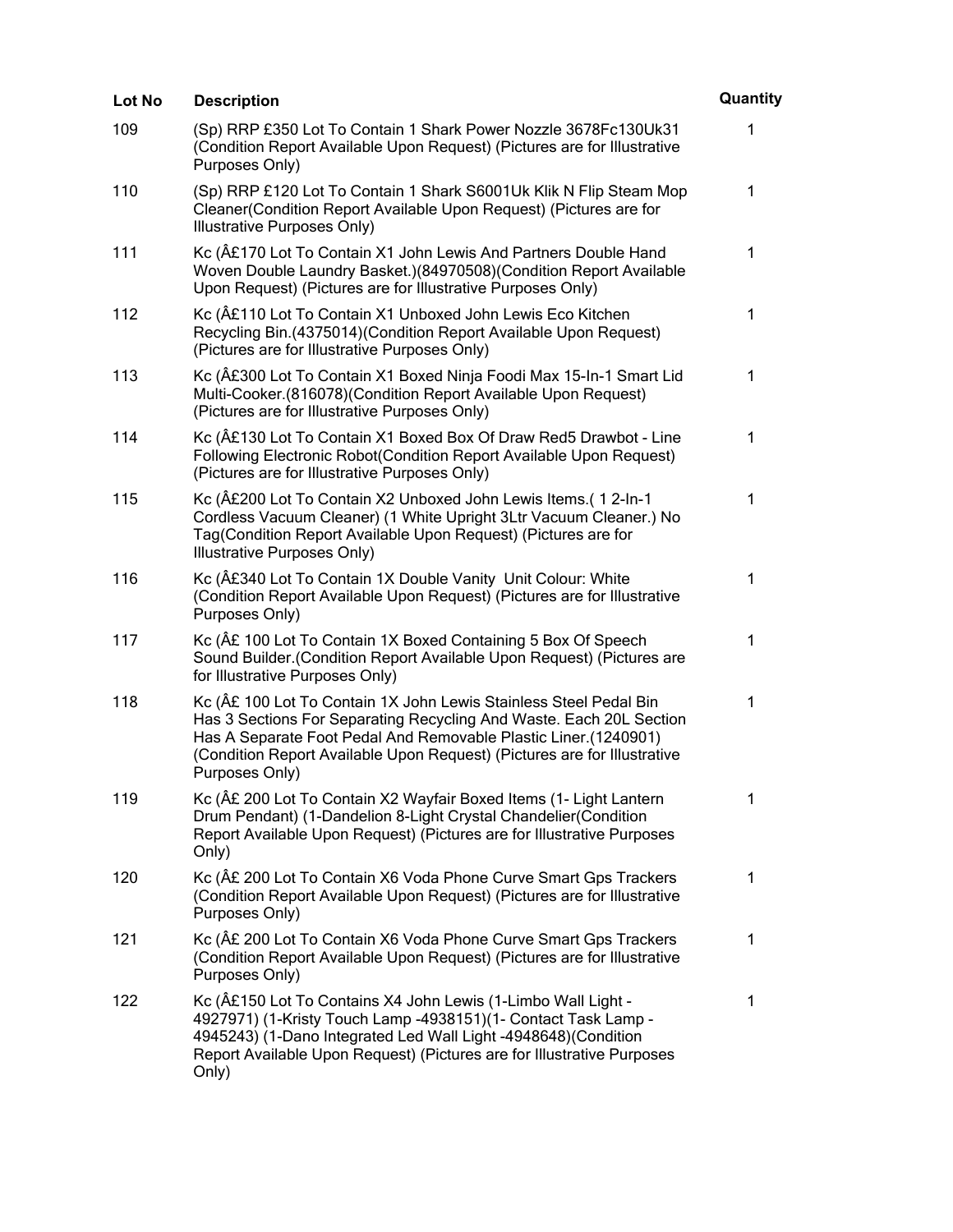| Lot No | <b>Description</b>                                                                                                                                                                                                                                                                                         | Quantity    |
|--------|------------------------------------------------------------------------------------------------------------------------------------------------------------------------------------------------------------------------------------------------------------------------------------------------------------|-------------|
| 123    | Kc (£150 Lot To Contains X3 Wayfair Boxed Lights. (1-Zelma Light Up<br>And Down Light) 1-(Maryland Light Bulb Pendant) (1-Eryk Light Led<br>Ceiling Spotlight) (Condition Report Available Upon Request) (Pictures<br>are for Illustrative Purposes Only)                                                  | 1           |
| 124    | Kc (£230 Lot To Contains X5 And MacBook Laptop Items. (2-<br>Adjustable Desktop Charger Stands For iPhone) (1- Dux Plus Duo iPad<br>Mini 5Th Gen Case) (2- Dux Smarter Cases For 13 Inch MacBook Air<br>Retina) (Condition Report Available Upon Request) (Pictures are for<br>Illustrative Purposes Only) | 1           |
| 125    | Kc (£150 Lot To Contain X1 Black Extractor Fan. (Condition Report<br>Available Upon Request) (Pictures are for Illustrative Purposes Only)                                                                                                                                                                 | $\mathbf 1$ |
| 126    | Kc (£150 Lot To Contain X1 Boxed Shark S6003 Kick Flip Steam Mop.<br>(Condition Report Available Upon Request) (Pictures are for Illustrative<br>Purposes Only)                                                                                                                                            | 1           |
| 127    | Kc (£100 Lot To Contain X2 Boxed Commode Peggy 2 Eiche Sonoma<br>57X68,5X29 Cm(Condition Report Available Upon Request) (Pictures<br>are for Illustrative Purposes Only)                                                                                                                                   | 1           |
| 128    | Kc (Ä£200 Lot To Contain X2 John Lewis Boxed Vacuum Cleaners.(1-<br>2-In-1 Cordless Vacuum Cleaner-1605119) (1- Vax Blade Cordless<br>Vacuum Cleaner-No Tag) (Condition Report Available Upon Request)<br>(Pictures are for Illustrative Purposes Only)                                                    | 1           |
| 129    | (Tr) RRP £140 Lot To Contain 1X Unboxed Ubbk20 Integrated Built In<br>20L Microwave(Condition Report Available Upon Request) (Pictures are<br>for Illustrative Purposes Only)                                                                                                                              | 1           |
| 130    | (Tr) RRP £130 Lot To Contain 1X Dreamland Boutique King Size 200<br>Thread Cotton Heated Mattress Protector (2130462) (Condition Report<br>Available Upon Request) (Pictures are for Illustrative Purposes Only)                                                                                           | 1           |
| 131    | (Tr) RRP £165 Lot To Contain 33X Universal Hands Free Mobile Car Kit<br>(Condition Report Available Upon Request) (Pictures are for Illustrative<br>Purposes Only)                                                                                                                                         | 1           |
| 132    | (Tr) RRP £180 Lot To Contain 1X Shark Anti Hair Wrap Duoclean And<br>Powerfins Cordless Vacuum (Condition Report Available Upon Request)<br>(Pictures are for Illustrative Purposes Only)                                                                                                                  | 1           |
| 133    | (Tr) RRP £200 Lot To Contain 2 Items 1X John Lewis And Partners<br>Dualit Classic Polished Stainless Steel Kettle 1X John Lewis And<br>Partners JIsc458 Slow Cooker 6L (1500338) (No Tag) (Condition Report<br>Available Upon Request) (Pictures are for Illustrative Purposes Only)                       | 1           |
| 134    | (Tr) RRP £200 Lot To Contain 4X Aerocool Intergrater 500W(Condition<br>Report Available Upon Request) (Pictures are for Illustrative Purposes<br>Only)                                                                                                                                                     | 1           |
| 135    | (Tr) RRP £130 Lot To Contain 2 Items 1X Bella Metal Drum Pendant<br>Shade In Taupe 1X Cotton Drump Lamp Shade In Grey(Condition<br>Report Available Upon Request) (Pictures are for Illustrative Purposes<br>Only)                                                                                         | 1           |
| 136    | (Tr) RRP £180 Lot To Contain 6X Vodafone Curve Smart Gps Tracker<br>(Condition Report Available Upon Request) (Pictures are for Illustrative<br>Purposes Only)                                                                                                                                             | 1           |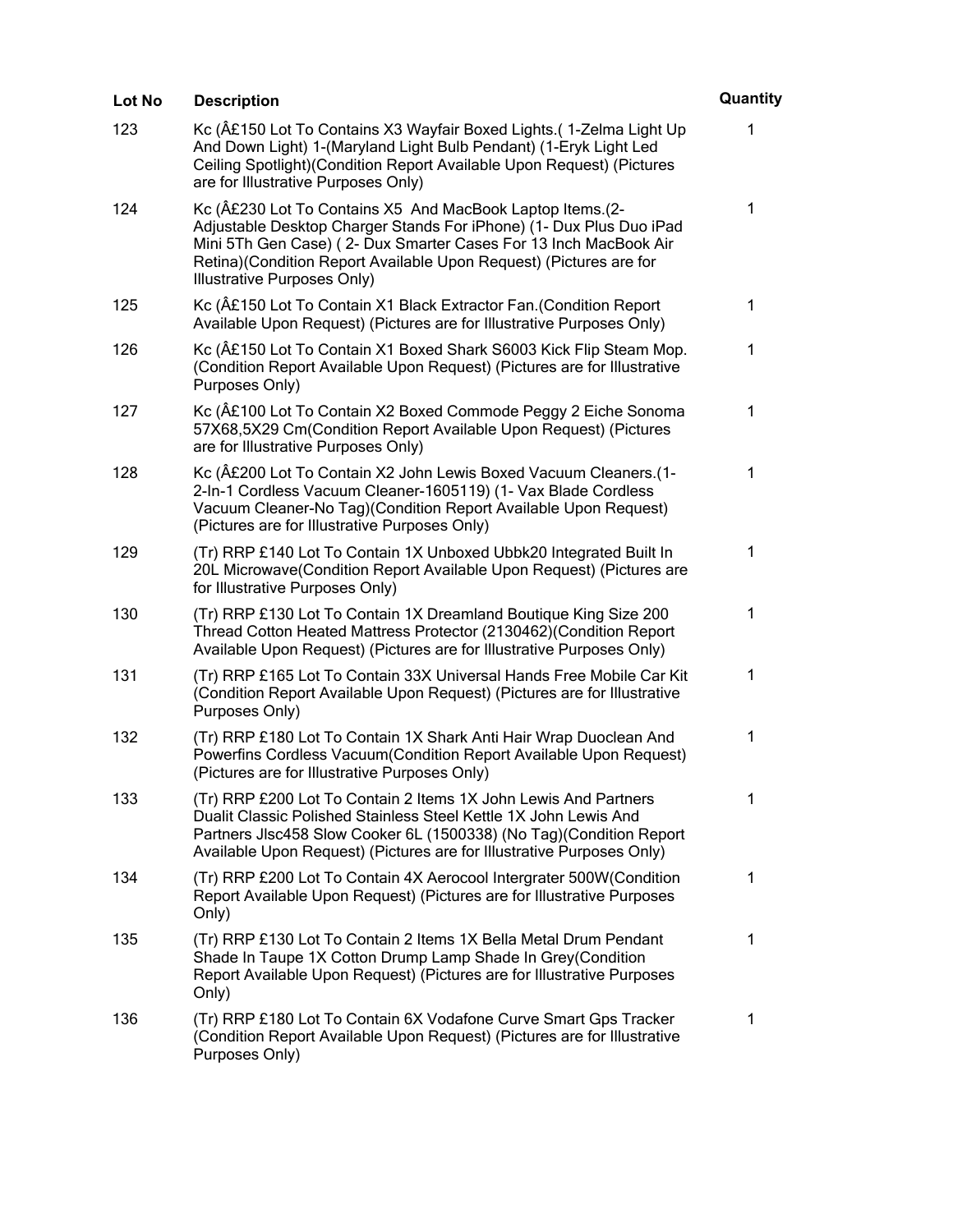| Lot No | <b>Description</b>                                                                                                                                                                                                                                                                                   | Quantity     |
|--------|------------------------------------------------------------------------------------------------------------------------------------------------------------------------------------------------------------------------------------------------------------------------------------------------------|--------------|
| 137    | (Tr) RRP £160 Lot To Contain 1X Phillips Comfort Touch Plus Garment<br>Steamer (No Tag) (Condition Report Available Upon Request) (Pictures<br>are for Illustrative Purposes Only)                                                                                                                   | $\mathbf{1}$ |
| 138    | (Tr) RRP £120 Lot To Contain 1X Box Of 24 Kitchen Craft Flower<br>Silicone Cake And Jelly Moulds (Condition Report Available Upon<br>Request) (Pictures are for Illustrative Purposes Only)                                                                                                          | 1            |
| 139    | (Tr) RRP £130 Lot To Contain 1X Rattan Wicker Storage Basket (No<br>Tag)(Condition Report Available Upon Request) (Pictures are for<br>Illustrative Purposes Only)                                                                                                                                   | 1            |
| 140    | (Tr) RRP £160 Lot To Contain 1 Box Of 2X Grey Upholstered Dining<br>Chairs(Condition Report Available Upon Request) (Pictures are for<br>Illustrative Purposes Only)                                                                                                                                 | 1            |
| 141    | (Tr) RRP £180 Lot It Contain 1X Shark Anti Hair Wrap Cordless Pet<br>Vacuum (Condition Report Available Upon Request) (Pictures are for<br>Illustrative Purposes Only)                                                                                                                               | 1            |
| 142    | (Sp) RRP £120 Lot To Contain 1 Suny - Mystical Black Coffee Machine<br>(Condition Report Available Upon Request) (Pictures are for Illustrative<br>Purposes Only)                                                                                                                                    | $\mathbf 1$  |
| 143    | (Tr) RRP £200 Lot To Contain 1X Boxed Morphy Richards Power<br>Steam Elite Iron (531001) (Condition Report Available Upon Request)<br>(Pictures are for Illustrative Purposes Only)                                                                                                                  | 1            |
| 144    | (Tr) RRP £130 Lot To Contain 3 Items 2X John Lewis And Partners<br>Bagged King-Size Mattress Protector 1X Bagged Set Of 2 John Lewis<br>And Partners Soft Touch Pillows (01569567) (1553077) (1550885)<br>(Condition Report Available Upon Request) (Pictures are for Illustrative<br>Purposes Only) | 1            |
| 145    | (Tr) RRP £140 Lot To Contain 7X Boxes Of Jasper Conran Calvello<br>Flutes(Condition Report Available Upon Request) (Pictures are for<br>Illustrative Purposes Only)                                                                                                                                  | 1            |
| 146    | (Tr) RRP £150 Lot To Contain 1X Jaheim 3 Light Kitchen Island<br>Pendant (Condition Report Available Upon Request) (Pictures are for<br>Illustrative Purposes Only)                                                                                                                                  | 1            |
| 147    | (Tr) RRP £200 Lot To Contain 4 Items 3X Stm Dux Studio For iPad Pro<br>11 Inch 1X Stm Dux Plus Duo For iPad 9Th/8Th/7Th Generation<br>(Condition Report Available Upon Request) (Pictures are for Illustrative<br>Purposes Only)                                                                     | 1            |
| 148    | (Tr) RRP £200 Lot To Contain 4 Items 2X Stm Dux Plus For iPad Air 1X<br>Stm Half Shell For iPad Air 1X Stm Dux Studio For iPad Pro 11 Inch<br>(Condition Report Available Upon Request) (Pictures are for Illustrative<br>Purposes Only)                                                             | $\mathbf 1$  |
| 149    | (Tr) RRP £130 Lot To Contain 2X John Lewis And Partners Stainless<br>Steel Hosepipe 100Ft (No Tag) (No Tag) (Condition Report Available<br>Upon Request) (Pictures are for Illustrative Purposes Only)                                                                                               | $\mathbf 1$  |
| 150    | (Tr) RRP £180 Lot To Contain 6X Vodafone Curve Smart Gps Tracker<br>(Condition Report Available Upon Request) (Pictures are for Illustrative<br>Purposes Only)                                                                                                                                       | 1            |
|        |                                                                                                                                                                                                                                                                                                      |              |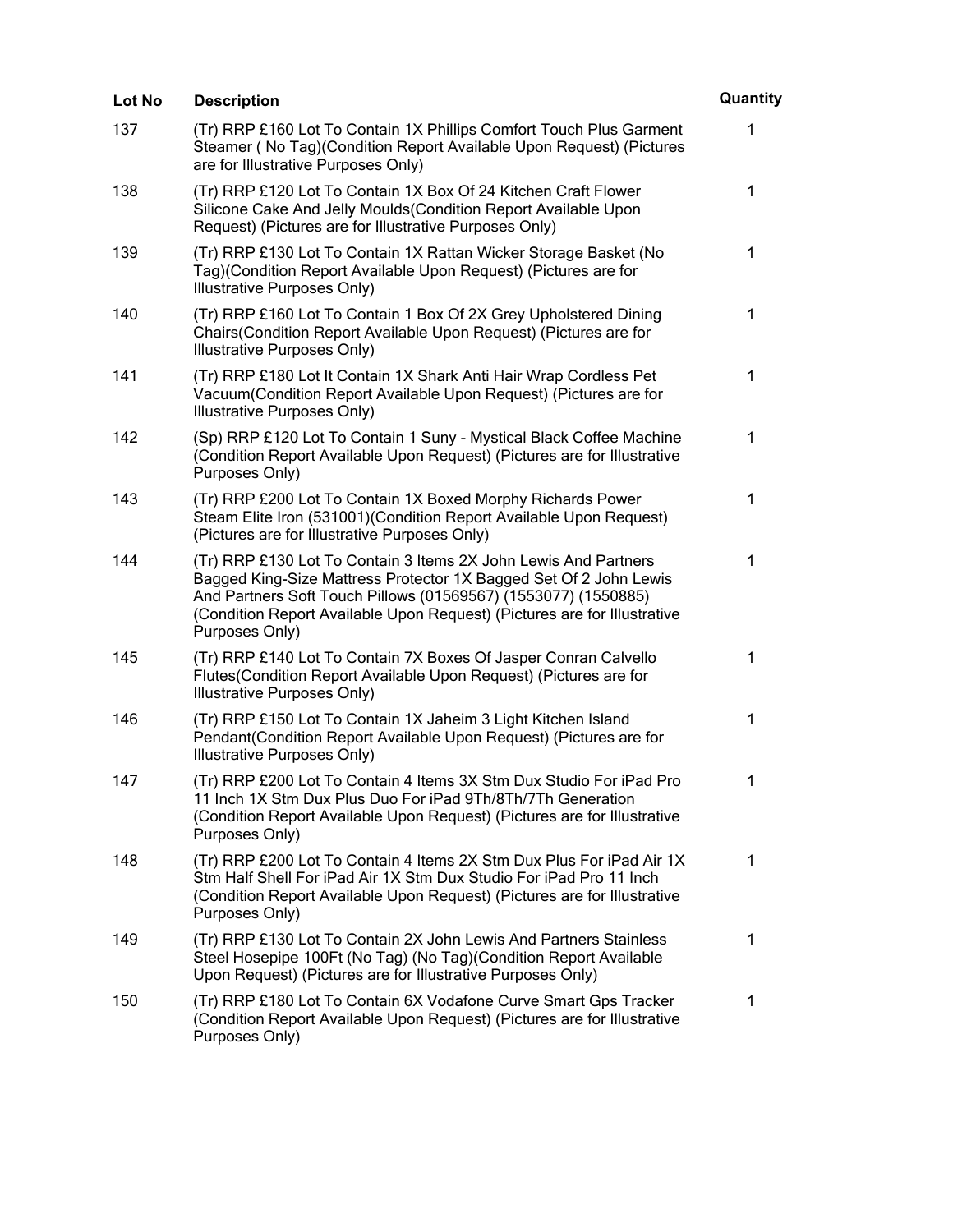| Lot No | <b>Description</b>                                                                                                                                                                                                                                                                | Quantity     |
|--------|-----------------------------------------------------------------------------------------------------------------------------------------------------------------------------------------------------------------------------------------------------------------------------------|--------------|
| 151    | (Tr) RRP £180 Lot To Contain 6X Vodafone Curve Smart Gps Tracker<br>(Condition Report Available Upon Request) (Pictures are for Illustrative<br>Purposes Only)                                                                                                                    | 1            |
| 152    | (Tr) RRP £120 Lot To Contain 1X Ho Deskjet 2721E All-In-One<br>Wireless Inject Printer(Condition Report Available Upon Request)<br>(Pictures are for Illustrative Purposes Only)                                                                                                  | 1            |
| 153    | (Tr) RRP £120 Lot To Contain 4 Items 1X Twelve South Magicbridge<br>Key Board 1X Innergie Powergear 90 Laptop Charger 1X Manfrotto<br>Twist Grip Selfie Stick 1X Cliquefie Selfie Stick(Condition Report<br>Available Upon Request) (Pictures are for Illustrative Purposes Only) | 1            |
| 154    | (Tr) RRP £200 Lot To Contain 4X Native Union Stow Slim Sleeve For<br>MacBook(Condition Report Available Upon Request) (Pictures are for<br>Illustrative Purposes Only)                                                                                                            | $\mathbf 1$  |
| 155    | (Tr) RRP £250 Lot To Contain 1X Klarstein Studio Electric Fire<br>(Condition Report Available Upon Request) (Pictures are for Illustrative<br>Purposes Only)                                                                                                                      | 1            |
| 156    | (Tr) RRP £150 Lot To Contain 1X Box Of 30 Universal Hands-Free<br>Mobile Phone Kit(Condition Report Available Upon Request) (Pictures<br>are for Illustrative Purposes Only)                                                                                                      | $\mathbf{1}$ |
| 157    | (Tr) RRP £200 Lot To Contain 1X Arora Slate Effect Stone Rectangular<br>Shower Tray(Condition Report Available Upon Request) (Pictures are<br>for Illustrative Purposes Only)                                                                                                     | 1            |
| 158    | RRP £190 Lot To Contain 2X Bagged Black Rectangular Mirror(Aj)<br>(Condition Report Available Upon Request) (Pictures are for Illustrative<br>Purposes Only)                                                                                                                      | 1            |
| 159    | RRP £200 Lot To Contain 1X Boxed Tempo Black Leather Dining Chair<br>2Pair (Aj)(Condition Report Available Upon Request) (Pictures are for<br>Illustrative Purposes Only)                                                                                                         | 1            |
| 160    | RRP £250 Lot To Contain 1X Boxed Lighting Bellingham 3-Light<br>Chandelier 2 Pairs(Aj)(Condition Report Available Upon Request)<br>(Pictures are for Illustrative Purposes Only)                                                                                                  | 1            |
| 161    | RRP £130 Lot To Contain 1X Boxed Drawbot Line Following Electronic<br>Robot 12Pices (Aj)(Condition Report Available Upon Request) (Pictures<br>are for Illustrative Purposes Only)                                                                                                | 1            |
| 162    | RRP £190 Lot To Contain 2X Boxed Items 1X Beldray 2-In-1 Cordless<br>Vacuum 1X Beko Cordless 2-In-1 Vacuum Cleaner(Aj)(Condition<br>Report Available Upon Request) (Pictures are for Illustrative Purposes<br>Only)                                                               | 1            |
| 163    | (Kw) RRP £160, Lot To Contain X4 Native Union Stow Lite Sleeve,<br>Unboxed(Condition Report Available Upon Request) (Pictures are for<br>Illustrative Purposes Only)                                                                                                              | 1            |
| 164    | RRP £250 Lot To Contain 1X Boxed Assorted Women's Clothes (Aj)<br>(Condition Report Available Upon Request) (Pictures are for Illustrative<br>Purposes Only)                                                                                                                      | 1            |
| 165    | RRP £180 1X Lot Endon Moreto-1Wbch Envisage Moreto Wall Bracket<br>Light 1X Pankratz 4-Light 44.5Cm Ceiling Spotlight (Condition Report<br>Available Upon Request) (Pictures are for Illustrative Purposes Only)                                                                  | 1            |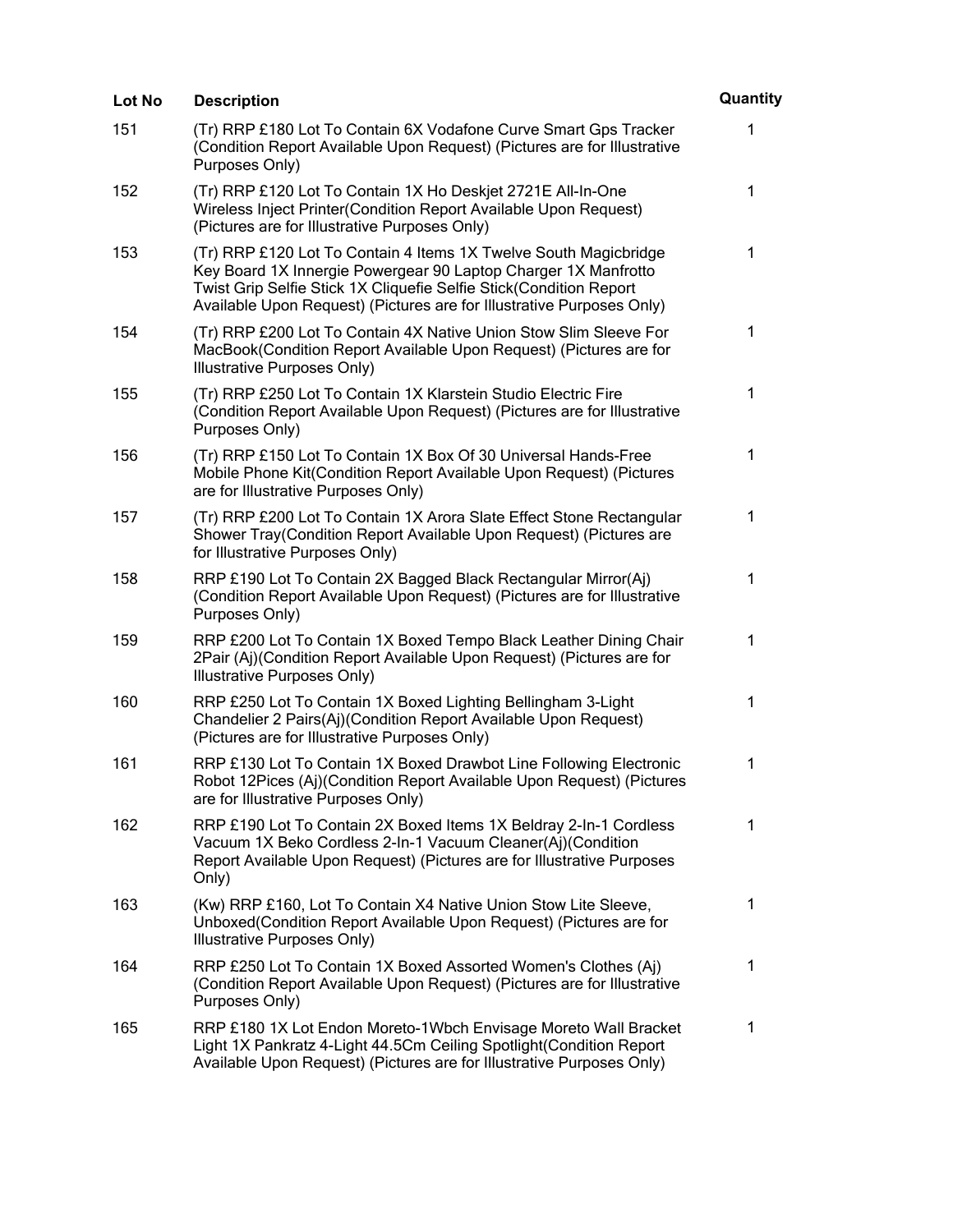| Lot No | <b>Description</b>                                                                                                                                                                                                                                                                         | Quantity    |
|--------|--------------------------------------------------------------------------------------------------------------------------------------------------------------------------------------------------------------------------------------------------------------------------------------------|-------------|
| 166    | (Kw) RRP £250, Lot To Contain X2 Items, X1 John Lewis & Partners 3<br>Tier Bathroom Storage Caddy, Black X1John Lewis & Partners Round<br>Metal Frame Wall Mirror(Condition Report Available Upon Request)<br>(Pictures are for Illustrative Purposes Only)                                | 1           |
| 167    | (Sp) RRP £150 Lot To Contain 1 Zella Led Uplighter And Reading Floor<br>Lamp(No Tag)(Condition Report Available Upon Request) (Pictures are<br>for Illustrative Purposes Only)                                                                                                             | 1           |
| 168    | RRP £160 1Xjohn Lewis & Partners 14C Bagged Cylinder Vacuum<br>Cleaner, 1Xjohn Lewis & Partners 2-In-1 Cordless Vacuum Cleaner<br>0.4L, White (Sk)(Condition Report Available Upon Request) (Pictures<br>are for Illustrative Purposes Only)                                               | 1           |
| 169    | (Sm) RRP £130 Lot To Contain, X1 Colster 60L Soft Close Double Bin,<br>Boxed(Condition Report Available Upon Request) (Pictures are for<br>Illustrative Purposes Only)                                                                                                                     | 1           |
| 170    | (Sm) RRP £300 Contains Seam Free Nursing Bra's (Condition Report<br>Available Upon Request) (Pictures are for Illustrative Purposes Only)                                                                                                                                                  | 1           |
| 171    | (Sm) RRP £336 Lot To Contain X1 Box Of Assorted Clothes, Pi<br>Bottoms, Leather Gloves, Knickers, Crew Neck Jumpers, Secret<br><b>Winged Bra's, Active Footsies, Full Support Cami Tops. (Condition</b><br>Report Available Upon Request) (Pictures are for Illustrative Purposes<br>Only) | $\mathbf 1$ |
| 172    | RRP £190 Lot To Contain 1X Boxed Brick And Barrel Tufted Linen Side<br>Chair (Set Of 2)(Aj)(Condition Report Available Upon Request)<br>(Pictures are for Illustrative Purposes Only)                                                                                                      | 1           |
| 173    | (Kw) RRP £150, Lot To Contain X1 John Lewis & Partners JI21Eb<br>Cordless Stick Vacuum Cleaner, 21.6V Part Lot, Boxed(Condition<br>Report Available Upon Request) (Pictures are for Illustrative Purposes<br>Only)                                                                         | 1           |
| 174    | Rrp£300 Lot To Contain 1X Box Containing 300 Bras (Aj)(Condition<br>Report Available Upon Request) (Pictures are for Illustrative Purposes<br>Only)                                                                                                                                        | 1           |
| 175    | RRP £200 Lot To Contain 1X Wrapped Viscose-Look Wonder 170X240<br>Cm - Light Grey(Aj)(Condition Report Available Upon Request)<br>(Pictures are for Illustrative Purposes Only)                                                                                                            | 1           |
| 176    | RRP £150 Lot To Contain 1X Boxed John Lewis & Partners Wg1200 Tv<br>Stand For TVs Up To 60", Oak(Aj)(Condition Report Available<br>Upon Request) (Pictures are for Illustrative Purposes Only)                                                                                             | 1           |
| 177    | RRP £350 Lot To Contain 1X Boxed Assorted Clothing Items(Aj)<br>(Condition Report Available Upon Request) (Pictures are for Illustrative<br>Purposes Only)                                                                                                                                 | 1           |
| 178    | RRP £250 Lot To Contain 1X Box Containing 10X Bras(Aj)(Condition<br>Report Available Upon Request) (Pictures are for Illustrative Purposes<br>Only)                                                                                                                                        | 1           |
| 179    | RRP £180 Lot To Contain 1X Unboxed Black Mesh Office Chair(Aj)<br>(Condition Report Available Upon Request) (Pictures are for Illustrative<br>Purposes Only)                                                                                                                               | 1           |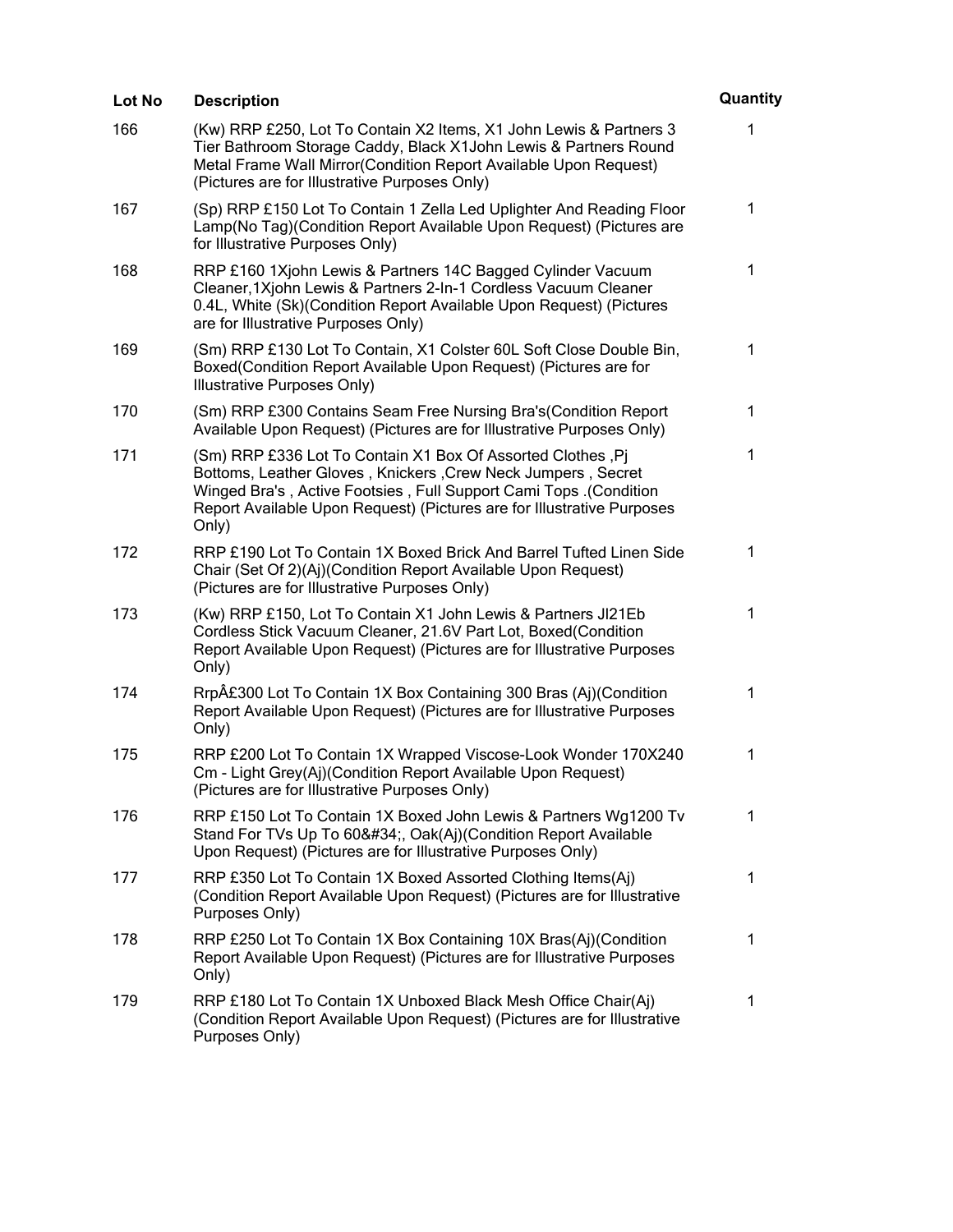| Lot No | <b>Description</b>                                                                                                                                                                                  | Quantity    |
|--------|-----------------------------------------------------------------------------------------------------------------------------------------------------------------------------------------------------|-------------|
| 180    | RRP £240 Lot To Contain 1X Box Containing Mixed Clothing (Aj)<br>(Condition Report Available Upon Request) (Pictures are for Illustrative<br>Purposes Only)                                         | 1           |
| 181    | RRP £300 Lot To Contain 1X Box Containing Mixed Clothing (Aj)<br>(Condition Report Available Upon Request) (Pictures are for Illustrative<br>Purposes Only)                                         | 1           |
| 182    | RRP £450 Lot To Contain 2X Boxes Containing Rattan Garden<br>Furniture Corner Sofa Set Brown Outdoor(Aj)(Condition Report<br>Available Upon Request) (Pictures are for Illustrative Purposes Only)  | $\mathbf 1$ |
| 183    | RRP £350 Lot To Contain 1X Boxed Deep 6 Storage Shelf Box Oak(Aj)<br>(Condition Report Available Upon Request) (Pictures are for Illustrative<br>Purposes Only)                                     | 1           |
| 184    | RRP £250 Lot To Contain 1X Box Containing Mixed Clothing (Aj)<br>(Condition Report Available Upon Request) (Pictures are for Illustrative<br>Purposes Only)                                         | 1           |
| 185    | RRP £280 Lot To Contain 1X Box Containing Mixed Clothing (Aj)<br>(Condition Report Available Upon Request) (Pictures are for Illustrative<br>Purposes Only)                                         | $\mathbf 1$ |
| 186    | RRP £300,1X Interlink Solid Wood Coffee Table With Storage, 1X60L<br>Touch Bin - Brilliant Steel With Lid(Condition Report Available Upon<br>Request) (Pictures are for Illustrative Purposes Only) | 1           |
| 187    | RRP £200 Lot To Contain 1X Bagged Rolled Memory Foam Mattress<br>(Aj)(Condition Report Available Upon Request) (Pictures are for<br>Illustrative Purposes Only)                                     | 1           |
| 188    | RRP £300 Lot To Contain 1X Boxed Culina Cooker Hood (Aj)(Condition<br>Report Available Upon Request) (Pictures are for Illustrative Purposes<br>Only)                                               | 1           |
| 189    | RRP £250 Lot To Contain 1X Bagged Double Mattress Form(Aj)<br>(Condition Report Available Upon Request) (Pictures are for Illustrative<br>Purposes Only)                                            | 1           |
| 190    | RRP £190 Lot To Contain 1X Boxed Rio Scrollback Chair(Aj)(Condition<br>Report Available Upon Request) (Pictures are for Illustrative Purposes<br>Only)                                              | 1           |
| 191    | (Dd) RRP £250 Lot To Contain 1 (X10 Firm Control High Waist Thigh<br>Slimmer)(Condition Report Available Upon Request) (Pictures are for<br>Illustrative Purposes Only)                             | 1           |
| 192    | (Dd) RRP £300 Lot To Contain 1 (X1 Box Woman's Assorted Clothes)<br>(Condition Report Available Upon Request) (Pictures are for Illustrative<br>Purposes Only)                                      | 1           |
| 193    | (Dd) RRP £255 Lot To Contain 1 (X1 Box Woman's Slippers) (Condition<br>Report Available Upon Request) (Pictures are for Illustrative Purposes<br>Only)                                              | $\mathbf 1$ |
| 194    | (Dd) RRP £300 Lot To Contain 1 (X1 Box Woman's Assorted Clothes)<br>(Condition Report Available Upon Request) (Pictures are for Illustrative<br>Purposes Only)                                      | $\mathbf 1$ |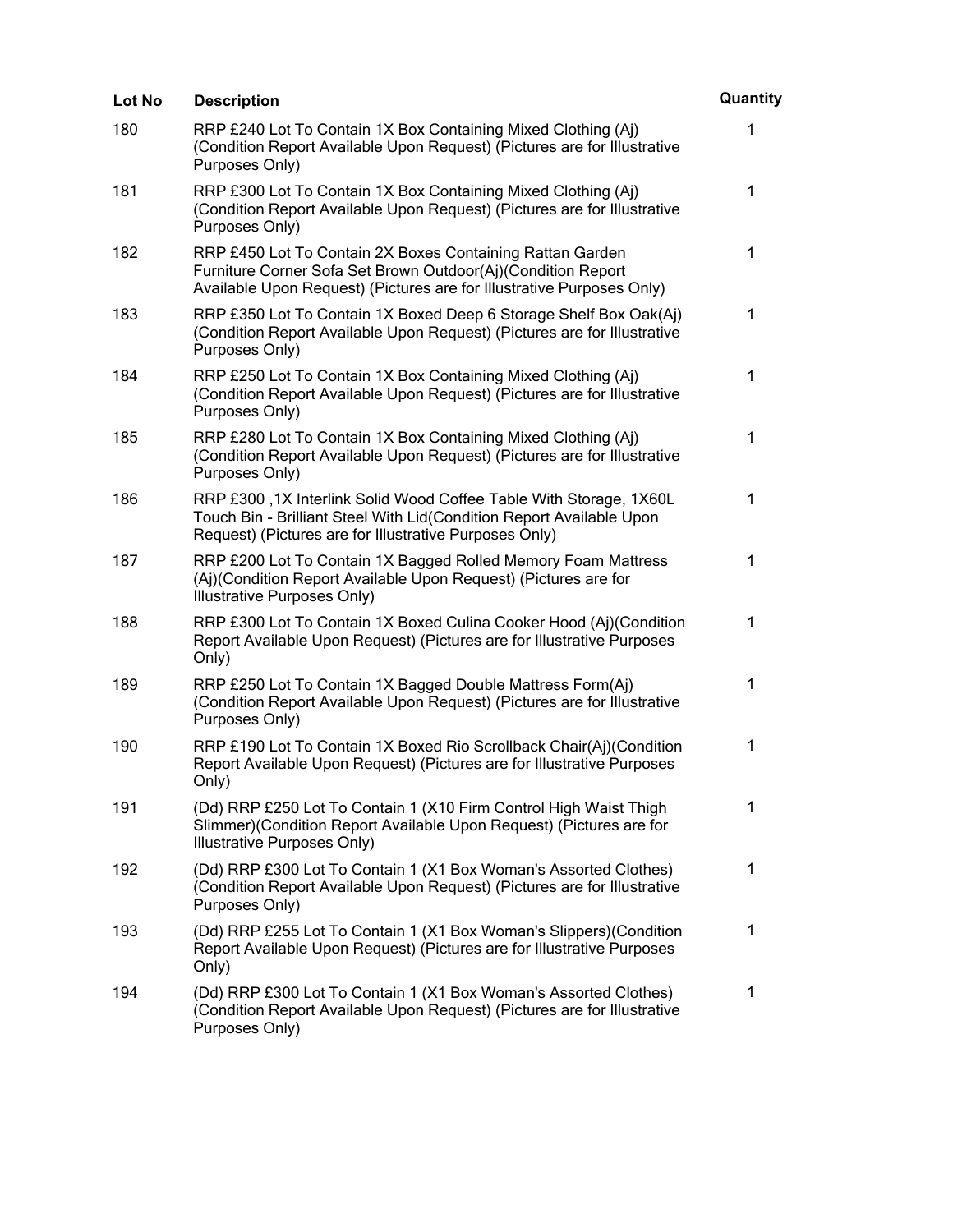| Lot No | <b>Description</b>                                                                                                                                                                                                                                      | Quantity    |
|--------|---------------------------------------------------------------------------------------------------------------------------------------------------------------------------------------------------------------------------------------------------------|-------------|
| 195    | RRP £550 Lot To Contain 1X Boxed Mixed Clothing(Aj)(Condition<br>Report Available Upon Request) (Pictures are for Illustrative Purposes<br>Only)                                                                                                        | 1           |
| 196    | (Tr) RRP £145 Lot To Contain 1X Box Of Assorted Women's Slippers<br>(Condition Report Available Upon Request) (Pictures are for Illustrative<br>Purposes Only)                                                                                          | $\mathbf 1$ |
| 197    | (Tr) RRP £300 Lot To Contain 1X Box Assorted Women's Bra's<br>(Condition Report Available Upon Request) (Pictures are for Illustrative<br>Purposes Only)                                                                                                | $\mathbf 1$ |
| 198    | (Tr) RRP £300 Lot To Contain 1X Box Of Assorted Women's Clothes<br>(Condition Report Available Upon Request) (Pictures are for Illustrative<br>Purposes Only)                                                                                           | 1           |
| 199    | (Tr) RRP £250 Lot To Contain 1X Whiteland 3 Light Drum Chandelier<br>(Condition Report Available Upon Request) (Pictures are for Illustrative<br>Purposes Only)                                                                                         | 1           |
| 200    | (Tr) RRP £160 Lot To Contain 3 Items 1X Booth 5 Light Candle Style<br>Chandelier 1X Brenner 1 Light Wallchiere 1X Axelrod 5 Light Candle<br>Style Chandelier (Condition Report Available Upon Request) (Pictures<br>are for Illustrative Purposes Only) | 1           |
| 201    | (Kw) RRP £175, Lot To Contain X1 Built In Kitchen Sink (Anthracite<br>Grey) Boxed(Condition Report Available Upon Request) (Pictures are<br>for Illustrative Purposes Only)                                                                             | 1           |
| 202    | (Tr) RRP £230 Lot To Contain 1X Boxed Rock Jam 5 Piece Junior<br>Drum Set In Metallic Blue(Condition Report Available Upon Request)<br>(Pictures are for Illustrative Purposes Only)                                                                    | 1           |
| 203    | (Tr) RRP £130 Lot To Contain Long Reclining Sun Lounger In Green<br>(Condition Report Available Upon Request) (Pictures are for Illustrative<br>Purposes Only)                                                                                          | 1           |
| 204    | RRP £330 Lot To Contain 1X Boxed Mixed Clothing (Aj)(Condition<br>Report Available Upon Request) (Pictures are for Illustrative Purposes<br>Only)                                                                                                       | 1           |
| 205    | RRP £250Lot To Contain 1X Box Containing 10X Thigh Slimmers(Aj)<br>(Condition Report Available Upon Request) (Pictures are for Illustrative<br>Purposes Only)                                                                                           | 1           |
| 206    | (Tr) RRP £1400 Lot To Contain 70X Boxed Jenny Packham Ivory<br>Suspender Belt(Condition Report Available Upon Request) (Pictures<br>are for Illustrative Purposes Only)                                                                                 | 1           |
| 207    | (Tr) RRP £200 Lot To Contain 4X Native Union Stow Lite Sleeve For<br>MacBook(Condition Report Available Upon Request) (Pictures are for<br>Illustrative Purposes Only)                                                                                  | 1           |
| 208    | (Tr) RRP £130 Lot To Contain 1X John Lewis And Partners Coastal<br>Rectangular Mirror 120 X 40Cm (No Tag) (Condition Report Available<br>Upon Request) (Pictures are for Illustrative Purposes Only)                                                    | 1           |
| 209    | (Tr) Rrp £130 Lot To Contain 1X Boxed John Lewis And Partners<br>Coastal Rectangular Mirror (No Tag) (Condition Report Available Upon<br>Request) (Pictures for Illustrative Purposes Only)                                                             | 1           |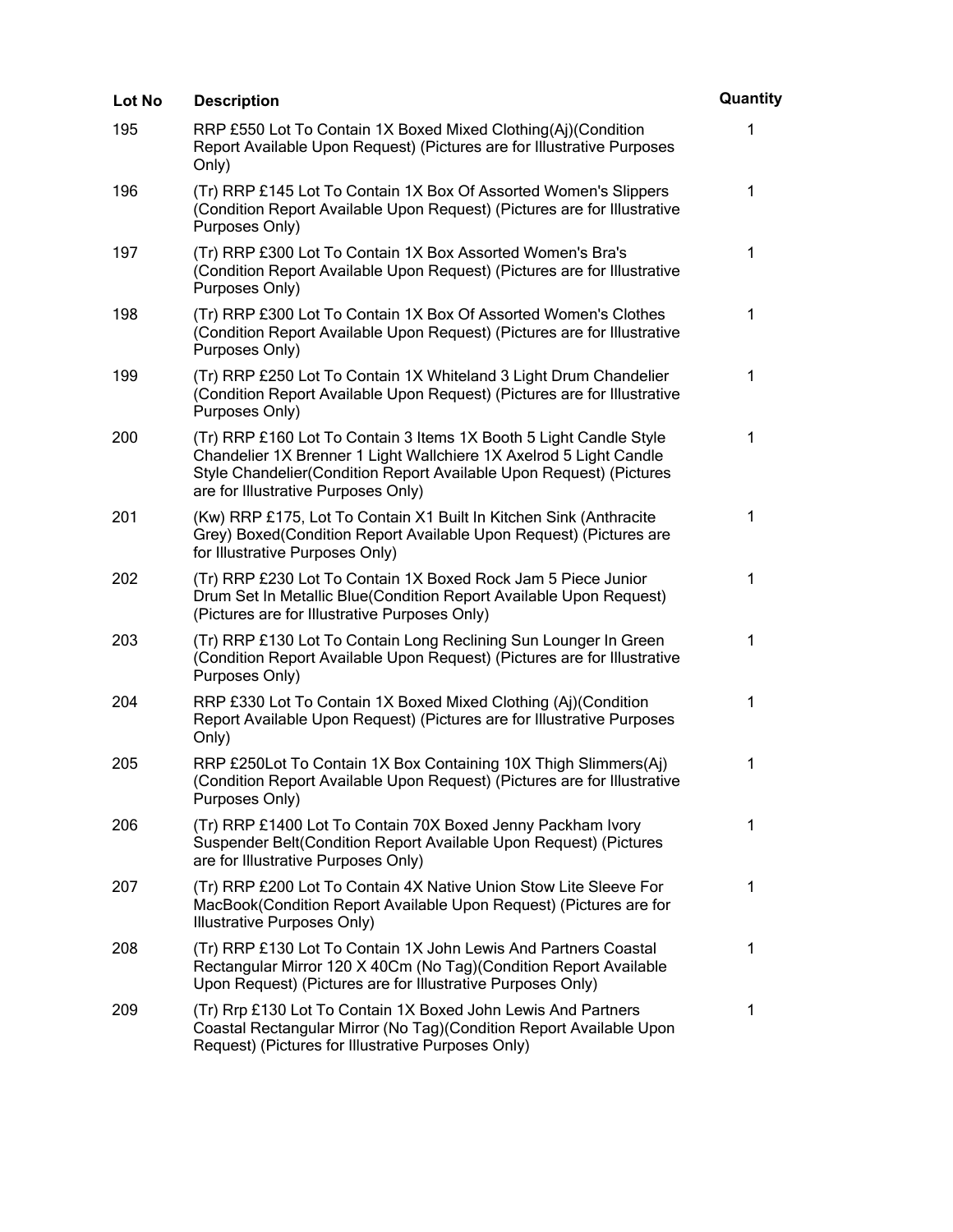| Lot No | <b>Description</b>                                                                                                                                                                                                                                                          | Quantity     |
|--------|-----------------------------------------------------------------------------------------------------------------------------------------------------------------------------------------------------------------------------------------------------------------------------|--------------|
| 210    | (Tr) Rrp £180 Lot To Contain 1X Boxed John Lewis And Partners<br>Silentnight Sleep Genius Strutted Headboard King Size (No Tag)<br>(Condition Report Available Upon Request) (Pictures for Illustrative<br>Purposes Only)                                                   | 1            |
| 211    | Kc) Rrp £100 Lot To Contain 1X Boxed K By Kelly Hoppen Set Of 2<br>Nesting Storage Boxes. (Condition Report Available Upon Request)<br>(Pictures for Illustrative Purposes Only)                                                                                            | $\mathbf 1$  |
| 212    | Kc) Rrp £150 Lot To Contain 1X Unboxed Eko X Cube Pedal Bin, 30L<br>(3156297) (Condition Report Available Upon Request) (Pictures for<br>Illustrative Purposes Only)                                                                                                        | 1            |
| 213    | Kc) Rrp £100 Lot To Contain 1X Boxed Electric 90Cm Curved Glass<br>Chimney Cooker Hood - Stainless Steel(Condition Report Available<br>Upon Request) (Pictures for Illustrative Purposes Only)                                                                              | 1            |
| 214    | Kc) Rrp £100 Lot To Contain 1X Boxed Extractor Fan Cooke & Lewis<br>Clvhs60A Visor Hood 600Mm Stainless Steel(Condition Report<br>Available Upon Request) (Pictures for Illustrative Purposes Only)                                                                         | 1            |
| 215    | Kc) Rrp £150 Lot To Contain 5X Unboxed Native Union Stow Lite<br>Sleeve For Mac Book 15,16 Inch In Charcoal. (Condition Report<br>Available Upon Request) (Pictures for Illustrative Purposes Only)                                                                         | 1            |
| 216    | Kc) Rrp £560 Lot To Contain X1 Box Of Women'S Assorted Women'S<br>Designer Clothes (Condition Report Available Upon Request) (Pictures<br>for Illustrative Purposes Only)                                                                                                   | 1            |
| 217    | Kc) Rrp £150 Lot To Contain X1 Boxed Epson Ecotank Et-2711 A4<br>Print/Scan/Copy Wi-Fi Printer(Condition Report Available Upon<br>Request) (Pictures for Illustrative Purposes Only)                                                                                        | 1            |
| 218    | Kc) Rrp £100 Lot To Contain X6 Items (1- Xqisit 3 Port Fast Charging<br>Power Bank) (5 - Xqisit Protection Pack Screen Protector And Case.)<br>(Condition Report Available Upon Request) (Pictures for Illustrative<br>Purposes Only)                                       | $\mathbf{1}$ |
| 219    | Kc) Rrp £100 Lot To Contain X5 Boxed Items (3- Decoded Leather<br>Iphone 12 Pro Max Cases.) (1- Torrey Case Lanyard Iphone 11 Case.)<br>(1- Xqisit 3 Port Fast Charging Power Bank.) (Condition Report<br>Available Upon Request) (Pictures for Illustrative Purposes Only) | 1            |
| 220    | Kc) Rrp £100 Lot To Contain X3 Boxed Items (2- Decoded Leather<br>Iphone 12/ Iphone 12 Pro Case.)(1- Half Shell Ipad Air 4Th Gen Case.)<br>(Condition Report Available Upon Request) (Pictures for Illustrative<br>Purposes Only)                                           | 1            |
| 221    | Kc) Rrp £100 Lot To Contain X6 Items (1- Torrey Case Lanyard Iphone<br>11 Case.)( 5- Xqisit Protection Pack Screen Protector And Flex Case.)<br>(Condition Report Available Upon Request) (Pictures for Illustrative<br>Purposes Only)                                      | 1            |
| 222    | Kc) Rrp £150 Lot To Contain X4 Aerocool Aero Bronze 650W 80<br>Bronze Psu(Condition Report Available Upon Request) (Pictures for<br>Illustrative Purposes Only)                                                                                                             | 1            |
| 223    | Kc) Rrp £150 Lot To Contain X3 Boxed Items (1- Native Union Dock<br>Wireless Charger) (2- Twelve South Book Arc For Mac Book) (Condition<br>Report Available Upon Request) (Pictures for Illustrative Purposes<br>Only)                                                     | 1            |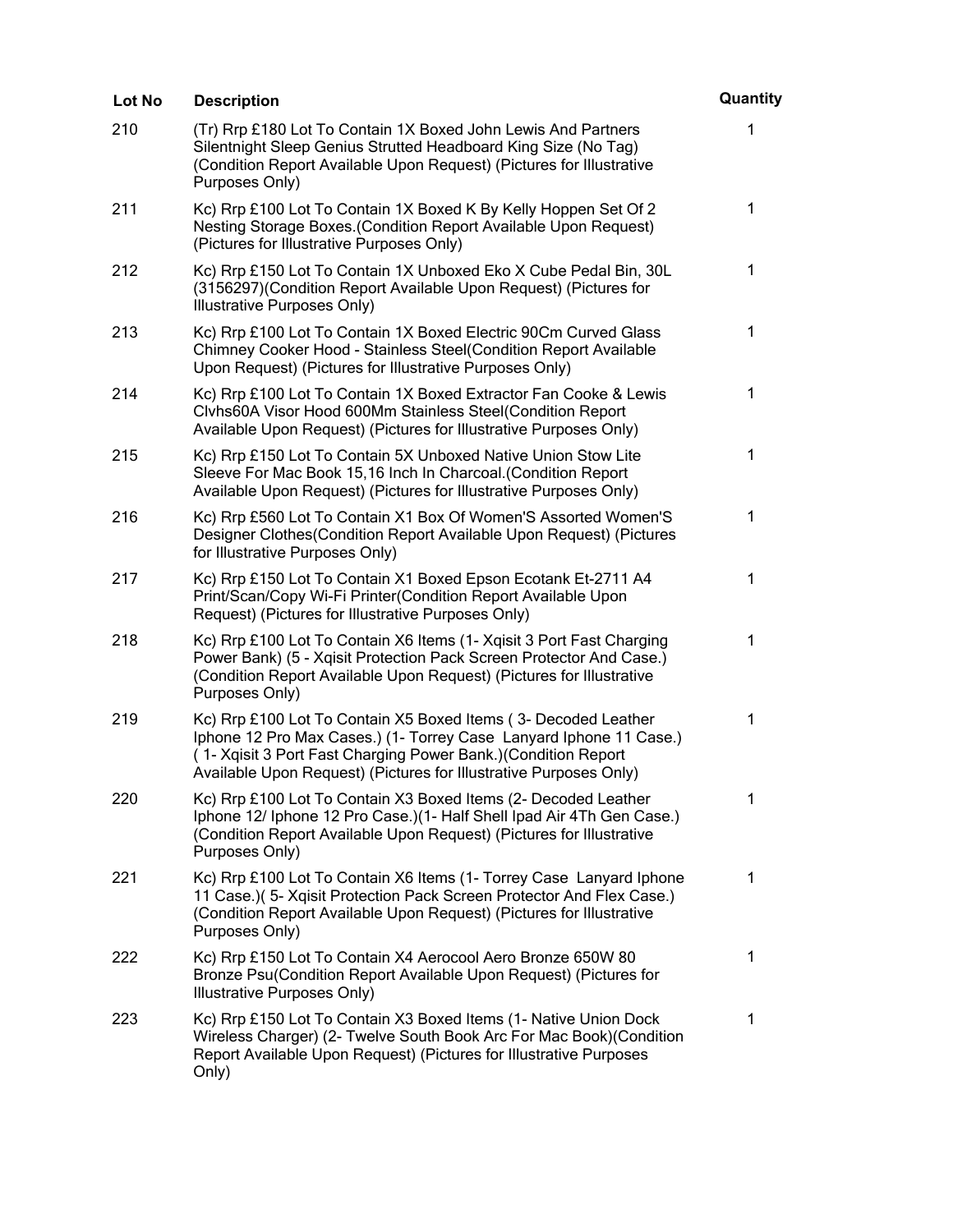| Lot No | <b>Description</b>                                                                                                                                                                                                                                                                                                                                    | Quantity    |
|--------|-------------------------------------------------------------------------------------------------------------------------------------------------------------------------------------------------------------------------------------------------------------------------------------------------------------------------------------------------------|-------------|
| 224    | Kc) Rrp £150 Lot To Contain X4 John Lewis Boxed Items. (1- Close<br>Bathroom Pedal Bin, 3L, Brushed Steel- 497803) (1- Chelsea Wall<br>Light- 914605)( 1- Tony Task Lamp- 848417)(1-Lolly Table Lamp-<br>828280)(Condition Report Available Upon Request) (Pictures for<br>Illustrative Purposes Only)                                                | 1           |
| 225    | Kc) Rrp £150 Lot To Contain X5 Boxed Items (2- Twelve South Forte<br>For Iphone With Magsafe Adjustable Desktop Stand.) (3- Twelve South<br>Plugbug Duo Ipad Iphone Mac Book Travel Adapter.) (Condition Report<br>Available Upon Request) (Pictures for Illustrative Purposes Only)                                                                  | 1           |
| 226    | Kc) Rrp £150 Lot To Contain 9X Items (2- Decoded Magnetic Pencil<br>Sleeves.)( 1- Clique Fle Sway Single Axis Gimbal.) (1- Native Union Air-<br>Pods Pro Case Wireless Charging Compatible)(5- Dux Plus Duo Ipad<br>8Th Generation/ 7Th Generation Smart Case.)(Condition Report<br>Available Upon Request) (Pictures for Illustrative Purposes Only) | 1           |
| 227    | Kc) Rrp £150 Lot To Contain 1X Boxed Cook'S Essentials 1.5L Blender<br>W/ 2 Speed & Pulse Functions. (Condition Report Available Upon<br>Request) (Pictures for Illustrative Purposes Only)                                                                                                                                                           | 1           |
| 228    | Kc) Rrp £150 Lot To Contain 1X Boxed Black Powerheat Infrared Stove<br>And Remote Control. (Condition Report Available Upon Request)<br>(Pictures for Illustrative Purposes Only)                                                                                                                                                                     | 1           |
| 229    | Kc) Rrp £250 Lot To Contain 1X Boxed Kelly Solid Wood Cross Back<br>Side Chair (Set Of 2) (Condition Report Available Upon Request)<br>(Pictures for Illustrative Purposes Only)                                                                                                                                                                      | 1           |
| 230    | Kc) Rrp £150 Lot To Contain 1X Boxed Electric 60Cm Curved Glass<br>Chimney Hood - Stainless Steel(Condition Report Available Upon<br>Request) (Pictures for Illustrative Purposes Only)                                                                                                                                                               | 1           |
| 231    | Kc) Rrp £250 Lot To Contain 1X Boxed White Hamilton Desk With<br>Upstand. (Condition Report Available Upon Request) (Pictures for<br>Illustrative Purposes Only)                                                                                                                                                                                      | 1           |
| 232    | Kc) Rrp £330 Lot To Contain 1X Boxed White Star Bright Chest Of<br>Drawers, Bright White.(Condition Report Available Upon Request)<br>(Pictures for Illustrative Purposes Only)                                                                                                                                                                       | 1           |
| 233    | (Sm) Rrp £635 Lot To Contain 1 Cooker Hood (D57Mh56Nob).<br>(Condition Report Available Upon Request) (Pictures for Illustrative<br>Purposes Only)                                                                                                                                                                                                    | $\mathbf 1$ |
| 234    | (Sm) Rrp £140 Lot To Contain Sheridan Steam Punk 3 Way Bar Clear<br>Glass Shades. (Condition Report Available Upon Request) (Pictures for<br>Illustrative Purposes Only)                                                                                                                                                                              | 1           |
| 235    | (Sm) Rrp £420 Lot To Contain Hanna Genuine Upholstered Dining<br>Chair (Brown). (Condition Report Available Upon Request) (Pictures for<br>Illustrative Purposes Only)                                                                                                                                                                                | 1           |
| 236    | (Sm) Rrp £890 Lot To Contain Assortment Of Designer Clothing<br>(Condition Report Available Upon Request) (Pictures for Illustrative<br>Purposes Only)                                                                                                                                                                                                | 1           |
| 237    | (Sm) Rrp £130 Lotto Contain X4 Native Union Key Cable In Boxed<br>Condition. (Condition Report Available Upon Request) (Pictures for<br><b>Illustrative Purposes Only)</b>                                                                                                                                                                            | 1           |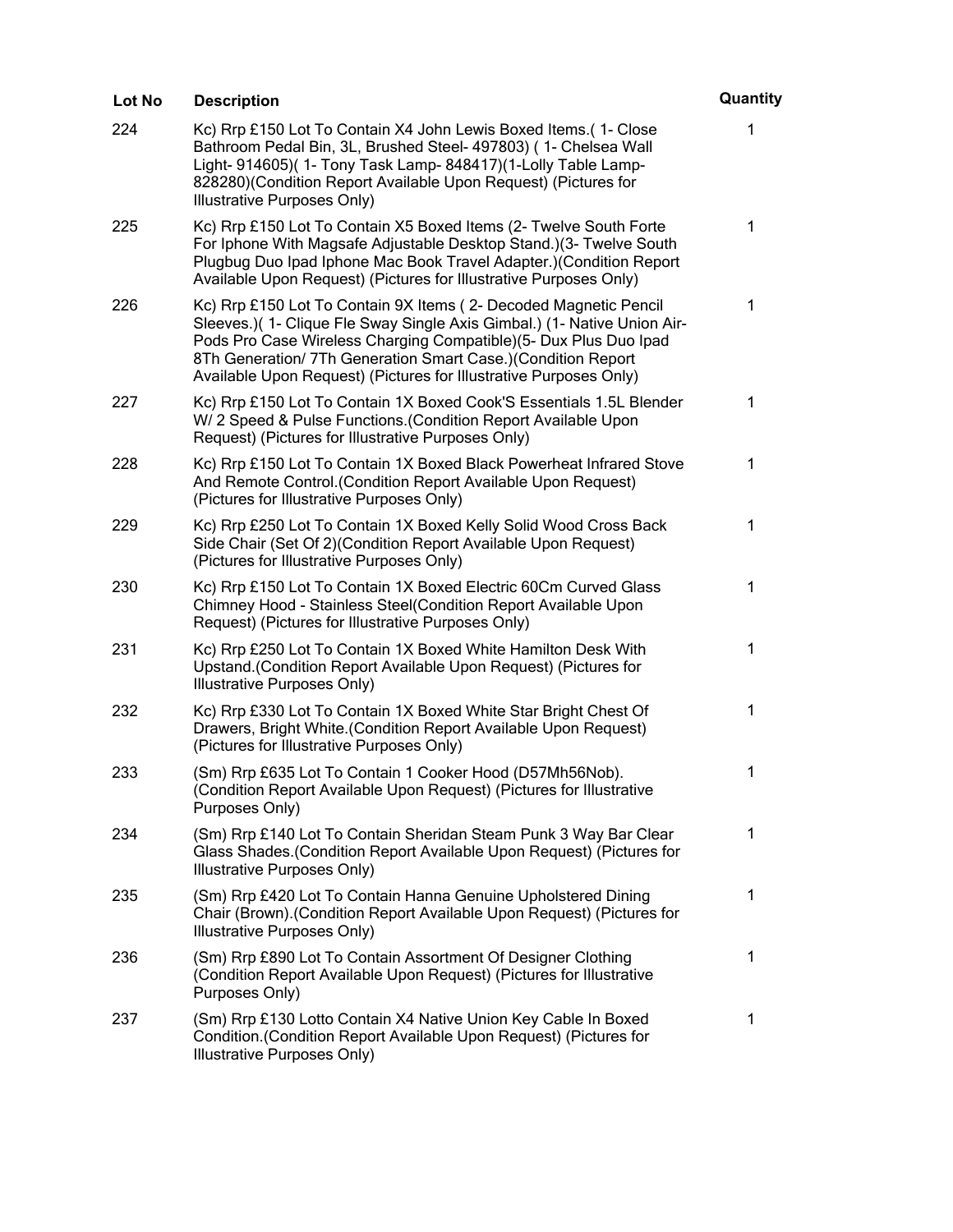| Lot No | <b>Description</b>                                                                                                                                                                                                                                                      | Quantity    |
|--------|-------------------------------------------------------------------------------------------------------------------------------------------------------------------------------------------------------------------------------------------------------------------------|-------------|
| 238    | (Sm) Rrp £180 Lot To Contain X6 Vodafone Curve (The Smart Gps<br>Tracker). (Condition Report Available Upon Request) (Pictures for<br>Illustrative Purposes Only)                                                                                                       | 1           |
| 239    | (Sm) Rrp £120 Lot To Contain X3 Tommee Tippee Bottle Sterilizer.<br>(Condition Report Available Upon Request) (Pictures for Illustrative<br>Purposes Only)                                                                                                              | $\mathbf 1$ |
| 240    | (Sm) Rrp £200 Lot To Contain X4 Areocool Integrated Cylon 600W<br>(Condition Report Available Upon Request) (Pictures for Illustrative<br>Purposes Only)                                                                                                                | 1           |
| 241    | (Sm) Rrp £180 Lot To Contain A Mixture Of Native Union, Leather<br>Airpods Pro Case, Belt Watch, Night Cable, Belt Universal. (Condition<br>Report Available Upon Request) (Pictures for Illustrative Purposes<br>Only)                                                 | 1           |
| 242    | (Sm) Rrp £220 Lot To Contain X1 Native Union Belt Watch And X3<br>Decoded Case Wallets .(Condition Report Available Upon Request)<br>(Pictures for Illustrative Purposes Only)                                                                                          | 1           |
| 243    | (Sm) Rrp £120 Lot To Contain X5 Speech Sound Builder. (Condition<br>Report Available Upon Request) (Pictures for Illustrative Purposes<br>Only)                                                                                                                         | $\mathbf 1$ |
| 244    | (Sm) Rrp £ 220 Lot To Contain X3 Decoded Leather Case Wallet & X1<br>Xqisit Protection Pack & X1 Native Union Night Cable(Condition Report<br>Available Upon Request) (Pictures for Illustrative Purposes Only)                                                         | 1           |
| 245    | (Sm) Rrp £320 Lot To Contain X1 Allie Kitten Heels (14294125) & X1<br>Delia Colour Wde Snake (No Tag) & X1 Lara Burgundy (No Tag) & X1<br>Laine Colour Pink (No Tag) All Boxed . (Condition Report Available<br>Upon Request) (Pictures for Illustrative Purposes Only) | 1           |
| 246    | (Sm) Rrp £ 160 Lot To Contain X4 Boxed Forte For Iphone With<br>Magsafe. (Condition Report Available Upon Request) (Pictures for<br>Illustrative Purposes Only)                                                                                                         | 1           |
| 247    | (Sm) Rrp £160 X1 Rangemaster 4Slice Toaster Boxed(Condition<br>Report Available Upon Request) (Pictures for Illustrative Purposes<br>Only)                                                                                                                              | 1           |
| 248    | (Sm) Rrp £680 Lot To Contain X1 Mushroom Dinning Chair With<br>Studded Detail And Knocker .(Condition Report Available Upon<br>Request) (Pictures for Illustrative Purposes Only)                                                                                       | 1           |
| 249    | (Sm) Rrp £160 Lot To Contain X2 Skeleton Wall Clocks (7341503)<br>Boxed.(Condition Report Available Upon Request) (Pictures for<br>Illustrative Purposes Only)                                                                                                          | 1           |
| 250    | (Sm) Rrp £130 Lot To Contain 1 Boxed Clairevaux Upholstered Dining<br>Chair 2Pcs In One Box(Condition Report Available Upon Request)<br>(Pictures for Illustrative Purposes Only)                                                                                       | 1           |
| 251    | (Sm) Rrp £165 Lot To Contain Grey Rattan 3 Drawer Unit(Condition<br>Report Available Upon Request) (Pictures for Illustrative Purposes<br>Only)                                                                                                                         | 1           |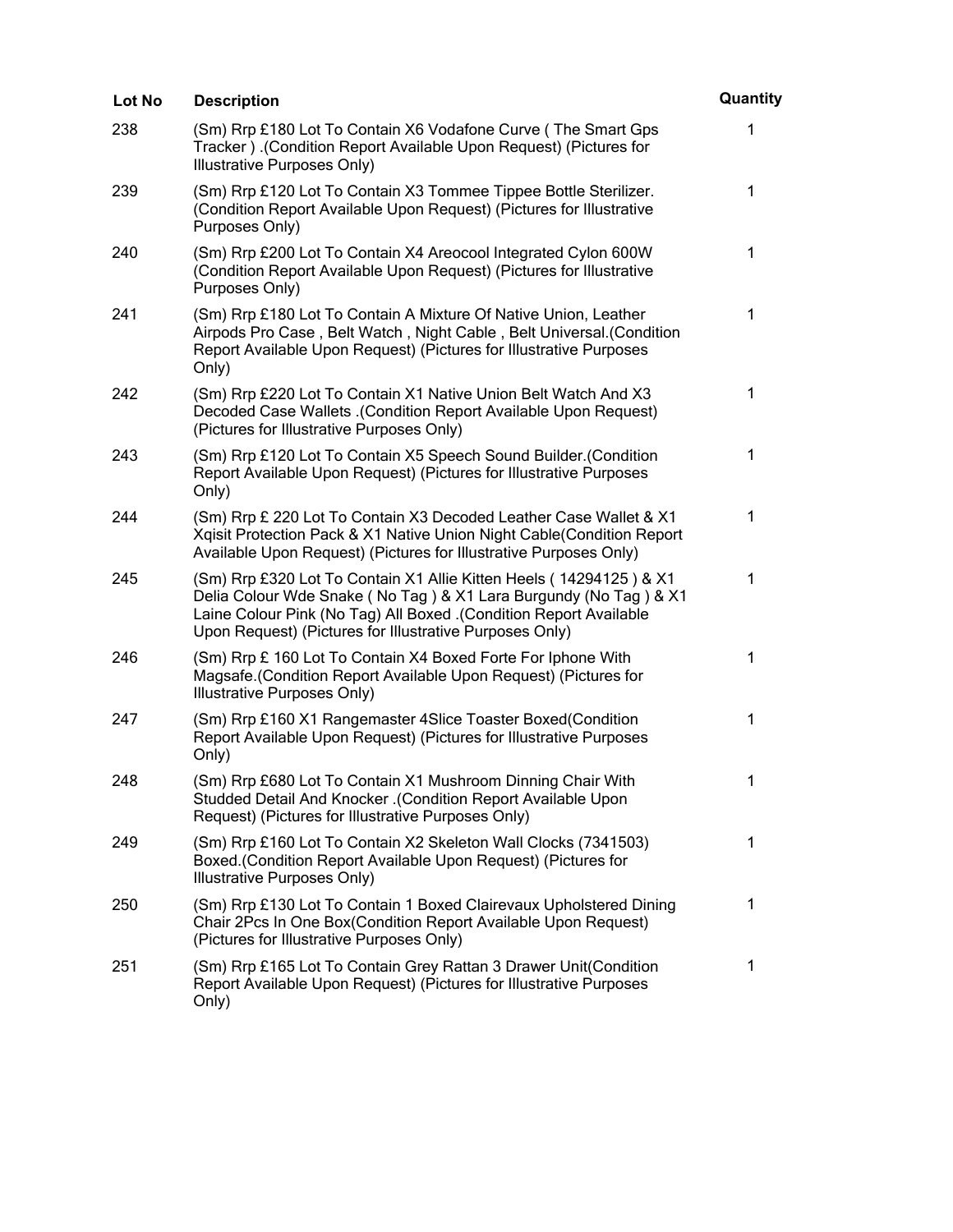| Lot No | <b>Description</b>                                                                                                                                                                                                            | Quantity    |
|--------|-------------------------------------------------------------------------------------------------------------------------------------------------------------------------------------------------------------------------------|-------------|
| 252    | (Sm) Rrp £180 X3 Lot To Contain Legacy Kettle & Toaster Set & 1<br>Kerry 3-Light Traxk Kit & 1 Laverne 6-Light Ceiling Spotlight. (Condition<br>Report Available Upon Request) (Pictures for Illustrative Purposes<br>Only)   | 1           |
| 253    | (Sm) Rrp £200 Lot To Contain 1 Black Isola Icon 35Cm Chandelier<br>Cooker Hood. (Condition Report Available Upon Request) (Pictures for<br>Illustrative Purposes Only)                                                        | 1           |
| 254    | (Sm) Rrp £130 2 In 1 Cordless Vacuum Cleaner (Condition Report<br>Available Upon Request) (Pictures for Illustrative Purposes Only)                                                                                           | $\mathbf 1$ |
| 255    | (Sm) Rrp £180 Lot To Contain Universal Hands Free Mobile Phone<br>Kits. (Condition Report Available Upon Request) (Pictures for Illustrative<br>Purposes Only)                                                                | 1           |
| 256    | (Sm) Rrp £120 X2 Lot To Contain 1 Hector Large Wide Lamp Shade,<br>Natural Bamboo Hector & 1 Sagres Pendant Lampshade Natural Cane.<br>(Condition Report Available Upon Request) (Pictures for Illustrative<br>Purposes Only) | 1           |
| 257    | (Dd) Rrp £180 Lot To Contain 1 (X6 Curve Smart Gps Tracker)<br>(Condition Report Available Upon Request) (Pictures for Illustrative<br>Purposes Only)                                                                         | $\mathbf 1$ |
| 258    | (Dd) Rrp £250 Lot To Contain 1 (X24 Red5 Drawbot) (Condition Report<br>Available Upon Request) (Pictures for Illustrative Purposes Only)                                                                                      | 1           |
| 259    | (Dd) Rrp £150 Lot To Contain 1 (X10 Sync And Charge Cable For<br>Apple)(Condition Report Available Upon Request) (Pictures for<br>Illustrative Purposes Only)                                                                 | 1           |
| 260    | (Dd) Rrp £130 Lot To Contain 1 (X2 Tommee Tippee Steam Sterilisers)<br>(Condition Report Available Upon Request) (Pictures for Illustrative<br>Purposes Only)                                                                 | 1           |
| 261    | (Dd) Rrp £170 Lot To Contain 1 (X1 Dualit 1.5L Lite Jug Kettle) (X1 2-<br>Slice White Toaster) (X1 Stainless Steel Coffee Maker) (Condition<br>Report Available Upon Request) (Pictures for Illustrative Purposes<br>Only)    | 1           |
| 262    | (Dd) Rrp £150 Lot To Contain 1 (X1 Digital Thermometer) (X2 Twelve<br>South Forte For Iphone) (Condition Report Available Upon Request)<br>(Pictures for Illustrative Purposes Only)                                          | 1           |
| 263    | (Dd) Rrp £160 Lot To Contain 1 (X4 3-Port Fast Charging Power Bank)<br>(Condition Report Available Upon Request) (Pictures for Illustrative<br>Purposes Only)                                                                 | $\mathbf 1$ |
| 264    | (Dd) Rrp £200 Lot To Contain 1 (X5 Torrey Case Lanyard - Iphone)<br>(Condition Report Available Upon Request) (Pictures for Illustrative<br>Purposes Only)                                                                    | 1           |
| 265    | (Dd) Rrp £350 Lot To Contain 1 (X1 Shark Anti Hair Wrap Upright<br>Vacuum) (Condition Report Available Upon Request) (Pictures for<br>Illustrative Purposes Only)                                                             | 1           |
| 266    | (Dd) Rrp £150 Lot To Contain 1 (X1 Lion Dining Chair) (Condition<br>Report Available Upon Request) (Pictures for Illustrative Purposes<br>Only)                                                                               | 1           |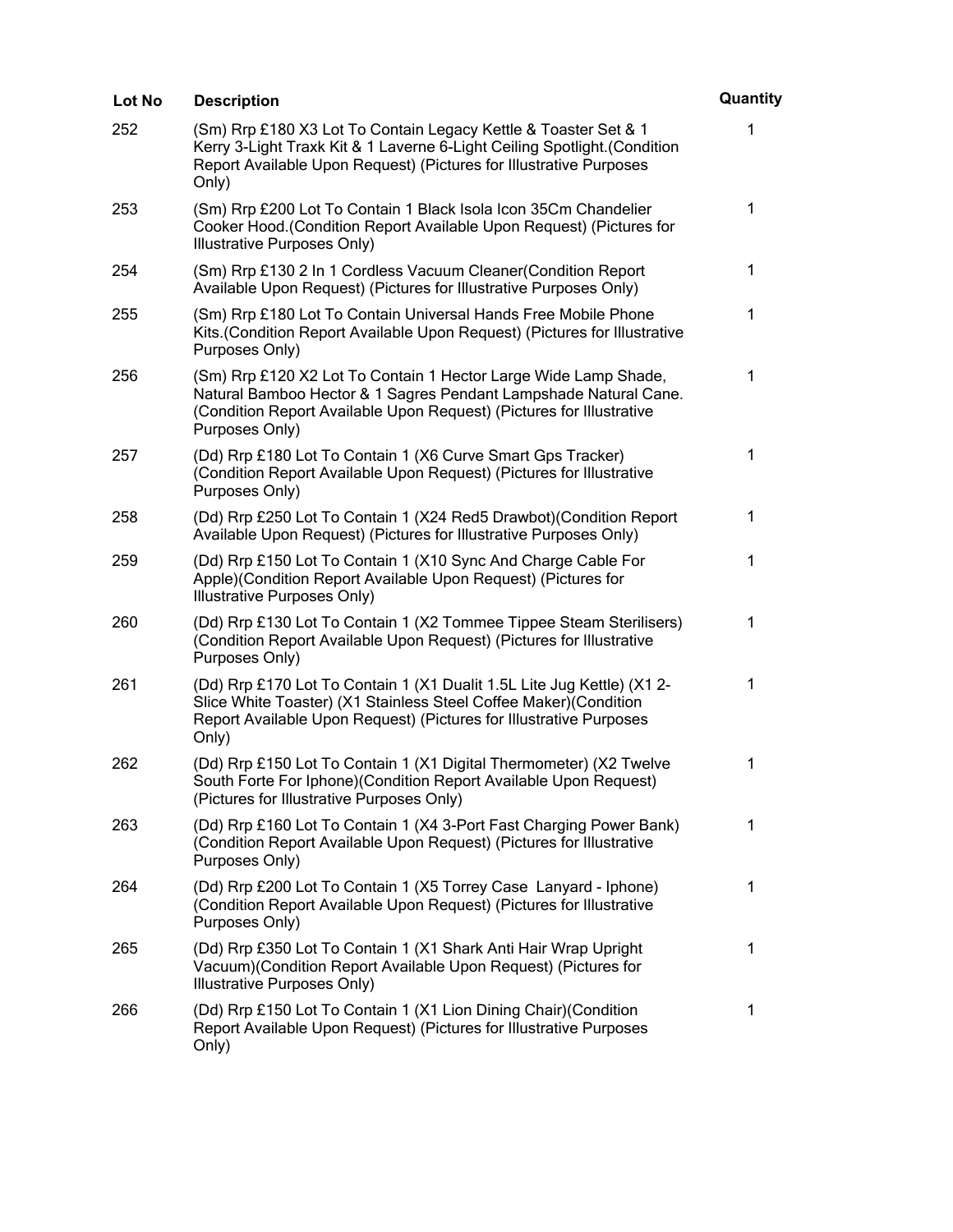| Lot No | <b>Description</b>                                                                                                                                                                                                                               | Quantity     |
|--------|--------------------------------------------------------------------------------------------------------------------------------------------------------------------------------------------------------------------------------------------------|--------------|
| 267    | (Dd) Rrp £150 Lot To Contain 1 (X1 800Mm Furniture Basin White)<br>(Condition Report Available Upon Request) (Pictures for Illustrative<br>Purposes Only)                                                                                        | 1            |
| 268    | (Dd) Rrp £150 Lot To Contain 1 (X1 Steiff Original Teddy) (X1 Everyday<br>Stroller Charcoal) (X1 Baby Doll Combi Pram Pushchair) (Condition<br>Report Available Upon Request) (Pictures for Illustrative Purposes<br>Only)                       | 1            |
| 269    | (Dd) Rrp £300 Lot To Contain 1 (X1 Rihanna Black Glass Extending<br>Dining Table) (Condition Report Available Upon Request) (Pictures for<br>Illustrative Purposes Only)                                                                         | 1            |
| 270    | Rrp £ 100 1X John Lewis & Partners Baby Doll Combi Pram, 1X Halsall<br>Bella Rose Doll Carriage Pram (Condition Report Available Upon<br>Request) (Pictures for Illustrative Purposes Only)                                                      | 1            |
| 271    | (Tr) Rrp £160 Lot To Contain 4X Boxes Of John Lewis And Part<br>Partners Connoisseur Water Glasses (No Tag) (Condition Report<br>Available Upon Request) (Pictures for Illustrative Purposes Only)                                               | 1            |
| 272    | Rrp £410, Lot Of Borglining Hoody, 3Pc Setbear Cardigans, Lady<br>Shoes, Leg Brief, High Waist Thigh Slimmer, Pj Bottoms, Pink Faux Fur<br>Slippers, Bra'S(Condition Report Available Upon Request) (Pictures for<br>Illustrative Purposes Only) | 1            |
| 273    | Rrp £160, Cavello Flutes Set 4(Condition Report Available Upon<br>Request) (Pictures for Illustrative Purposes Only)                                                                                                                             | 1            |
| 274    | Rrp £199, (Anthracite) Elho Pure Soft Brick Planter, 23 Litres, 40 Cm<br>(Condition Report Available Upon Request) (Pictures for Illustrative<br>Purposes Only)                                                                                  | 1            |
| 275    | Rrp 250, Lot Of Assorted Clothing (Condition Report Available Upon<br>Request) (Pictures for Illustrative Purposes Only)                                                                                                                         | $\mathbf{1}$ |
| 276    | Rrp £ 150 1Xoutlet Gotham Steel Low-Fat Electric Grill 1X Cook'S<br>Essentials 2.8L Touch Screen Air Fryer 1X Stackers Glass 8 Watch<br>Box, Black(Condition Report Available Upon Request) (Pictures for<br>Illustrative Purposes Only)         | 1            |
| 277    | Rrp £150, 2X Mini 4 Foxwood Case, Surface Pro 6 Rugged Case 2X<br>10.2 Foxwood Cases, 1 Kindle Paperwhite 4 Case(Condition Report<br>Available Upon Request) (Pictures for Illustrative Purposes Only)                                           | 1            |
| 278    | Rrp £250, 2X John Lewis & Partners Stockholm Large Ceiling Light,<br>White 1X John Lewis & Partners Baldwin Pendant Ceiling Light,<br>Pewter/Copper(Condition Report Available Upon Request) (Pictures for<br>Illustrative Purposes Only)        | 1            |
| 279    | Rrp £145, Lot Of DsI Universal Hands Free Mobile Phone Car Kit<br>(Condition Report Available Upon Request) (Pictures for Illustrative<br>Purposes Only)                                                                                         | 1            |
| 280    | Rrp £100, Xqisit Charge & Sync Lightning Cable - 1 M(Condition Report<br>Available Upon Request) (Pictures for Illustrative Purposes Only)                                                                                                       | 1            |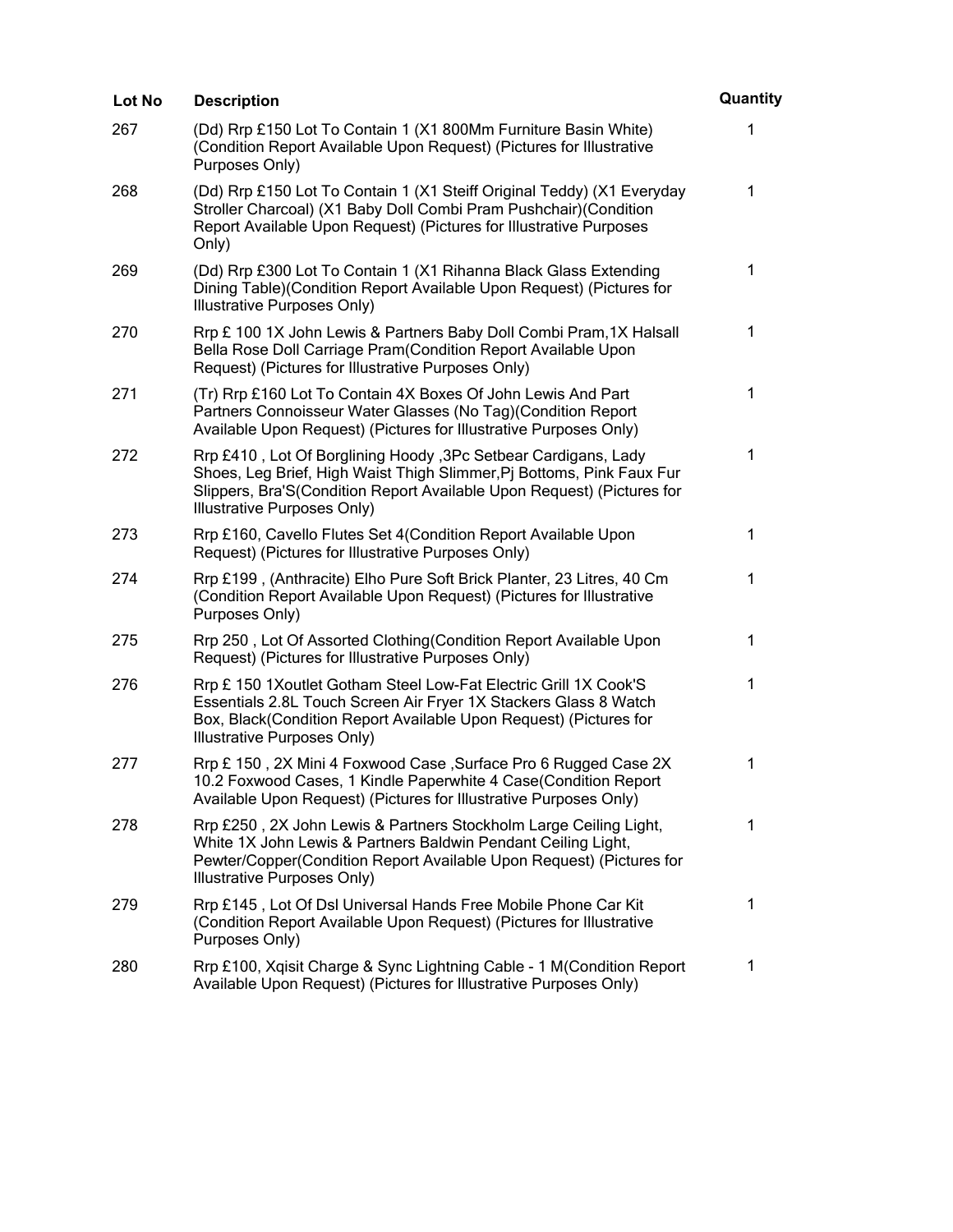| <b>Lot No</b> | <b>Description</b>                                                                                                                                                                                                                                                                                                            | Quantity     |
|---------------|-------------------------------------------------------------------------------------------------------------------------------------------------------------------------------------------------------------------------------------------------------------------------------------------------------------------------------|--------------|
| 281           | Rrp £100 1X Pilot On-Board Witness 720P Hd Resolution Automotive<br>Dash Cam With 4Gb Sd Card, 1X Kinect Sensor Xbox 360 - Slim<br>Compatible, 1X Led Bike Lights Aeeqee Usb Chargeable Set. 400 Lumin<br>Back And Front Sets 1200Mah. (Condition Report Available Upon<br>Request) (Pictures for Illustrative Purposes Only) | 1            |
| 282           | Rrp £300 Mixture Of Iphone Cases (5, Xs, 11, 12Pro) Brands Such As<br>Decoded And Torrey Plus Lumee. (Sk)(Condition Report Available<br>Upon Request) (Pictures for Illustrative Purposes Only)                                                                                                                               | $\mathbf 1$  |
| 283           | RRP £250, 2 X Marshmallow Unicorn By Aurora, 1X Handmade By<br>Steiff Knopf Im Ohr Teddy Bear. (Sk)<br>                                                                                                                                                                                                                       | $\mathbf{1}$ |
| 284           | RRP £400 1X Moschino Colourful Backpack 2X Jhon Lewis Handbags<br>1X Women'S Small Handbag(Sk)<br>                                                                                                                                                                                                                            | $\mathbf 1$  |
| 285           | RRP £150 1X Rv Astley Band Trim Shade Neutral 1X Happy<br>Homeware Light Shade Grey (Sk)<br>                                                                                                                                                                                                                                  | 1            |
| 286           | RRP £310 Lot To Contain 1X Boxed Mixed Clothings Items(Aj)<br>                                                                                                                                                                                                                                                                | $\mathbf 1$  |
| 287           | RRP £300 Lot To Contain 1X Boxed Containing 20X Bras 10X<br>Knickers<br>                                                                                                                                                                                                                                                      | 1            |
| 288           | RRP £250 Lot To Contain 1X Boxed Containing 10X Thigh Slimmers<br>$(Ai)$ < Br />                                                                                                                                                                                                                                              | $\mathbf{1}$ |
| 289           | RRP £180 Lot To Contain 4X Boxed Items 1X Native Union Airpods<br>Leather Case 1X Native Union Night Cable 2X Native Union Drop<br>Wireless Charger (Aj)<br>                                                                                                                                                                  | $\mathbf 1$  |
| 290           | RRP £310 Lot To Contain 4X Synergy 1 Light Flush Mount (Aj)<br>                                                                                                                                                                                                                                                               | 1            |
| 291           | RRP £210 Lot To Contain 1X Boxed Blue Velvet Silver Leg Luxury<br>Dining Chair(Aj)<br>                                                                                                                                                                                                                                        | 1            |
| 292           | RRP £250 Lot To Contain 1X Boxed Webb 2800W Electric Silent<br>Shredder With Collection Box(Aj)<br>                                                                                                                                                                                                                           | 1            |
| 293           | RRP £180 Lot To Contain 3X Boxed Items 1X 4 Slice Toaster 2X<br>Bronze Electric Kettle (Aj)<br>                                                                                                                                                                                                                               | $\mathbf 1$  |
| 294           | RRP £150 Lot To Contain 2X Unboxed Skip Hop Forma Backpack Jet<br>Black(Aj)<br>                                                                                                                                                                                                                                               | 1            |
| 295           | RRP £150 Lot To Contain 6X Boxed Items 2X Samsung Tab Cover 4X<br>Huexpastels Case(Aj)<br>                                                                                                                                                                                                                                    | 1            |
| 296           | RRP £150 Lot To Contain 4X Items 1X Decorate Unicorn Maker 1X Go<br>Glam Nail Saloon 1X Galt Magnetic Lab 1X Disney Princess(Aj)<br>                                                                                                                                                                                          | 1            |
| 297           | (Dd) RRP £170 Lot To Contain 1 (X1 Maggie 2 Light Led Flush Mount<br>Finish Gold) (X1 Mandalay Light Cone Pendant)<br>                                                                                                                                                                                                        | 1            |
| 298           | RRP £180 Lot To Contain 4X Items 1X Native Union Night Cable 1X<br>Native Union Leather Airpod Case 2X Native Union Drop Wireless<br>Charger (Aj)<br>                                                                                                                                                                         | 1            |
| 299           | RRP £230 Lot To Contain 1X Boxed Spaceb Range Led Light (Aj)<br>                                                                                                                                                                                                                                                              | 1            |
| 300           | RRP £200 Lot To Contain 1X Boxed Exercise Machine(Aj)<br>                                                                                                                                                                                                                                                                     | 1            |
| 301           | RRP £150 Lot To Contain 1X Boxed Culina Ubavh60lx Visor Cooker<br>Hood - Stainless Steel(Aj)<br>                                                                                                                                                                                                                              | $\mathbf 1$  |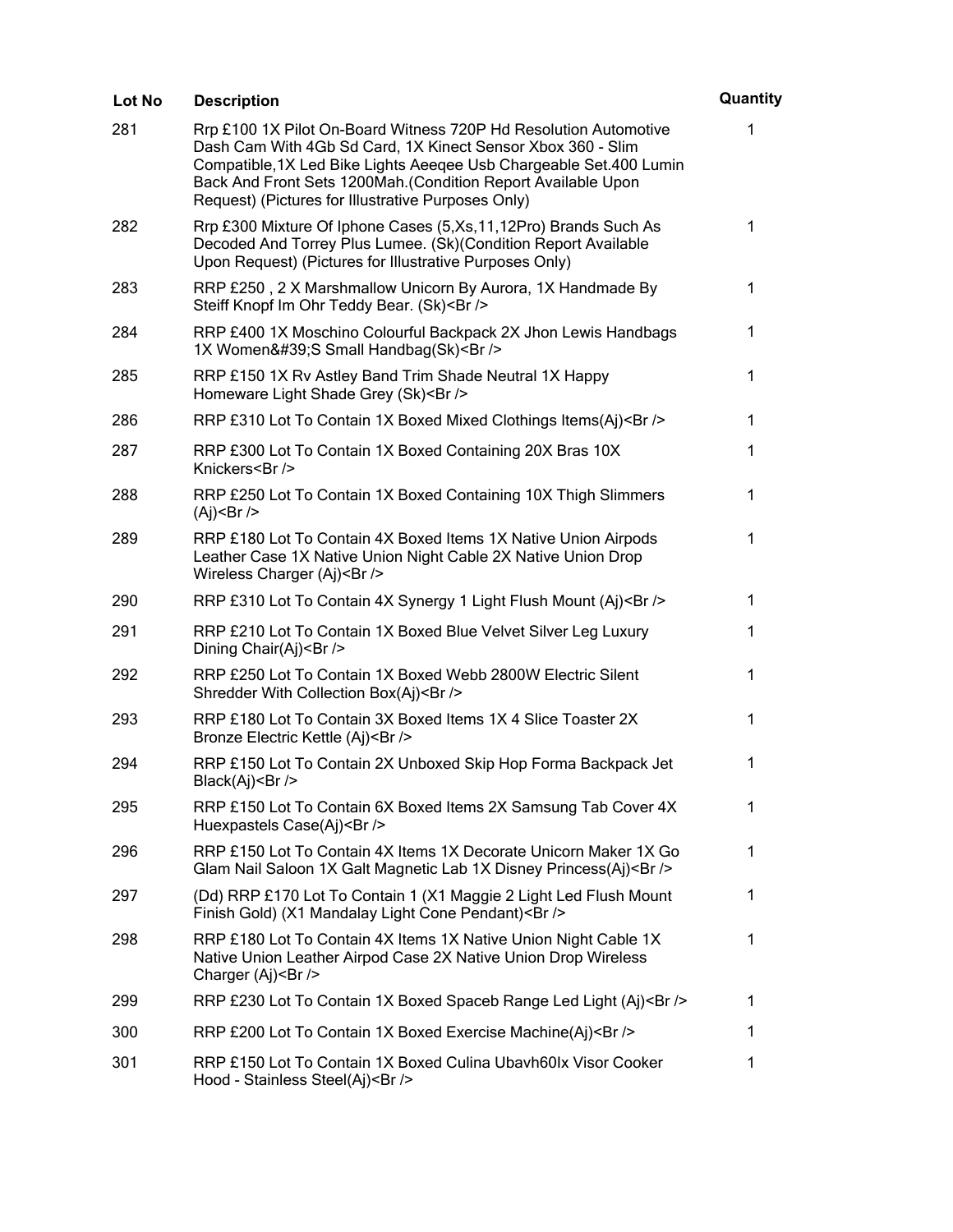| Lot No | <b>Description</b>                                                                                                                                                              | Quantity     |
|--------|---------------------------------------------------------------------------------------------------------------------------------------------------------------------------------|--------------|
| 302    | RRP £150 Lot To Contain 1X Boxed Culina Visor Cooker Hood -<br>Stainless Steel(Aj)<br>                                                                                          | 1            |
| 303    | RRP £160 Lot To Contain 3X Boxed Items 2X Maytoni Surface Light<br>Cylinder Pendant 1X Vidaxl Ceiling Lamp(Aj)<br>                                                              | $\mathbf 1$  |
| 304    | RRP £140 Lot To Contain 1X Boxed Instant Pot 9-In-1 Duo Plus 5.7L<br>Electric Pressure Cooker(Aj)<br>                                                                           | 1            |
| 305    | RRP £150 Lot To Contain 1X Minisun Clear Blade Ceiling Fan (Aj)<br><br>                                                                                                         | 1            |
| 306    | RRP £950 Lot To Contain 1X Boxed Mixed Clothings (Aj)<br>                                                                                                                       | $\mathbf{1}$ |
| 307    | RRP £130 Lot To Contain 1X Boxed Circulon 6-Piece Knife Block(Aj)<br>$\langle$ Br/>                                                                                             | 1            |
| 308    | RRP £380 Lot To Contain 1X Boxed Mixed Clothings (Aj)<br>                                                                                                                       | $\mathbf{1}$ |
| 309    | RRP £250 Lot To Contain 2X Boxed Cook'S Essentials 1.5L<br>Blender W/ 2 Speed & Amp; Pulse Functions(Aj)<br>                                                                    | 1            |
| 310    | RRP £180 Lot To Contain 2X Boxed Items 1X John Lewis Honeycomb<br>Mango Wood Wine Rack, 6 Bottle, Natural 1X Gin Copa Glasses(Aj)<br>$\langle$ Br/>                             | $\mathbf{1}$ |
| 311    | RRP £180 Lot To Contain 3X Bagged Items 1X John Lewis Pillow Case<br>2X Bed Sheet White 1X Duvet Double Size(Aj)<br>                                                            | $\mathbf 1$  |
| 312    | RRP £180 Lot To Contain 4X Boxed Items 1X Native Union Night Cable<br>3X Native Union Key Cable (Aj)<br>                                                                        | 1            |
| 313    | RRP £190 Lot To Contain 4X Boxed Stm Dux Plus Shell Studio Cases<br>$(Aj)$ < Br />                                                                                              | $\mathbf{1}$ |
| 314    | RRP £150 Lot To Contain 2X Boxed Items 1X Next 4 Slice Toaster<br>Stainless Steel 1X Stainless Steel Purple 4 Slice Toaster(Aj)<br>                                             | 1            |
| 315    | RRP £160 Lot To Contain 3X Boxed Items 1X Harmony Outdoor Table<br>Lamp 1X Cara Touch Lamp Set Of 2 1X Ridge Touch Lamp Set Of 2(Aj)<br>$-Br$ />                                | 1            |
| 316    | RRP £180 Lot To Contain 6X Boxed Vodafone Curve Gps Tracker (Aj)<br><br>                                                                                                        | 1            |
| 317    | (Sm) RRP £135 Lot To Contain X1 Boxed Beldray Agility Plus Cordless<br>Hoover.<br>                                                                                              | 1            |
| 318    | (Tr) RRP £340 Lot To Contain 1X Box Of Assorted Women'S<br>Pyjamas<br>Sr                                                                                                        | 1            |
| 319    | (Sm) RRP £400 Lot To Contain X1 Boxed Philips Tv<br>(55Pus7556/12).<br>                                                                                                         | 1            |
| 320    | RRP £200 Lot To Contain 1X Rolled John Lewis & Amp; Partners<br>Wellington Rug, L230 X W160 Cm, Natural(Aj)<br>                                                                 | $\mathbf 1$  |
| 321    | Kc) RRP £150 Lot To Contain 8X Items (2- Clique Flie Selfie Sticks) (2-<br>Native Union Drop Wireless Charger.) (4- Native Union Stow Lite<br>Sleeve Mac Book Pro 13 Inch )<br> | 1            |
| 322    | Kc) RRP £100 Lot To Contain X10 Items A4 Findel Education Exercise<br>Books.<br>                                                                                                | 1            |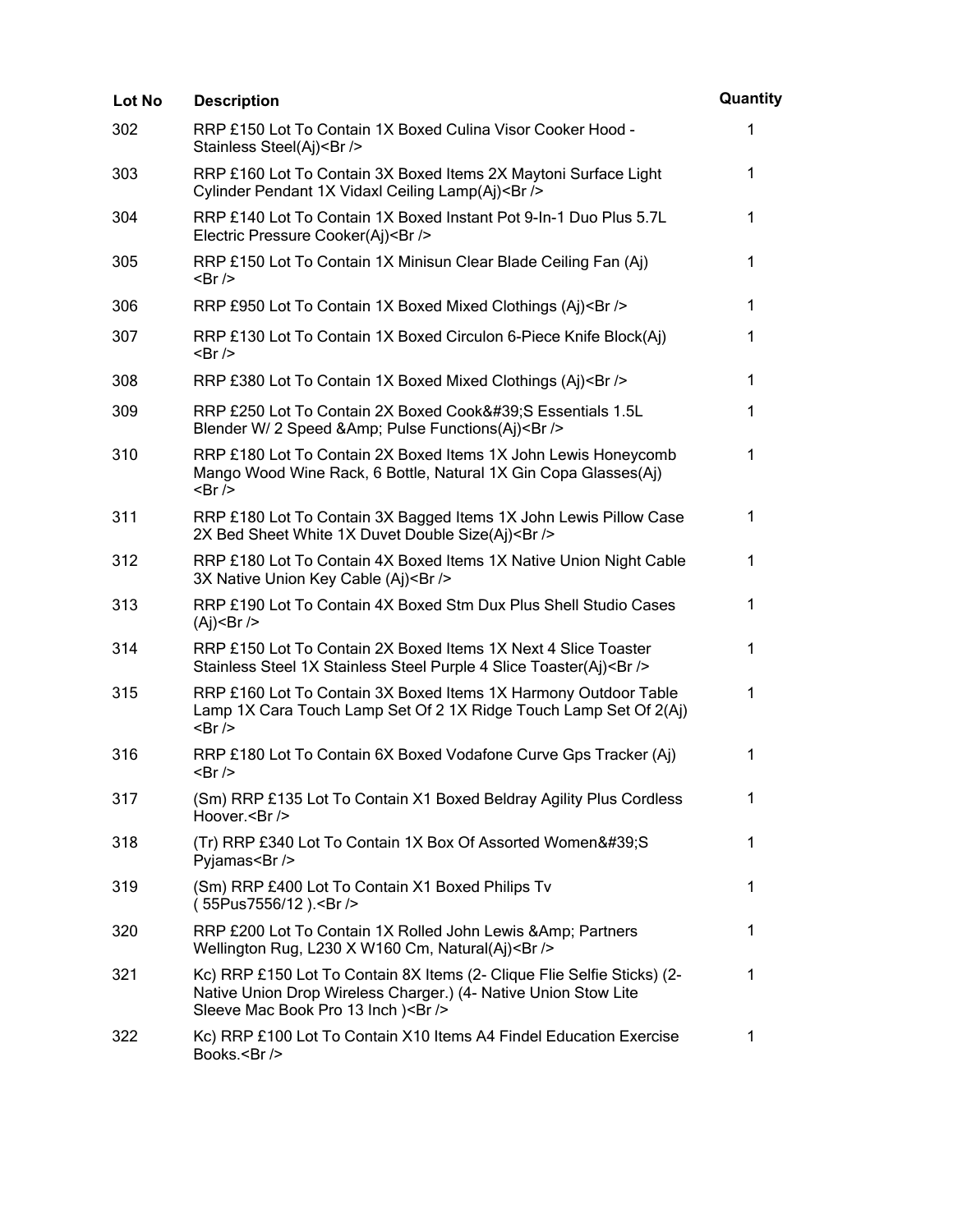| Lot No | <b>Description</b>                                                                                                                                                                                | Quantity     |
|--------|---------------------------------------------------------------------------------------------------------------------------------------------------------------------------------------------------|--------------|
| 323    | Kc) RRP £360 Lot To Contain X1 Box Of Assorted Designer<br>Clothes<br>/>                                                                                                                          | 1            |
| 324    | Kc) RRP £460 Lot To Contain X1 Box Of Assorted Designer<br>Clothes.<br>                                                                                                                           | $\mathbf{1}$ |
| 325    | Kc) RRP £150 Lot To Contain 1X Boxed Extractor Fan Cda 60Cm Flat<br>Glass Chimney Cooker Hood - Black.<br>>                                                                                       | 1            |
| 326    | (Tr) RRP £160 Lot To Contain 2X John Lewis And Partners Hoovers 1X<br>Bagged Cordless 2 In 1 Hoover 1X Unboxed 14C Cylinder Vacuum<br>Cleaner (595618) (01628231)<br>                             | 1            |
| 327    | (Sm) RRP 210 Lot To Contain X6 Items All Native Union X1 Stow Lite<br>Sleeve X5 Stow Slim Sleeve.<br>                                                                                             | $\mathbf{1}$ |
| 328    | (Sm) RRP £140 Lot To Contain 1 Boxed Bamboo Shoe Bench<br>(67030807)<br>                                                                                                                          | 1            |
| 329    | (Sm) RRP £170 Lot To Contain X1 Rug Kbk Geo On And Out Reverse<br>Dark Grey/Light Grey And X1 Self Stacked Roman Blind Hand Finished<br>With Blackout Lining.<br>                                 | 1            |
| 330    | (Sm) RRP £350 Lot To Contain 1 Boxed Modern Chandelier.<br>                                                                                                                                       | $\mathbf 1$  |
| 331    | Kc) RRP £600 Lot To Contain 1X Boxed Culina Ubcm44Ss.1 Built-In<br>Combination Microwave<br>                                                                                                      | 1            |
| 332    | Kc) RRP £150 Lot Containing 3X Bagged Designer Assorted<br>Clothes.<br>                                                                                                                           | $\mathbf{1}$ |
| 333    | Kc) RRP £150 Lot Containing 4X John Lewis And Partners Items.(1-<br>Pedal Bin, 30L, Stainless Steel.) (1- Lulu Wall Light-943335)(1-Contact<br>Task Lamp- 821156)(1- Tony Task Lamp-01106325)<br> | 1            |
| 334    | Kc) RRP £200 Lot Containing 3X John Lewis And Partners Items (2-<br>Round Wall Mirror With Wooden Frame.)(1- Oval Mirror With Wooden<br>Frame.)<br>                                               | 1            |
| 335    | Kc) RRP £130 Lot Containing 1X Boxed Unbranded Stainless Steel<br>Visor Cooker Hood.<br>                                                                                                          | 1            |
| 336    | Kc) RRP £200 Lot Containing X1 Boxed Dual Pet Cordless Vacuum<br>Cleaner Dual Battery Cordless<br>                                                                                                | 1            |
| 337    | Kc) RRP £300 Lot Containing X1 Unboxed Sage The 3X Bluicer Pro,<br>Juicer And Blender, Brushed Stainless Steel.<br>>                                                                              | 1            |
| 338    | (Tr) RRP £140 Lot To Contain 1X Box Contains 6X Boxes Of Jasper<br>Conran Set Of 4 Crystal Cabello Champagne Flutes<br>>/>                                                                        | 1            |
| 339    | (Kw) RRP £275, Lot To Contain X1 Designair 60Cm Glass Cooker<br>Hood, Boxed<br>                                                                                                                   | $\mathbf 1$  |
| 340    | Kc) RRP £320 Lot Containing X1 Box Of Assorted Women'S<br>Designer Clothes.<br>                                                                                                                   | 1            |
| 341    | (Tr) RRP £350 Lot To Contain 1X Mathilde Electric Fire Suite<br>>/>                                                                                                                               | 1            |
| 342    | Kc) RRP £200 Lot Containing X2 Large Canvas Paintings<br>>                                                                                                                                        | 1            |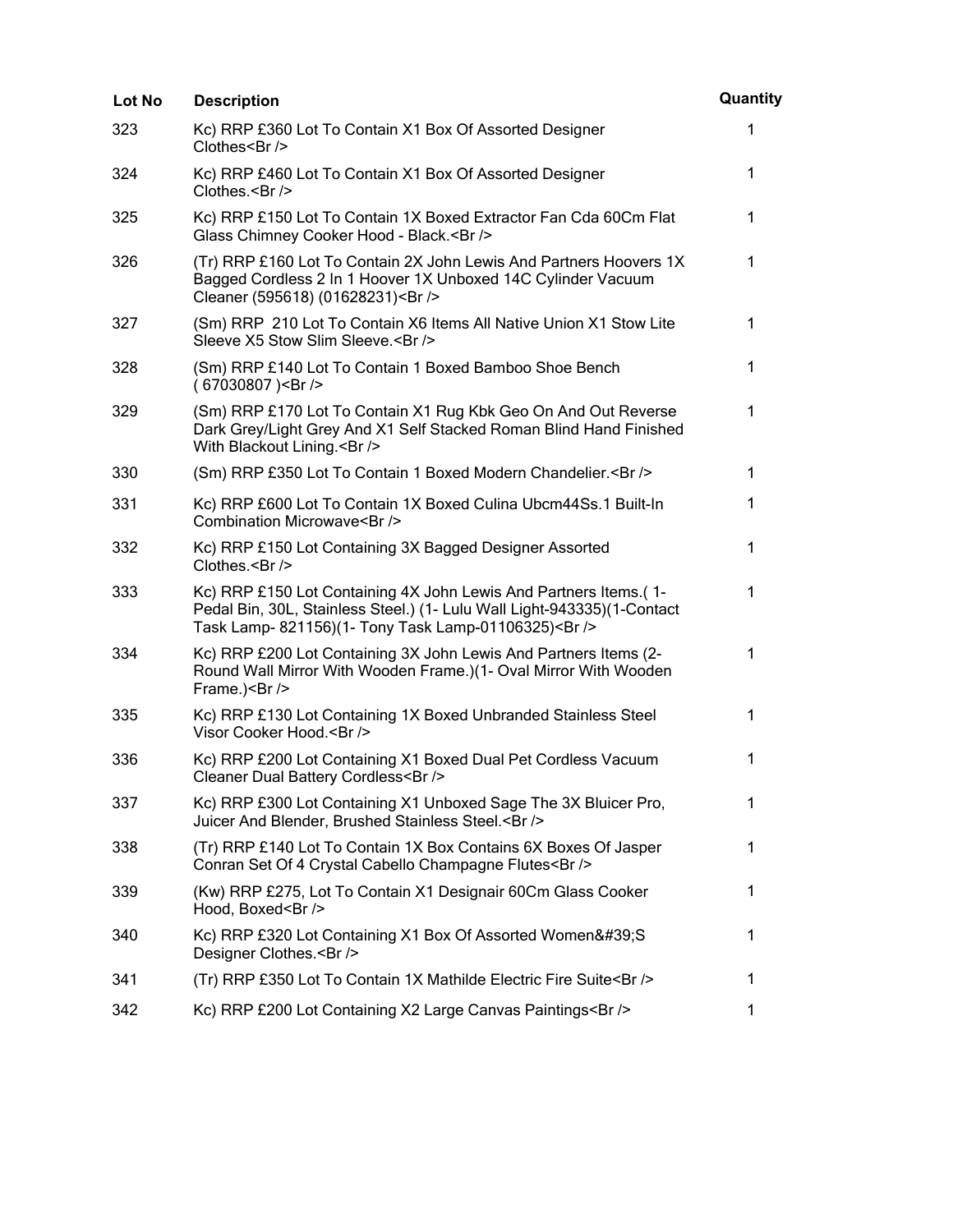| Lot No | <b>Description</b>                                                                                                                                                                                                                                                                                                | Quantity    |
|--------|-------------------------------------------------------------------------------------------------------------------------------------------------------------------------------------------------------------------------------------------------------------------------------------------------------------------|-------------|
| 343    | Kc) RRP £200 Lot Containing X3 John Lewis And Partners Items (1-<br>Oscillating Tower Heater- 2358385) (1- Paige 2 Light Wall Fitting Glass<br>Shades- 2207328) (1- Avenger Led 3 Spotlight Ceiling Plate Chrome-<br>No Tag)(Condition Reports Available On Request) (Pictures For<br>Illustration Purposes Only) | 1           |
| 344    | Kc) RRP £350 Lot Containing X1 Boxed Giatalia - Aurora Insert Electric<br>Fire Black 36.(Condition Reports Available On Request) (Pictures For<br><b>Illustration Purposes Only)</b>                                                                                                                              | 1           |
| 345    | Kc) RRP £200 Lot Containing X1 Boxed Lausanne Klarstein 90Cm W<br>Recessed Wall Mounted Electric Fire(Condition Reports Available On<br>Request) (Pictures For Illustration Purposes Only)                                                                                                                        | 1           |
| 346    | Kc) RRP £200 Lot Containing X1 John Lewis And Partners Items (1-<br>Handmade Mineral Wellington Rug, 160X 230- 64651002)(Condition<br>Reports Available On Request) (Pictures For Illustration Purposes Only)                                                                                                     | 1           |
| 347    | Kc) RRP £200 Lot Contain 1X Boxed Black Kaitlin Side Chair (Set Of 4)<br>(Condition Reports Available On Request) (Pictures For Illustration<br>Purposes Only)                                                                                                                                                    | 1           |
| 348    | Kc) RRP £250 Lot Contain 1X Boxed Jaxon 11-Light Sputnik<br>Chandelier Silver Finish (Condition Reports Available On Request)<br>(Pictures For Illustration Purposes Only)                                                                                                                                        | $\mathbf 1$ |
| 349    | Kc) RRP £390 Lot Containing 1X Boxed Assorted Designer Clothes<br>(Condition Reports Available On Request) (Pictures For Illustration<br>Purposes Only)                                                                                                                                                           | 1           |
| 350    | RRP £350 Lot To Contain 1X Boxed Aurora Black 50" Insert Electric<br>Fire 10 Colour Led Glass Wall Mounted Inset(Aj)(Condition Reports<br>Available On Request) (Pictures For Illustration Purposes Only)                                                                                                         | 1           |
| 351    | RRP £190 Lot To Contain 1X Boxed Electric 60Cm Cooker Hud(Aj)<br>(Condition Reports Available On Request) (Pictures For Illustration<br>Purposes Only)                                                                                                                                                            | 1           |
| 352    | RRP £210 Lot To Contain 6X Boxed Jasper Conran Calvello Flutes<br>Crystal Glass(Aj)(Condition Reports Available On Request) (Pictures<br>For Illustration Purposes Only)                                                                                                                                          | 1           |
| 353    | RRP £650 Lot To Contain 1X Boxed Innocenti Art29218 90Cm Lumina<br>Freezone Iq Colour Tft Display Induction Hob(Aj)(Condition Reports<br>Available On Request) (Pictures For Illustration Purposes Only)                                                                                                          | 1           |
| 354    | RRP £100 Lot To Contain 1X Boxed Mixed John Lewis 4M Present<br>Wrap Paper(Aj)(Condition Reports Available On Request) (Pictures For<br>Illustration Purposes Only)                                                                                                                                               | 1           |
| 355    | RRP £300 Lot To Contain 1X Boxed Reginald Suncrest 96.5Cm W<br>Electric Fire(Aj)(Condition Reports Available On Request) (Pictures For<br>Illustration Purposes Only)                                                                                                                                             | 1           |
| 356    | RRP £130 Lot To Contain 1X Unboxed John Lewis & Partners Metal<br>Pedestal Fan, 16", Chrome(Aj)(Condition Reports Available On<br>Request) (Pictures For Illustration Purposes Only)                                                                                                                              | 1           |
| 357    | (Sm) RRP £280 Lot Contains X1 Boxed Tefal Actifry Genius 2In1<br>(Condition Reports Available On Request) (Pictures For Illustration<br>Purposes Only)                                                                                                                                                            | $\mathbf 1$ |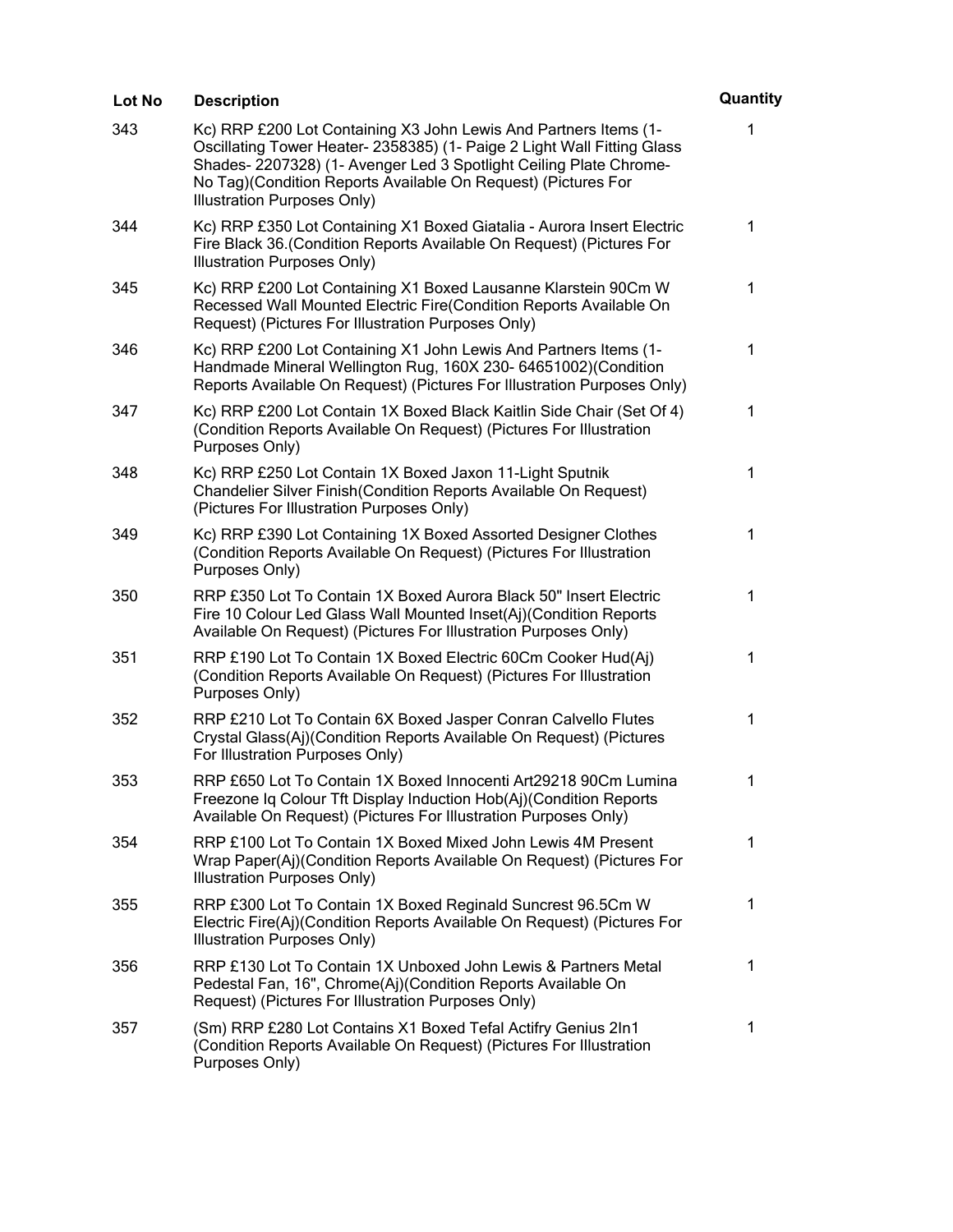| Lot No | <b>Description</b>                                                                                                                                                                                                               | Quantity    |
|--------|----------------------------------------------------------------------------------------------------------------------------------------------------------------------------------------------------------------------------------|-------------|
| 358    | (Sm) RRP £ 220 Lot To Contain X1 Boxed Luz Stone Countertop Basin<br>Size 450 X350 X 150 .(Condition Reports Available On Request)<br>(Pictures For Illustration Purposes Only)                                                  | 1           |
| 359    | (Sm) RRP £130 This Lot Contains X2 Forte For iPhone With Magsafe &<br>Xgisit Premium Pack For iPhone Xr(Condition Reports Available On<br>Request) (Pictures For Illustration Purposes Only)                                     | 1           |
| 360    | (Sm) RRP £ 120 Lot Contains X1 Native Union Key Cable & X1Native<br>Union Belt Watch & X1 Native Union Drop Wireless Charger All Boxed.<br>(Condition Reports Available On Request) (Pictures For Illustration<br>Purposes Only) | $\mathbf 1$ |
| 361    | (Sm) RRP £120 Lot To Contain X4 Native Union Key Cable Boxed<br>(Condition Reports Available On Request) (Pictures For Illustration<br>Purposes Only)                                                                            | 1           |
| 362    | (Sm) RRP £140 Lot To Contain X1 Native Union Belt Watch Boxed &<br>X3 Native Union Key Cables Boxed. (Condition Reports Available On<br>Request) (Pictures For Illustration Purposes Only)                                       | 1           |
| 363    | (Sm) RRP £150 Lot To Contain X3 Native Union Belt Watch Boxed.<br>(Condition Reports Available On Request) (Pictures For Illustration<br>Purposes Only)                                                                          | $\mathbf 1$ |
| 364    | (Sm) RRP £130 Lot To Contain X2 Native Union Key Cable Boxed & X1<br>Native Union Belt Watch Boxed .(Condition Reports Available On<br>Request) (Pictures For Illustration Purposes Only)                                        | 1           |
| 365    | (Sm) RRP £150 Lot To Contain X3 Native Union Belt Watch Boxed.<br>(Condition Reports Available On Request) (Pictures For Illustration<br>Purposes Only)                                                                          | 1           |
| 366    | (Sm) RRP £140 Lot To Contain X2 Native Union Belt Watch Boxed &<br>X1 Native Union Key Cable Boxed. (Condition Reports Available On<br>Request) (Pictures For Illustration Purposes Only)                                        | 1           |
| 367    | (Sm) RRP £150 Lot To Contain X1 Karlie 46Cm Table Lamp Shade<br>Boxed & X1 Kim 152Cm Arched Floor Lamp Base Black Boxed.<br>(Condition Reports Available On Request) (Pictures For Illustration<br>Purposes Only)                | 1           |
| 368    | (Sm) RRP £150 Lot To Contain X1 Boxed Built In Microwave<br>(Ubpb20Ss)(Condition Reports Available On Request) (Pictures For<br>Illustration Purposes Only)                                                                      | 1           |
| 369    | (Sm) RRP £ 220 Lot To Contain X1 Unboxed Bosch Athlet Power<br>25 .2V. Vacuum.(Condition Reports Available On Request) (Pictures<br>For Illustration Purposes Only)                                                              | 1           |
| 370    | (Sm) RRP £ 180 Lot To Contain X1 Boxed Large Rectangular Mirror<br>(74028103) & X1 Unboxed Vixen Millinery Head Piece (No Tag).<br>(Condition Reports Available On Request) (Pictures For Illustration<br>Purposes Only)         | 1           |
| 371    | (Sm) RRP £125 This Lot Contains X1 Swan Retro 45L Sensor Bin.<br>(Condition Reports Available On Request) (Pictures For Illustration<br>Purposes Only)                                                                           | 1           |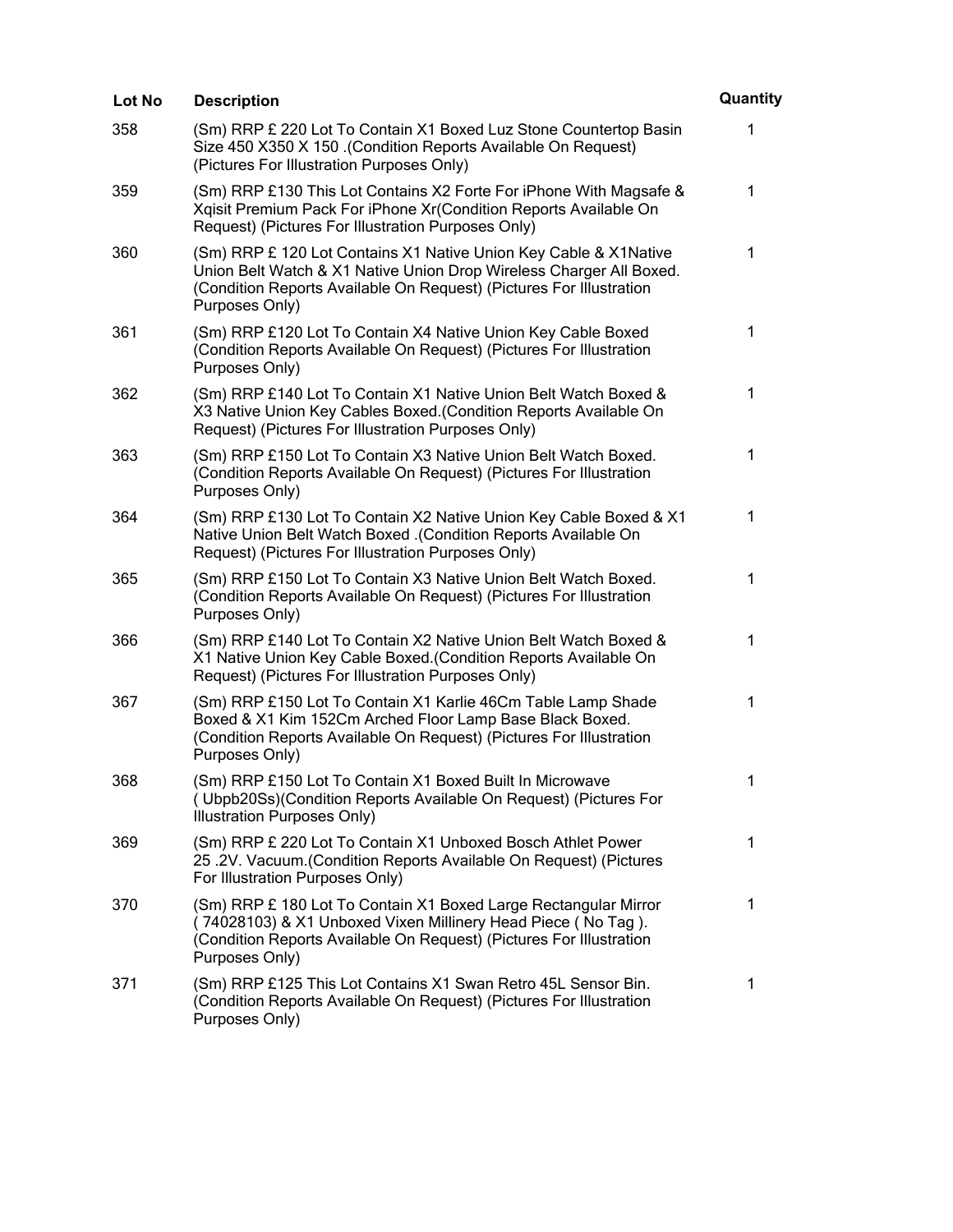| Lot No | <b>Description</b>                                                                                                                                                                                                                                                        | Quantity     |
|--------|---------------------------------------------------------------------------------------------------------------------------------------------------------------------------------------------------------------------------------------------------------------------------|--------------|
| 372    | (Sm) RRP £180 Lot To Contain X6 Curve (The Smart Gps Tracker)<br>Boxed.(Condition Reports Available On Request) (Pictures For<br>Illustration Purposes Only)                                                                                                              | 1            |
| 373    | (Sm) RRP £120 Lot To Contain X1 Large Ribbon Ceiling Light<br>(70141905). (Condition Reports Available On Request) (Pictures For<br>Illustration Purposes Only)                                                                                                           | 1            |
| 374    | RRP £180 Lot To Contain 6X Vodafone Curve Gps Tracker(Aj)<br>(Condition Reports Available On Request) (Pictures For Illustration<br>Purposes Only)                                                                                                                        | $\mathbf 1$  |
| 375    | (Sk) RRP £130 Lot Containing 1XJohn Lewis & Partners 14C Bagged<br>Cylinder Vacuum Cleaner 1X 2 In 1 Cordless Vacuum Cleaner<br>(Condition Reports Available On Request) (Pictures For Illustration<br>Purposes Only)                                                     | $\mathbf 1$  |
| 376    | (Sk)RRP £450 Lot Containing 1X Yoga Mat, Fitness Mat, John Lewis<br>Tights, Mixed Clothing (Condition Reports Available On Request)<br>(Pictures For Illustration Purposes Only)                                                                                          | 1            |
| 377    | (Sk)RRP £400 Lot Containing Stainless Steel Basin Sink(Condition<br>Reports Available On Request) (Pictures For Illustration Purposes Only)                                                                                                                               | 1            |
| 378    | (Sk) RRP £250 Lot Containing 1X Angeline 410Mm Wall Hung Single<br>Vanity Unit(Condition Reports Available On Request) (Pictures For<br>Illustration Purposes Only)                                                                                                       | 1            |
| 379    | (Sk) RRP £ 140 Lot Containing 1X John Lewis Ovals Integrated Led<br>Wall Light, 1X Ridge Touch Lamp Set Of 2(Condition Reports Available<br>On Request) (Pictures For Illustration Purposes Only)                                                                         | 1            |
| 380    | RRP £160 Lot To Contain 1X Cuisinart Griddle & Grill(Aj)(Condition<br>Reports Available On Request) (Pictures For Illustration Purposes Only)                                                                                                                             | $\mathbf{1}$ |
| 381    | RRP £190 Lot To Contain 2X Boxed Items 1X John Lewis Delaney<br>Table Lamp 1X Ovals Integrated Wall Light(Aj)(Condition Reports<br>Available On Request) (Pictures For Illustration Purposes Only)                                                                        | $\mathbf 1$  |
| 382    | Kc) RRP £150 Lot To Contain 2X Items (1- Boxed Nespresso Vertuo<br>Plus Coffee Machine ) (1-Unboxed Nespresso Vertuo Plus Coffee<br>Machine) (Condition Reports Available On Request) (Pictures For<br>Illustration Purposes Only)                                        | 1            |
| 383    | (Sk) RRP £110 Lot Containing 1X Shafer 5 Light Shaded Chandelier<br>Finish Satin Sun(Condition Reports Available On Request) (Pictures<br>For Illustration Purposes Only)                                                                                                 | 1            |
| 384    | (Sk) RRP £105, Lot Containing 1X Colvis Table Light, H38 X Dia 22.5<br>Cm Debenhams(Condition Reports Available On Request) (Pictures For<br>Illustration Purposes Only)                                                                                                  | 1            |
| 385    | (Sk) RRP £200 Lot Containing 6Xxqisit Charger Type: Indoor, Power<br>Source Type: Usb, Charger Compatibility: Smartphone, Wireless<br>Charging, Fast Charging. Product Colour: Black(Condition Reports<br>Available On Request) (Pictures For Illustration Purposes Only) | 1            |
| 386    | RRP £180 Lot To Contain 4X Native Union Key Cable (Aj)(Condition<br>Reports Available On Request) (Pictures For Illustration Purposes Only)                                                                                                                               | 1            |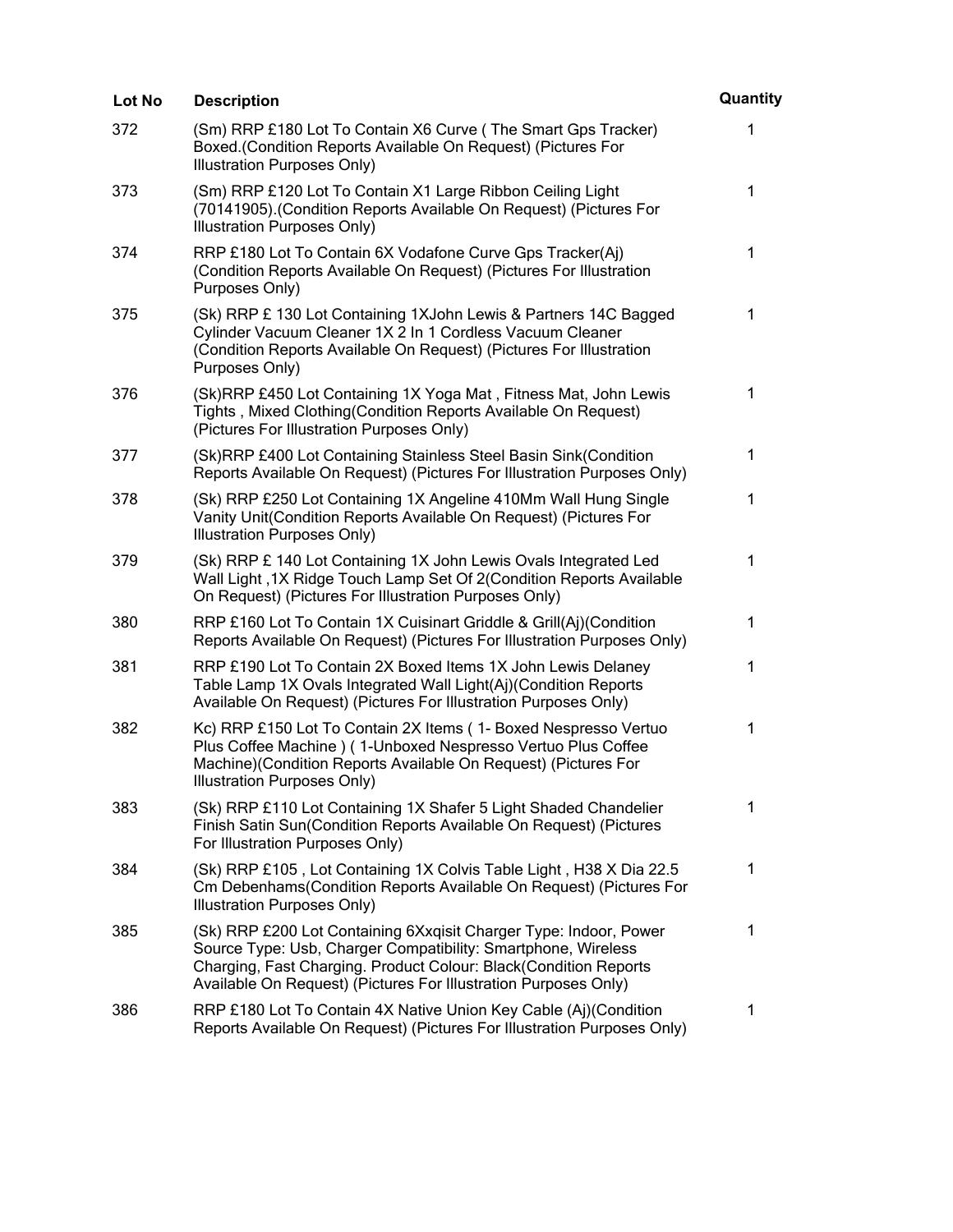| Lot No | <b>Description</b>                                                                                                                                                                                                                                                               | Quantity    |
|--------|----------------------------------------------------------------------------------------------------------------------------------------------------------------------------------------------------------------------------------------------------------------------------------|-------------|
| 387    | RRP £170 Lot To Contain 3X Cylon 600W Psu 1X Cylon 500W Psu<br>(Condition Reports Available On Request) (Pictures For Illustration<br>Purposes Only)                                                                                                                             | 1           |
| 388    | RRP £190 Lot To Contain 6X Native Union Key Cable (Aj)(Condition<br>Reports Available On Request) (Pictures For Illustration Purposes Only)                                                                                                                                      | 1           |
| 389    | RRP £180 Lot To Contain 4X Boxed Native Union Belt Watch(Aj)<br>(Condition Reports Available On Request) (Pictures For Illustration<br>Purposes Only)                                                                                                                            | 1           |
| 390    | RRP £180 Lot To Contain 4X Boxed Native Union Key Cable (Aj)<br>(Condition Reports Available On Request) (Pictures For Illustration<br>Purposes Only)                                                                                                                            | $\mathbf 1$ |
| 391    | RRP £180 Lot To Contain 4X Boxed Native Union Key Cable (Aj)<br>(Condition Reports Available On Request) (Pictures For Illustration<br>Purposes Only)                                                                                                                            | 1           |
| 392    | RRP £180 Lot To Contain 6X Vodafone Curve Gps Tracker (Aj)<br>(Condition Reports Available On Request) (Pictures For Illustration<br>Purposes Only)                                                                                                                              | 1           |
| 393    | RRP £180 Lot To Contain 3X Items 1X Arli Audio Doorbell 1X<br>Handlebar Seatpost 1X Floating Handler(Aj)(Condition Reports<br>Available On Request) (Pictures For Illustration Purposes Only)                                                                                    | 1           |
| 394    | RRP £200 Lot To Contain 1X Boxed Connecticut Chrome Chair(Aj)<br>(Condition Reports Available On Request) (Pictures For Illustration<br>Purposes Only)                                                                                                                           | 1           |
| 395    | RRP £320 Lot To Contain 1X Unboxed John Lewis & Partners<br>Wellington Rug 200X300Cm(Aj)(Condition Reports Available On<br>Request) (Pictures For Illustration Purposes Only)                                                                                                    | $\mathbf 1$ |
| 396    | (Sk) RRP £120 Lot Containing 4X Totalmount Pro 4.7 Out Of 5<br>Stars6,293Reviews Totalmount 2449 Mounting System For Apple Tv 4 /<br>Tv 4K / Tv 4K Hdr / Tv5 (With Adapter For Tv 2 And 3) (Condition<br>Reports Available On Request) (Pictures For Illustration Purposes Only) | 1           |
| 397    | (Sk) RRP £230 Lot Containing 1X Handmade Rug Colour Pale<br>Male /Border Wool Material 100% Wool, 200X300Cm(Condition<br>Reports Available On Request) (Pictures For Illustration Purposes Only)                                                                                 | 1           |
| 398    | (Dd) RRP £120 Lot To Contain 1 (X4 Total Mount Pro Apple Tv)<br>(Condition Reports Available On Request) (Pictures For Illustration<br>Purposes Only)                                                                                                                            | 1           |
| 399    | (Kw) RRP £130, Lot To Contain X2 Lorenzo Dining Chairs, Boxed<br>(Condition Reports Available On Request) (Pictures For Illustration<br>Purposes Only)                                                                                                                           | 1           |
| 400    | (Kw) RRP £200, Lot To Contain X1 Swoon Marble Coffee Table (Part<br>Lot), Boxed(Condition Reports Available On Request) (Pictures For<br>Illustration Purposes Only)                                                                                                             | 1           |
| 401    | (Kw) RRP £200, Lot To Contain X1 Neff Extractor Fan Unit, Boxed<br>(Condition Reports Available On Request) (Pictures For Illustration<br>Purposes Only)                                                                                                                         | 1           |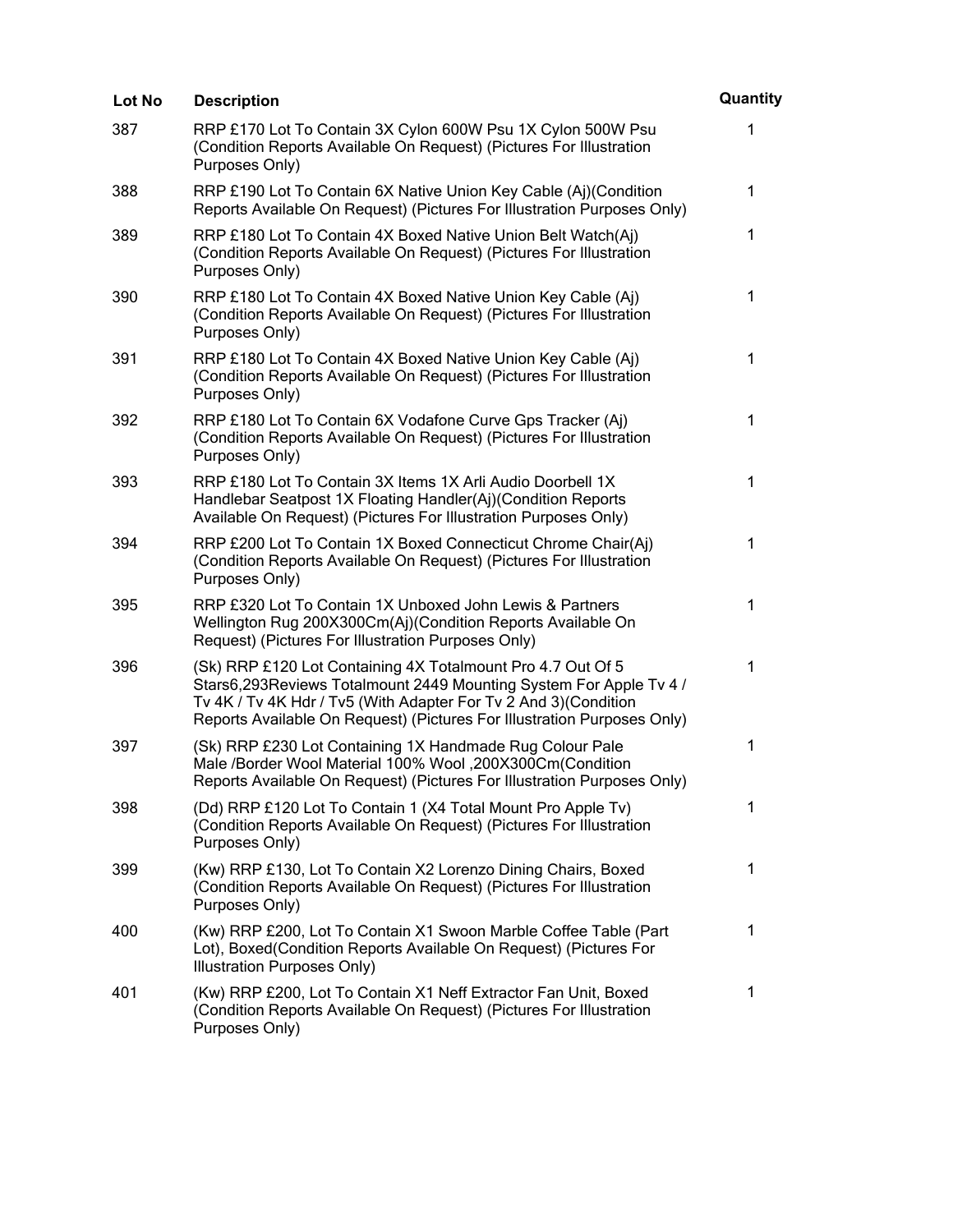| Lot No | <b>Description</b>                                                                                                                                                                                                                                                        | Quantity     |
|--------|---------------------------------------------------------------------------------------------------------------------------------------------------------------------------------------------------------------------------------------------------------------------------|--------------|
| 402    | Kc) RRP £100 Lot To Contain X1 Kc) RRP £100 To Contain X1Jm By<br>Julien Macdonald Geometric Mirrored Side Table Pink(Condition<br>Reports Available On Request) (Pictures For Illustration Purposes Only)                                                                | $\mathbf{1}$ |
| 403    | RRP £657 Lot To Contain 1X Boxed Mixed Clothing (Aj)(Condition<br>Reports Available On Request) (Pictures For Illustration Purposes Only)                                                                                                                                 | $\mathbf 1$  |
| 404    | RRP £190 Lot To Contain 6X Vodafone Curve Gps Tracker (Aj)<br>(Condition Reports Available On Request) (Pictures For Illustration<br>Purposes Only)                                                                                                                       | $\mathbf{1}$ |
| 405    | RRP £190 Lot To Contain 2X Boxed Items 1X Forte Phone Stand(Aj)<br>(Condition Reports Available On Request) (Pictures For Illustration<br>Purposes Only)                                                                                                                  | $\mathbf 1$  |
| 406    | RRP £180 Lot To Contain 3X Native Union Belt Watch (Aj)(Condition<br>Reports Available On Request) (Pictures For Illustration Purposes Only)                                                                                                                              | 1            |
| 407    | RRP £180 Lot To Contain 3X Native Union Belt Watch (Aj)(Condition<br>Reports Available On Request) (Pictures For Illustration Purposes Only)                                                                                                                              | 1            |
| 408    | RRP £190 Lot To Contain 4X Native Union Key Cable (Aj)(Condition<br>Reports Available On Request) (Pictures For Illustration Purposes Only)                                                                                                                               | $\mathbf{1}$ |
| 409    | RRP £190 Lot To Contain 3X Your Baby Purple Cover(Aj)(Condition<br>Reports Available On Request) (Pictures For Illustration Purposes Only)                                                                                                                                | 1            |
| 410    | RRP £180 Lot To Contain 5X Torrey Case + Lanyard (Aj)(Condition<br>Reports Available On Request) (Pictures For Illustration Purposes Only)                                                                                                                                | $\mathbf 1$  |
| 411    | RRP £180Lot To Contain 6X Vodafone Curve Gps Tracker (Aj)<br>(Condition Reports Available On Request) (Pictures For Illustration<br>Purposes Only)                                                                                                                        | 1            |
| 412    | RRP £200 Lot To Contain 5X Decoded Leather Case Wallet (Aj)<br>(Condition Reports Available On Request) (Pictures For Illustration<br>Purposes Only)                                                                                                                      | 1            |
| 413    | RRP £200 Lot To Contain 5X Decoded Leather Case Wallet (Aj)<br>(Condition Reports Available On Request) (Pictures For Illustration<br>Purposes Only)                                                                                                                      | 1            |
| 414    | (Dd) RRP £150 Lot To Contain 1 (X6 Xgisit Screen Protection Pack) 1<br>(Condition Reports Available On Request) (Pictures For Illustration<br>Purposes Only)                                                                                                              | 1            |
| 415    | (Dd) RRP £200 Lot To Contain 1 (X5 Decoded Case Wallet iPhone 12<br>Pro)(Condition Reports Available On Request) (Pictures For Illustration<br>Purposes Only)                                                                                                             | 1            |
| 416    | (Tr) RRP £130 Lot To Contain 4 Items 1X Alteri 1 Light Flush Mount<br>Fixture 1X Auer 3 Light 21.5Cm Ceiling Spotlight 2X Rather Than<br>Miniature Silver Shade Antique Brass Shades(Condition Reports<br>Available On Request) (Pictures For Illustration Purposes Only) | $\mathbf 1$  |
| 417    | (Tr) RRP £150 Lot To Contain 2X Boxed Ernesto Solid Wood Ladder<br>Back Side Chair In Nut(Condition Reports Available On Request)<br>(Pictures For Illustration Purposes Only)                                                                                            | 1            |
| 418    | (Tr) RRP £200 Lot To Contain 1X Boxed Corum 74Cm Whitewash<br>Table Lamp(Condition Reports Available On Request) (Pictures For<br>Illustration Purposes Only)                                                                                                             | 1            |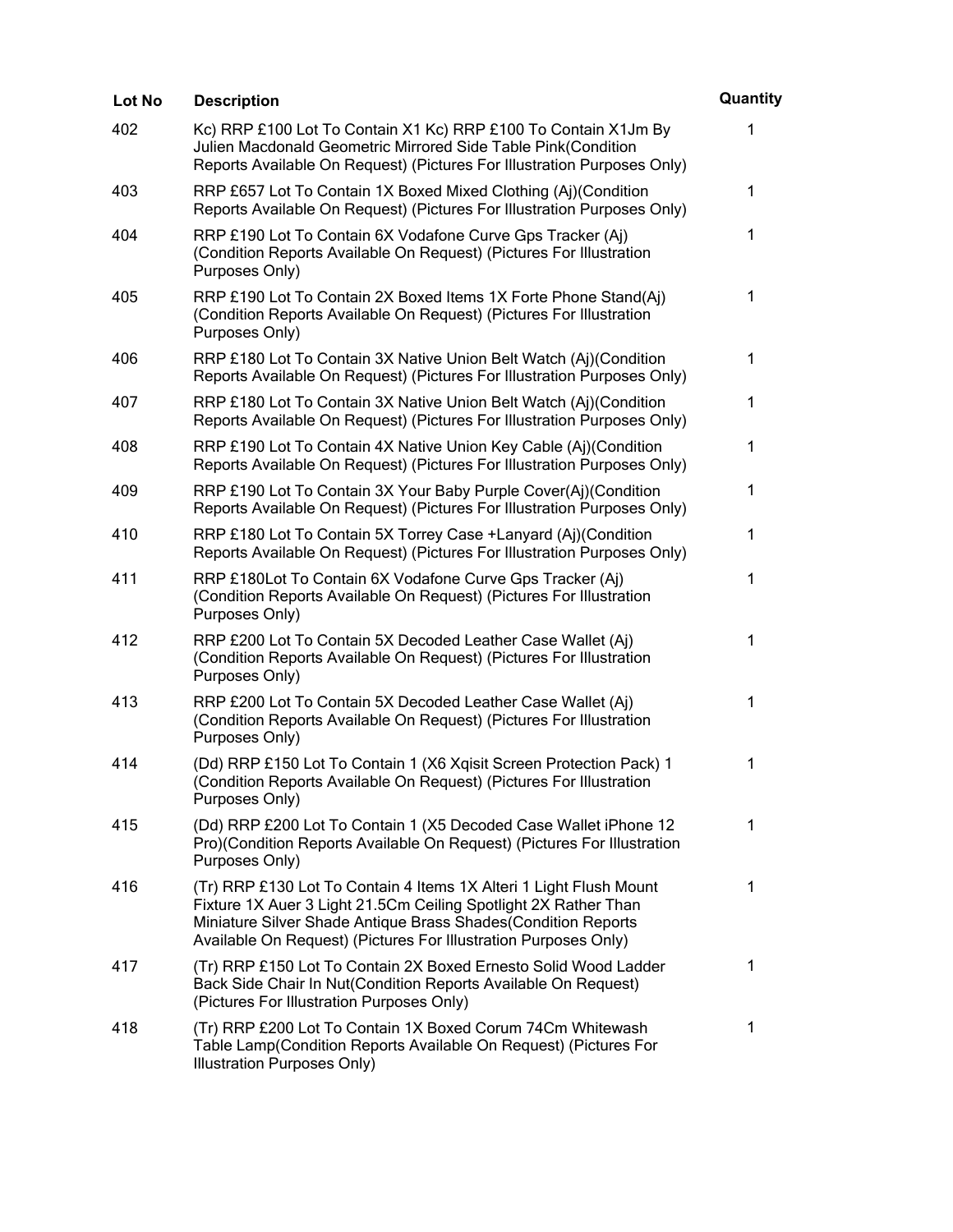| Lot No | <b>Description</b>                                                                                                                                                                                                            | Quantity     |
|--------|-------------------------------------------------------------------------------------------------------------------------------------------------------------------------------------------------------------------------------|--------------|
| 419    | (Tr) RRP £270 Lot To Contain 1X Boxed Close Couple Toilet With<br>Button And Soft Close Seat(Condition Reports Available On Request)<br>(Pictures For Illustration Purposes Only)                                             | 1            |
| 420    | (Dd) RRP £180 Lot To Contain 1 (X6 Curve Gps Tracker) (Condition<br>Reports Available On Request) (Pictures For Illustration Purposes Only)                                                                                   | 1            |
| 421    | (Sm) RRP £250 This Lot Contains Valya 390Mm Free-Standing<br>Cloakroom Vanity Unit Boxed. (Condition Reports Available On<br>Request) (Pictures For Illustration Purposes Only)                                               | 1            |
| 422    | (Sm) RRP £135 This Lot Contains 1 Boxed Wooden Storage Box With<br>Metal Handles .(Condition Reports Available On Request) (Pictures For<br>Illustration Purposes Only)                                                       | 1            |
| 423    | (Sk)RRP £120 Lot Containing 1X Magic Soft Extendable Garden<br>Hose, 1X Ideal Home Expandable Garden Hose, 1X Garden Gear Weed<br>Burner(Condition Reports Available On Request) (Pictures For<br>Illustration Purposes Only) | 1            |
| 424    | (Sk) RRP £100 1X Lot Containing John Lewis & Partners 2-In-1<br>Cordless Vacuum Cleaner From Our Vacuum Cleaners (Condition<br>Reports Available On Request) (Pictures For Illustration Purposes Only)                        | $\mathbf{1}$ |
| 425    | (Sk)RRP £270 Lot Containing 5X Kiddy Inflatable Pool(Condition<br>Reports Available On Request) (Pictures For Illustration Purposes Only)                                                                                     | 1            |
| 426    | (Sk) RRP £105 Lot Containing 1Xcata 20L Built-In Deluxe Electronic<br>Microwave. Cata 20L Built-In Deluxe Electronic Microwave(Condition<br>Reports Available On Request) (Pictures For Illustration Purposes Only)           | 1            |
| 427    | (Sk) RRP £150 Lot Containing 1X Introduce A Contemporary Style To<br>Your Home With This 'Clara' Cluster Light. 1X. (Condition Reports<br>Available On Request) (Pictures For Illustration Purposes Only)                     | 1            |
| 428    | RRP £170 Lot To Contain 2 X Items 1X Cybex Changing Bag Black 1X<br>Army Green Shoulder Bag(Aj)(Condition Reports Available On<br>Request) (Pictures For Illustration Purposes Only)                                          | 1            |
| 429    | (Condition) (Sm) RRP £170 This Lot Contains Assortment Of Clothing.<br>Reports Available On Request) (Pictures For Illustration Purposes Only)                                                                                | 1            |
| 430    | (Sm) RRP £110 Lot To Contain X1 Boxed Kansas 100Cm Table<br>(Condition Reports Available On Request) (Pictures For Illustration<br>Purposes Only)                                                                             | $\mathbf 1$  |
| 431    | RRP £170 Lot To Contain 5X 40*50M Picture Frame(Aj)(Condition<br>Reports Available On Request) (Pictures For Illustration Purposes Only)                                                                                      | 1            |
| 432    | (Tr) RRP £140 Lot To Contain 1X Boxed John Lewis And Partners 2 In<br>1 Cordless Vacuum Cleaner (01631758) (Condition Reports Available<br>On Request) (Pictures For Illustration Purposes Only)                              | 1            |
| 433    | (Tr) RRP £200 Lot To Contain 1X Boxed Bosch Athlet Propower 28 V<br>Max Upright Vacuum (Condition Reports Available On Request)<br>(Pictures For Illustration Purposes Only)                                                  | 1            |
| 434    | RRP £190 Lot To Contain 1X Vax Air Reach Upright Vacuum Cleaner<br>(Aj)(Condition Reports Available On Request) (Pictures For Illustration<br>Purposes Only)                                                                  | 1            |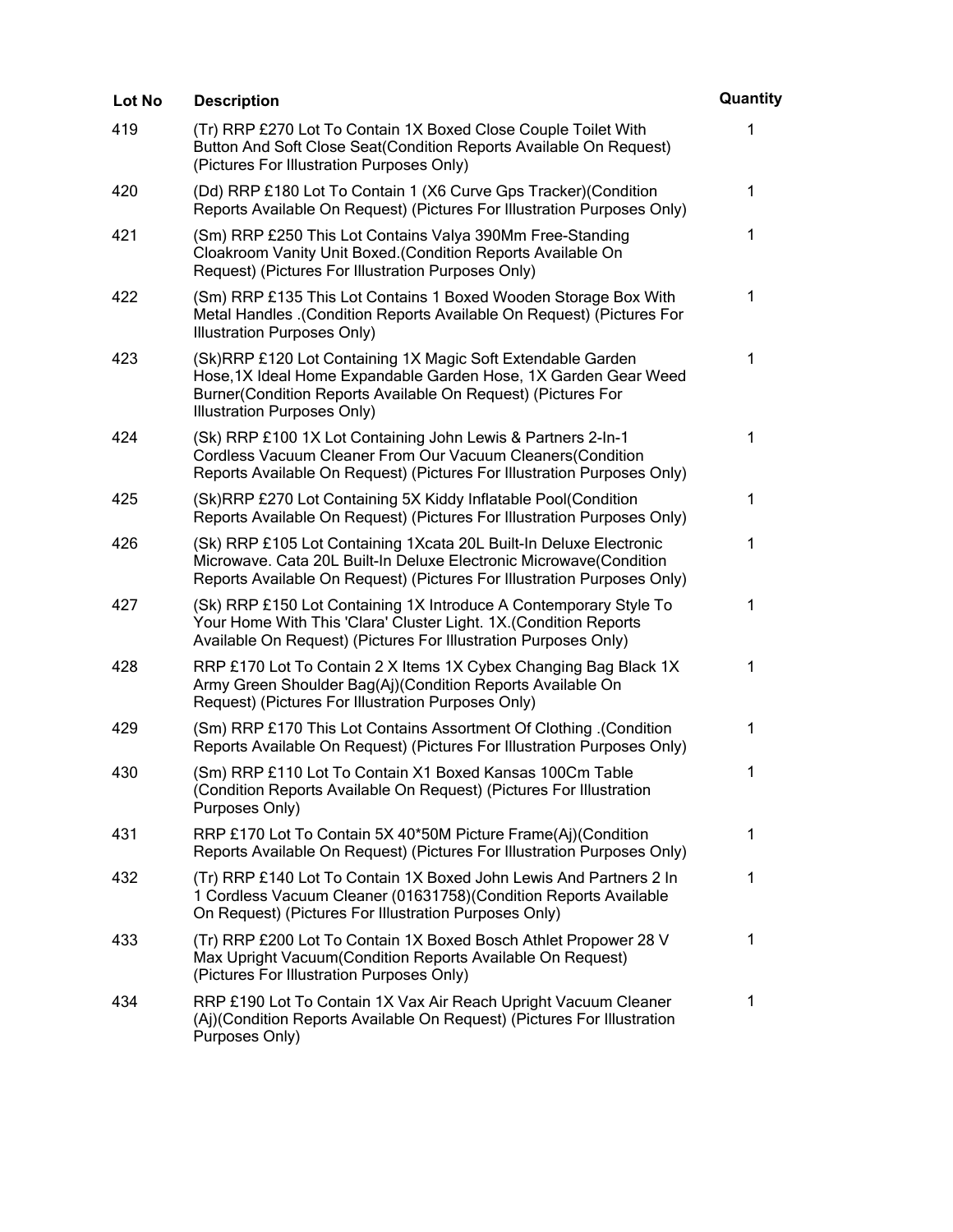| <b>Description</b>                                                                                                                                                                                                                                                                                 | Quantity     |
|----------------------------------------------------------------------------------------------------------------------------------------------------------------------------------------------------------------------------------------------------------------------------------------------------|--------------|
| (Tr) RRP £140 Lot To Contain 1X John Lewis And Partners 2 Section<br>Fingerprint Proof Recycling Bin 60L (01440522)(Condition Reports<br>Available On Request) (Pictures For Illustration Purposes Only)                                                                                           | 1            |
| RRP £200 Lot To Contain 31X Hands Free Mobile Kit DsI(Aj)(Condition<br>Reports Available On Request) (Pictures For Illustration Purposes Only)                                                                                                                                                     | $\mathbf 1$  |
| RRP £200 Lot To Contain 1X Boxed Culina Cooker Hood Extractor (Aj)<br>(Condition Reports Available On Request) (Pictures For Illustration<br>Purposes Only)                                                                                                                                        | $\mathbf{1}$ |
| RRP £240 Lot To Contain 1X Boxed Belfry Kitchen Sink(Aj)(Condition<br>Reports Available On Request) (Pictures For Illustration Purposes Only)                                                                                                                                                      | 1            |
| RRP £150 Lot To Contain 1X Boxed Lule Office Chair Set Of 1 (Aj)<br>(Condition Reports Available On Request) (Pictures For Illustration<br>Purposes Only)                                                                                                                                          | 1            |
| RRP £400 Lot To Contain 1X Boxed Bandai Pac-Man Legacy Arcade<br>Machine (Aj)(Condition Reports Available On Request) (Pictures For<br>Illustration Purposes Only)                                                                                                                                 | 1            |
| RRP £190 Lot To Contain 1X Boxed Culina Cooker Hood 90Cm(Aj)<br>(Condition Reports Available On Request) (Pictures For Illustration<br>Purposes Only)                                                                                                                                              | 1            |
| RRP £170 Lot To Contain 16X A3 Findel Black And White Spiral Book<br>And Sketchbook(Aj) (Condition Reports Available On Request)<br>(Pictures Are For Illustration Purposes)                                                                                                                       | 1            |
| RRP £230 Lot To Contain 1X Unboxed Motorola Mbp855Connect<br>Portable 5-Inch Colour Screen Video Baby Monitor With Wi-Fi And One<br>Camera, White(Aj) (Condition Reports Available On Request) ( Pictures<br>Are For Illustration Purposes)                                                        | 1            |
| RRP £140 Lot To Contain 1X Boxed Iconic Mesita K9 Crystal Chrome<br>Flush Ceiling Light(Aj) (Condition Reports Available On Request)<br>(Pictures Are For Illustration Purposes)                                                                                                                   | 1            |
| RRP £180 Lot To Contain 6X Boxed Vodafone Curve Gps Tracker (Aj)<br>(Condition Reports Available On Request) ( Pictures Are For Illustration<br>Purposes)                                                                                                                                          | 1            |
| RRP £260 Lot To Contain 6X Boxed Torrey + Lanyard Case For iPhone<br>(Aj) (Condition Reports Available On Request) (Pictures Are For<br><b>Illustration Purposes)</b>                                                                                                                              | 1            |
| RRP £160 Lot To Contain 3X Boxed Items 1X Boxed Cook's Essentials<br>2-Speed 1.0L Food Chopper 1X Boxed Cook's Essentials 1.5L Blender<br>With Two Speed 1X Cook's Essentials Stainless Steel Cookware(Aj)<br>(Condition Reports Available On Request) (Pictures Are For Illustration<br>Purposes) | 1            |
| RRP £180 Lot To Contain 1X Boxed Lavazza A Modo Mio Coffee<br>Machine (Aj) (Condition Reports Available On Request) (Pictures Are<br>For Illustration Purposes)                                                                                                                                    | 1            |
| RRP £150 Lot To Contain X5 Boxed Items 3X Terrazzo Table Lamp 1X<br>Lucy Touch Table Lamp Duo Set 1X Kristy Touch Lamp(Aj) (Condition<br>Reports Available On Request) (Pictures Are For Illustration Purposes)                                                                                    | 1            |
|                                                                                                                                                                                                                                                                                                    |              |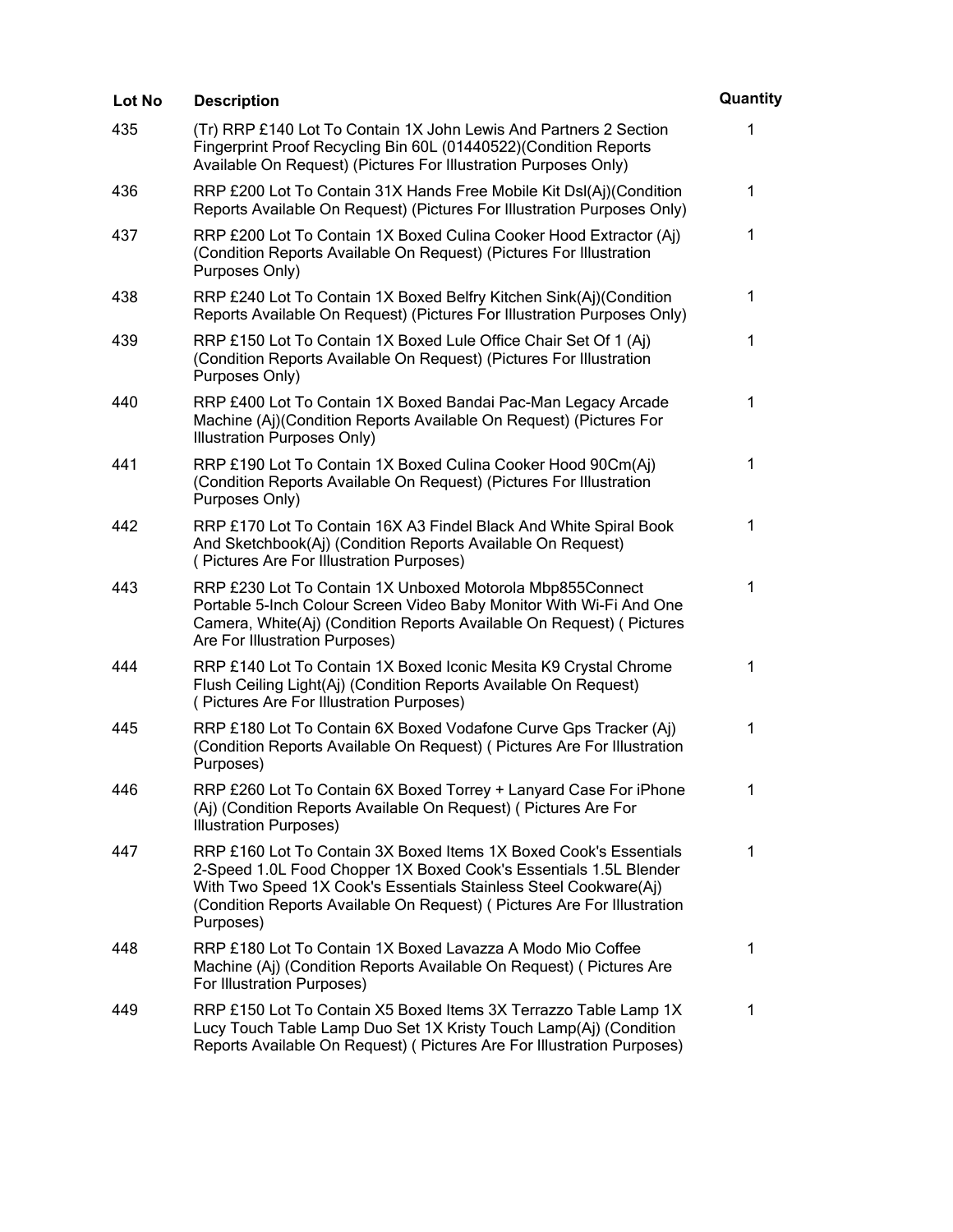| Lot No | <b>Description</b>                                                                                                                                                                                                         | Quantity    |
|--------|----------------------------------------------------------------------------------------------------------------------------------------------------------------------------------------------------------------------------|-------------|
| 450    | (Sm) RRP £180 Lot Contains X12 Xgisit Wireless Fast Charger Boxed.<br>(Condition Reports Available On Request) ( Pictures Are For Illustration<br>Purposes)                                                                | 1           |
| 451    | RRP £140 Lot To Contain 2X Boxed Items 1X Boxed Skeleton 80Cm<br>Wall Clock 1X Skeleton Watch Gold Medium Sized(Aj) (Condition<br>Reports Available On Request) ( Pictures Are For Illustration Purposes)                  | 1           |
| 452    | RRP £160 Lot To Contain 2X Bagged Items 1X Electric Heated Blanket<br>1X Large Wool Blanket (Aj) (Condition Reports Available On Request)<br>(Pictures Are For Illustration Purposes)                                      | $\mathbf 1$ |
| 453    | RRP £120Lot To Contain 1X Boxed Roxie 165Cm Floor Lamp(Aj)<br>(Condition Reports Available On Request) (Pictures Are For Illustration<br>Purposes)                                                                         | 1           |
| 454    | RRP £160 Lot To Contain 1X Box Containing Mixed Cushion (Aj)<br>(Condition Reports Available On Request) (Pictures Are For Illustration<br>Purposes)                                                                       | 1           |
| 455    | RRP £1760 Lot To Contain 1X Box Containing 88X Led Connect<br>Extension (Aj) (Condition Reports Available On Request) ( Pictures Are<br>For Illustration Purposes)                                                         | $\mathbf 1$ |
| 456    | (Tr) RRP £260 Lot To Contain 1X Box Of Assorted Women's Bra's And<br>Knickers (Condition Reports Available On Request) (Pictures Are For<br><b>Illustration Purposes)</b>                                                  | 1           |
| 457    | (Tr) RRP £180 Lot To Contain 4 Items 1X Doretha Biberstone Plant Pot<br>1X Pedestal Plant Stand 2X Ossabaw Willow Trellis (Condition Reports<br>Available On Request) ( Pictures Are For Illustration Purposes)            | 1           |
| 458    | (Tr) RRP £140 Lot To Contain 3 Items 1X Derosier 150Cm Arched Floor<br>Lamp Base 1X Mallen 150Cm Tripod Floor Lamp (Condition Reports<br>Available On Request) ( Pictures Are For Illustration Purposes)                   | 1           |
| 459    | (Tr) RRP £140 Lot To Contain 1X Boxed Eight Light Chandelier In Clear<br>Acrylic (Condition Reports Available On Request) (Pictures Are For<br><b>Illustration Purposes)</b>                                               | 1           |
| 460    | (Tr) RRP £200 Lot To Contain 6X Twelve South Plugbug Duo<br>iPhone/iPad Charger + MacBook Travel Adapter (Condition Reports<br>Available On Request) ( Pictures Are For Illustration Purposes)                             | 1           |
| 461    | (Tr) RRP £200 Lot To Contain 6X Vodafone Curve Smart Gps Tracker<br>(Condition Reports Available On Request) (Pictures Are For Illustration<br>Purposes)                                                                   | 1           |
| 462    | (Tr) RRP £120 Lot To Contain 4X Mount For Apple Tv (Condition<br>Reports Available On Request) (Pictures Are For Illustration Purposes)                                                                                    | 1           |
| 463    | (Tr) RRP £180 Lot Contain 6X Vodafone Curve Smart Gps Tracker<br>(Condition Reports Available On Request) (Pictures Are For Illustration<br>Purposes)                                                                      | 1           |
| 464    | (Tr) RRP £170 Lot To Contain 2 Items 1X Twelve South Bookbook V2<br>For MacBook 1X Hp Envy 6000 Series Wireless All In One Printer<br>(Condition Reports Available On Request) (Pictures Are For Illustration<br>Purposes) | 1           |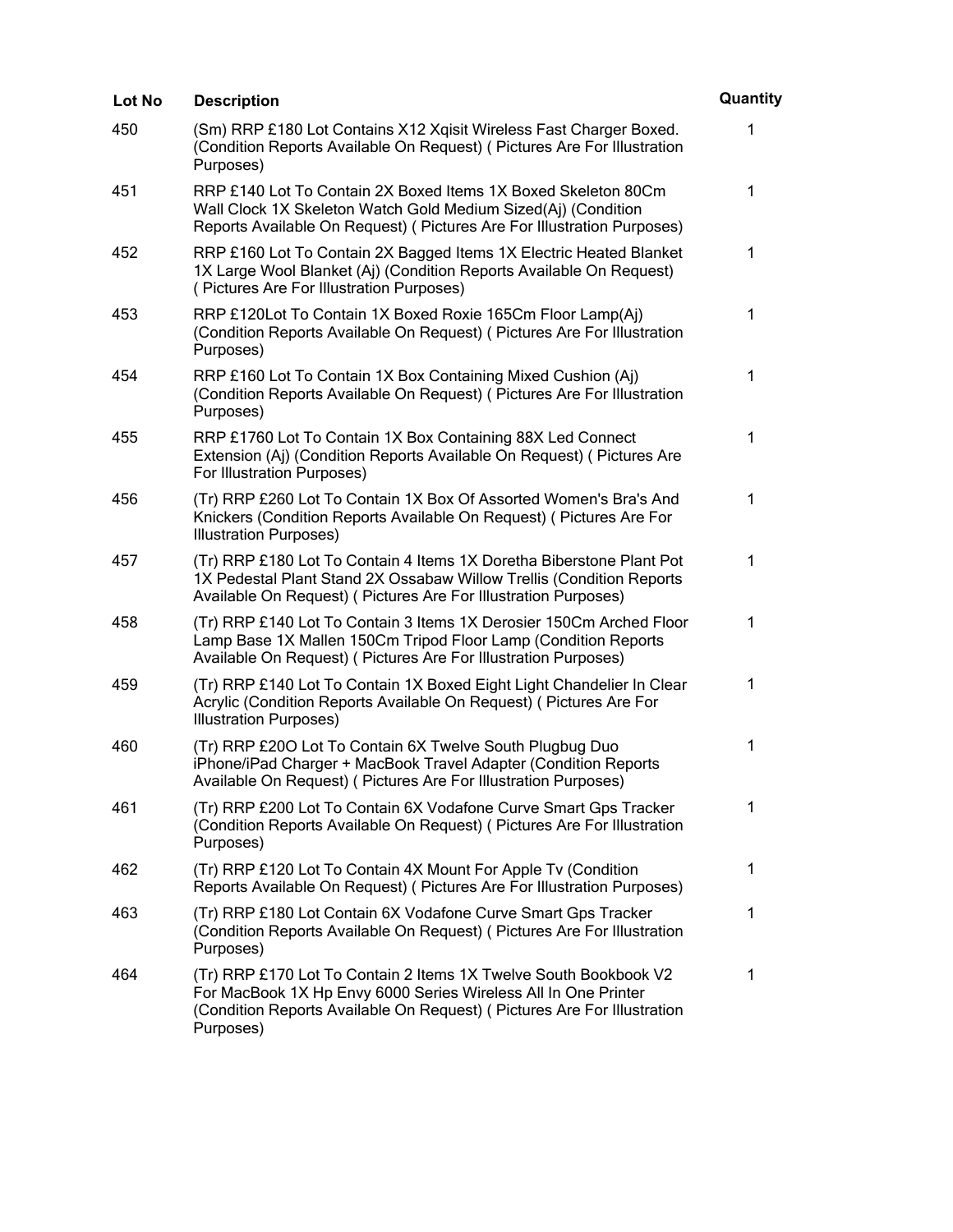| Lot No | <b>Description</b>                                                                                                                                                                     | Quantity    |
|--------|----------------------------------------------------------------------------------------------------------------------------------------------------------------------------------------|-------------|
| 465    | (Tr) RRP £150 Lot To Contain 3X Native Union Drop Wireless Charger<br>(Condition Reports Available On Request) (Pictures Are For Illustration<br>Purposes)                             | 1           |
| 466    | (Tr) RRP £200 Lot To Contain 4X Native Union Stow Slim Sleeve For<br>MacBook (Condition Reports Available On Request) (Pictures Are For<br><b>Illustration Purposes)</b>               | 1           |
| 467    | (Tr) RRP £140 Lot To Contain 1X Delonghi Pump Espresso Coffee<br>Machine (Condition Reports Available On Request) ( Pictures Are For<br><b>Illustration Purposes)</b>                  | 1           |
| 468    | (Dd) RRP £130 Lot To Contain 1 (X1 Harmony Outdoor Table Lamp) 1<br>(X1 Chelsea TI Pewter) (Condition Reports Available On Request)<br>(Pictures Are For Illustration Purposes)        | 1           |
| 469    | (Dd) RRP £180 Lot To Contain 1 (X6 Curve Gps Tracker) (Condition<br>Reports Available On Request) (Pictures Are For Illustration Purposes)                                             | 1           |
| 470    | (Dd) RRP £160 Lot To Contain 1 (X3 Native Union Drop Wireless<br>Charger) (Condition Reports Available On Request) ( Pictures Are For<br><b>Illustration Purposes)</b>                 | 1           |
| 471    | (Dd) RRP £180 Lot To Contain 1 (X6 Gps Tracker) (Condition Reports<br>Available On Request) ( Pictures Are For Illustration Purposes)                                                  | 1           |
| 472    | (Dd) RRP £240 Lot To Contain 1 (X2 Decoded iPhone Case) (X2<br>Decoded Snap On Case) 1 (Condition Reports Available On Request)<br>(Pictures Are For Illustration Purposes)            | 1           |
| 473    | (Dd) RRP £150 Lot To Contain 1 (X10 Xqisit Sync And Charge Cable<br>For Micro Usb Devices) (Condition Reports Available On Request)<br>(Pictures Are For Illustration Purposes)        | 1           |
| 474    | (Dd) RRP £150 Lot To Contain 1 (X1 Wenger Women's Laptop<br>Backpack) 1 (X1 Kin Woman's Handbag) (Condition Reports Available<br>On Request) ( Pictures Are For Illustration Purposes) | 1           |
| 475    | (Dd) £130 Lot To Contain X1 Box Line Following Electronic Robots<br>(Condition Reports Available On Request) (Pictures Are For Illustration<br>Purposes)                               | 1           |
| 476    | (Tr) RRP £130 Lot To Contain 10 In 1 Neo Steam Mop (Condition<br>Reports Available On Request) ( Pictures Are For Illustration Purposes)                                               | $\mathbf 1$ |
| 477    | (Dd) 1 RRP £130 Lot To Contain 1 (X1 Kg Master Cool Evaporative Air<br>Cooler) (Condition Reports Available On Request) (Pictures Are For<br><b>Illustration Purposes)</b>             | 1           |
| 478    | (Tr) RRP £700 Lot To Contain 1X Box Of Assorted Women's Clothes<br>(Condition Reports Available On Request) (Pictures Are For Illustration<br>Purposes)                                | $\mathbf 1$ |
| 479    | RRP £130 Lot To Contain 1X Wrapped Nuloomhand-Braided Tan Rug<br>(Aj) (Condition Reports Available On Request) (Pictures Are For<br><b>Illustration Purposes)</b>                      | $\mathbf 1$ |
| 480    | (Tr) RRP £200 Lot To Contain 1X Boxed Ducted Wall Mounted Glass<br>Cooker Hood (Condition Reports Available On Request) ( Pictures Are<br>For Illustration Purposes)                   | 1           |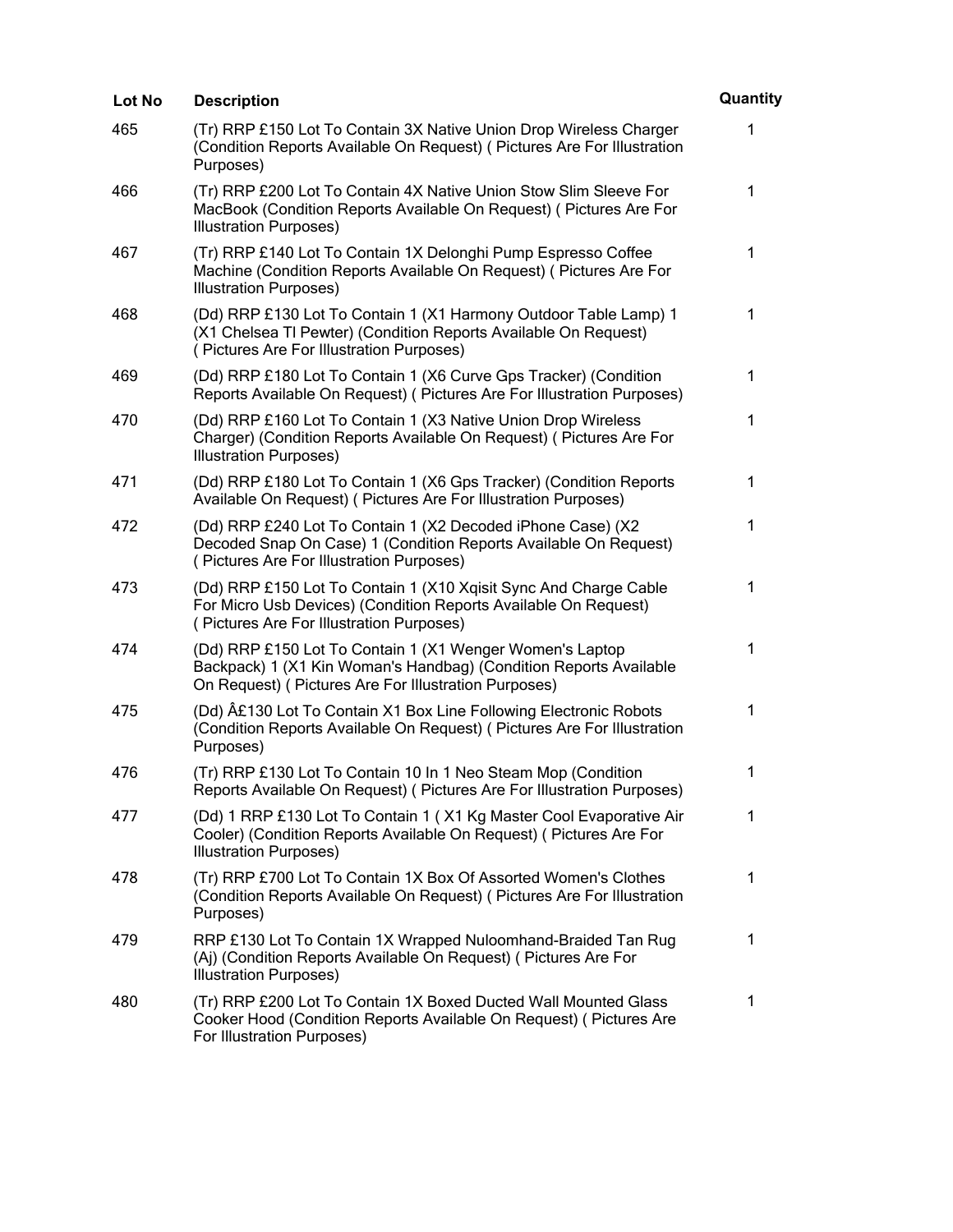| Lot No | <b>Description</b>                                                                                                                                                                                                                                 | Quantity     |
|--------|----------------------------------------------------------------------------------------------------------------------------------------------------------------------------------------------------------------------------------------------------|--------------|
| 481    | RRP £150 Lot To Contain 1X Boxed 3 Light Semi Flush Mount(Aj)<br>(Condition Reports Available On Request) (Pictures Are For Illustration<br>Purposes)                                                                                              | 1            |
| 482    | RRP £140 Lot To Contain 2X Boxed 1X Bonview 1 - Light 1X Round<br>Glass Ball Pendant Light(Aj) (Condition Reports Available On Request)<br>(Pictures Are For Illustration Purposes)                                                                | $\mathbf 1$  |
| 483    | RRP £120 Lot To Contain 1X Boxed Edith Hanging Chair(Aj) (Condition<br>Reports Available On Request) (Pictures Are For Illustration Purposes)                                                                                                      | $\mathbf 1$  |
| 484    | RRP £130 Lot To Contain 1X Boxed Wolf Jet Blaster 4 With<br>Accessories(Aj) (Condition Reports Available On Request) ( Pictures<br>Are For Illustration Purposes)                                                                                  | $\mathbf{1}$ |
| 485    | RRP £150 Lot To Contain 2X Boxed Items 1X Crystal Glass 'Betsy'<br>Flush Ceiling Light 1X Isabella Wall Light(Aj) (Condition Reports<br>Available On Request) ( Pictures Are For Illustration Purposes)                                            | 1            |
| 486    | RRP £360 Lot To Contain 24X Boxed Olloclip iPhone(Aj) (Condition<br>Reports Available On Request) (Pictures Are For Illustration Purposes)                                                                                                         | 1            |
| 487    | RRP £190 Lot To Contain 1X Box Containing 10X Jvc Speakers And<br>Jvc Subwoofer(Aj) (Condition Reports Available On Request) ( Pictures<br>Are For Illustration Purposes)                                                                          | 1            |
| 488    | RRP £160 Lot To Contain 6X Boxed Items 2X Croft Bramley 2 Cups 2X<br>Jasper Conran Calvello Flutes Crystal Glass 2X Jasper Conran 4<br>Davenport Flutes Glass (Condition Reports Available On Request)<br>(Pictures Are For Illustration Purposes) | 1            |
| 489    | RRP £150 Lot To Contain 2X Boxed Items 1X John Lewis Pedestal Bin<br>5L 1X Addison Wall Light(Aj) (Condition Reports Available On Request)<br>(Pictures Are For Illustration Purposes)                                                             | $\mathbf{1}$ |
| 490    | RRP £190 Lot To Contain 8X Items 3X A3 Findel Black And White<br>Spiral Book 5X A4 Findel Black And White Spiral Book (Aj) (Condition<br>Reports Available On Request) (Pictures Are For Illustration Purposes)                                    | 1            |
| 491    | RRP £330 Lot To Contain 1X Unboxed Motorola Mbp855Connect<br>Portable 5-Inch Colour Screen Video Baby Monitor With Wi-Fi And One<br>Camera, White(Aj) (Condition Reports Available On Request) ( Pictures<br>Are For Illustration Purposes)        | 1            |
| 492    | RRP £220 Lot To Contain 4X Native Union Stow Sleeve (Aj) (Condition<br>Reports Available On Request) (Pictures Are For Illustration Purposes)                                                                                                      | 1            |
| 493    | RRP £180 Lot To Contain 6X Vodafone Curve Gps Tracker (Aj)<br>(Condition Reports Available On Request) (Pictures Are For Illustration<br>Purposes)                                                                                                 | 1            |
| 494    | RRP £180 Lot To Contain 6X Vodafone Curve Gps Tracker (Aj)<br>(Condition Reports Available On Request) (Pictures Are For Illustration<br>Purposes)                                                                                                 | 1            |
| 495    | RRP £190 Lot To Contain 8X Items 3X A3 Findel Black And White<br>Spiral Book 5X A4 Findel Black And White Spiral Book (Aj) (Condition<br>Reports Available On Request) (Pictures Are For Illustration Purposes)                                    | $\mathbf 1$  |
| 496    | RRP £130 Lot To Contain 1X Boxed Culina Ubgogsb30 Single Burner<br>Domino Hob(Aj) (Condition Reports Available On Request) ( Pictures<br>Are For Illustration Purposes)                                                                            | 1            |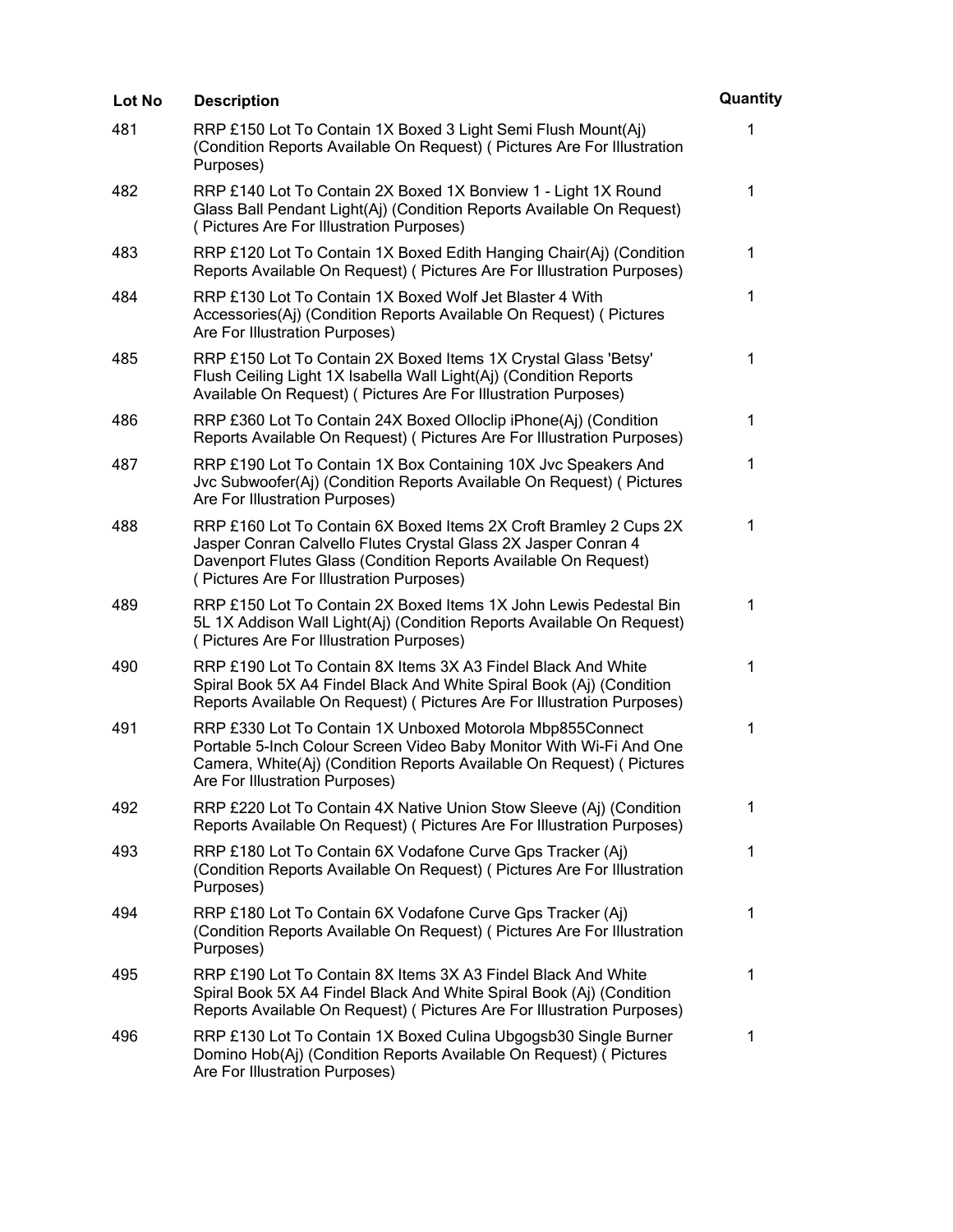| Lot No | <b>Description</b>                                                                                                                                                                                                                                                             | Quantity     |
|--------|--------------------------------------------------------------------------------------------------------------------------------------------------------------------------------------------------------------------------------------------------------------------------------|--------------|
| 497    | (Sp) RRP £150 Lot To Contain 1X Kansas Dining Table (Condition<br>Reports Available On Request) (Pictures Are For Illustration Purposes)                                                                                                                                       | 1            |
| 498    | (Sm) RRP £400 The Lot To Contain X1 Part Lot Nantan 7 Seater Rattan<br>Sofa Set Boxed . (Condition Reports Available On Request) ( Pictures<br>Are For Illustration Purposes)                                                                                                  | 1            |
| 499    | (Sm) RRP £120 The Lot To Contain Aalieyah 100Cm X 70Cm Wooden<br>Raised Flower Bed Boxed. (Condition Reports Available On Request)<br>(Pictures Are For Illustration Purposes)                                                                                                 | $\mathbf{1}$ |
| 500    | (Sm) RRP £150 The Lot To Contain X1 Belfry Kitchen Handmade<br>Kitchen Sink With Faucet Boxed. (Condition Reports Available On<br>Request) (Pictures Are For Illustration Purposes)                                                                                            | $\mathbf{1}$ |
| 501    | (Sm) RRP £220 Lot To Contain X1 Morris & Co Wallpaper Design Scroll<br>& X2 Prestigious Textiles Wallpaper Design Stratos. (Unboxed).<br>(Condition Reports Available On Request) (Pictures Are For Illustration<br>Purposes)                                                  | 1            |
| 502    | (Sk) Rrp£170 Lot Containing 1X Vibrapower Slim 3 Seat Purple 2X<br>Therapy Pad, Rechargeable, Reuseable, Wire Free With Remote<br>Control (Condition Reports Available On Request) (Pictures Are For<br><b>Illustration Purposes)</b>                                          | $\mathbf{1}$ |
| 503    | (Sk)Rrp£120 Lot Containing 1X Nimbus +Wireless Gaming Controller<br>2 X Native Union Roam Airpods Pro Case (Condition Reports Available<br>On Request) ( Pictures Are For Illustration Purposes)                                                                               | 1            |
| 504    | (Sk)RRP £190 Lot Containing 1X Samsung Earbuds Storage Box 1X<br>Beats By Dre Headphones Box(Empty) 1X Plugbug Duo For iPad And<br>iPhone 1Xscosche Baselynx Modular Charging System Kit (Condition<br>Reports Available On Request) ( Pictures Are For Illustration Purposes) | 1            |
| 505    | (Sk)£240 Lot Containing 4X Hoya 77Mm Slim Circular Polarising Filter<br>(Condition Reports Available On Request) (Pictures Are For Illustration<br>Purposes)                                                                                                                   | 1            |
| 506    | (Sk) Rrp£145 Lot Containing 6X Xqisit 10W Wireless Fast Charger 1X<br>Xqisit Fast Charging Power Bank 1X Native Union Key Cable For<br>Lightening To Usb A Cable (Condition Reports Available On Request)<br>(Pictures Are For Illustration Purposes)                          | 1            |
| 507    | (Sk) Rrp£120 Lot Containing 3Xtwelve South Forté For iPhone 12<br>And iPhone 13, A Modern Wireless Charging Stand Made Exclusively<br>For iPhone 12 Or Newer. (Condition Reports Available On Request)<br>(Pictures Are For Illustration Purposes)                             | 1            |
| 508    | (Sk)£240 Lot Containing 4X Hoya 77Mm Slim Circular Polarising Filter<br>(Condition Reports Available On Request) (Pictures Are For Illustration<br>Purposes)                                                                                                                   | 1            |
| 509    | (Sk)£240 Lot Containing 4X Hoya 77Mm Slim Circular Polarising Filter<br>(Condition Reports Available On Request) (Pictures Are For Illustration<br>Purposes)                                                                                                                   | 1            |
| 510    | (Sk) Rrp£120 Lot Containing 2X Forte For iPhone With Magsafe 2X<br>Torrey iPhone 11 Pro Max Cases (Condition Reports Available On<br>Request) (Pictures Are For Illustration Purposes)                                                                                         | 1            |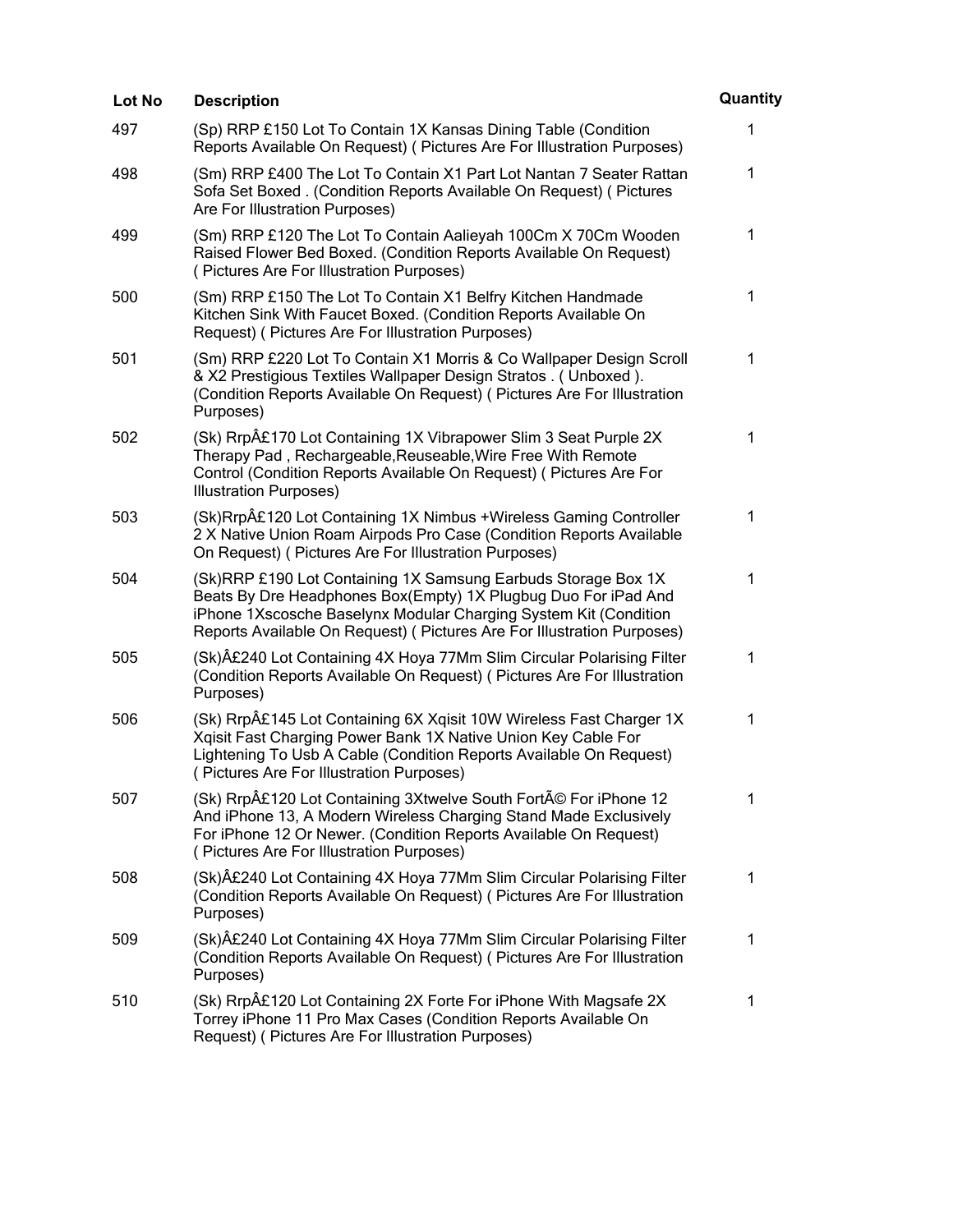| Lot No | <b>Description</b>                                                                                                                                                                                                                                 | Quantity     |
|--------|----------------------------------------------------------------------------------------------------------------------------------------------------------------------------------------------------------------------------------------------------|--------------|
| 511    | (Sk) Rrp£150 Lot Containing 2 X Decoded Case For iPhone 11 2X<br>Decoded Card Case For iPhone 11 1X Torrey Case +Lanyard<br>(Condition Reports Available On Request) ( Pictures Are For Illustration<br>Purposes)                                  | 1            |
| 512    | (Sk) Rrp£130 Lot Containing 1X Steelseries Nimbus+ Wireless<br>Controller Is The New And Improved Version.2 X Torrey Case +<br>Lanyard For iPhone 11 Pro Max (Condition Reports Available On<br>Request) ( Pictures Are For Illustration Purposes) | $\mathbf 1$  |
| 513    | (Sk) Rrp£135 Lot Containing 5X Rainbow Metal 34Cm Vase 8X<br>Rainbow Metal 16Cm Vase (Condition Reports Available On Request)<br>(Pictures Are For Illustration Purposes)                                                                          | 1            |
| 514    | (Sk) Rrp£180 Lot Containing 10 X Torrey Case + Lanyard For Different<br>Models Of iPhone (Condition Reports Available On Request) ( Pictures<br>Are For Illustration Purposes)                                                                     | $\mathbf 1$  |
| 515    | (Sk) Rrp£350 Lot Containing 1X Sixpad Footfit Ems Training Device,<br>Black (Condition Reports Available On Request) (Pictures Are For<br><b>Illustration Purposes)</b>                                                                            | 1            |
| 516    | RRP £190 Lot To Contain 3X Items 1X 24Cm Fry Pan 1X 28Cm Fry<br>Pan 1X Stainless Steel Pan(Aj) (Condition Reports Available On<br>Request) (Pictures Are For Illustration Purposes)                                                                | $\mathbf 1$  |
| 517    | RRP £160 Lot To Contain 31X Xgisit Protection Pack Samsung Galaxy<br>A51 Case Glass Screen Protector(Aj) (Condition Reports Available On<br>Request) (Pictures Are For Illustration Purposes)                                                      | 1            |
| 518    | RRP £120 Lot To Contain 1X Unboxed Picture Frame(Aj) (Condition<br>Reports Available On Request) ( Pictures Are For Illustration Purposes)                                                                                                         | 1            |
| 519    | RRP £190 Lot To Contain 2X Items 1X Unboxed Vibrapower Wave<br>Vibrating Foot Massager 1X Boxed Vibrapower Slim 3 Seat(Aj)<br>(Condition Reports Available On Request) ( Pictures Are For Illustration<br>Purposes)                                | $\mathbf{1}$ |
| 520    | (Sk) Rrp£165 Lot Containing 1X John Lewis Multicolor Rainbow Rug<br>(Size L150 X W77Cm) 1X Machine Made Rug By John Lewis (Size<br>80X150Cm) (Condition Reports Available On Request) ( Pictures Are<br>For Illustration Purposes)                 | 1            |
| 521    | (Sk) Rrp 800 Lot Containing 1Xmarsily Marlow Home Co. 127Cm W<br>Electric Fire (Condition Reports Available On Request) (Pictures Are<br>For Illustration Purposes)                                                                                | 1            |
| 522    | Kc) RRP £200 Lot To Contain X1 Boxed Augustine 3-Light 40.5Cm<br>Semi Flush Mount Chrome (Condition Reports Available On Request)<br>(Pictures Are For Illustration Purposes)                                                                      | 1            |
| 523    | Kc) A£120 Lot To Contain X2 Boxed Items (1- Axelrod 149Cm<br>Traditional Floor Lamp Shade Colour)(1-Alyana 3-Light Ceiling Spotlight<br>Bulb Type) (Condition Reports Available On Request) ( Pictures Are For<br><b>Illustration Purposes)</b>    | 1            |
| 524    | Kc) £420 Lot To Contain X1 Box Of Designer Women's Assorted<br>Clothes (Condition Reports Available On Request) (Pictures Are For<br><b>Illustration Purposes)</b>                                                                                 | 1            |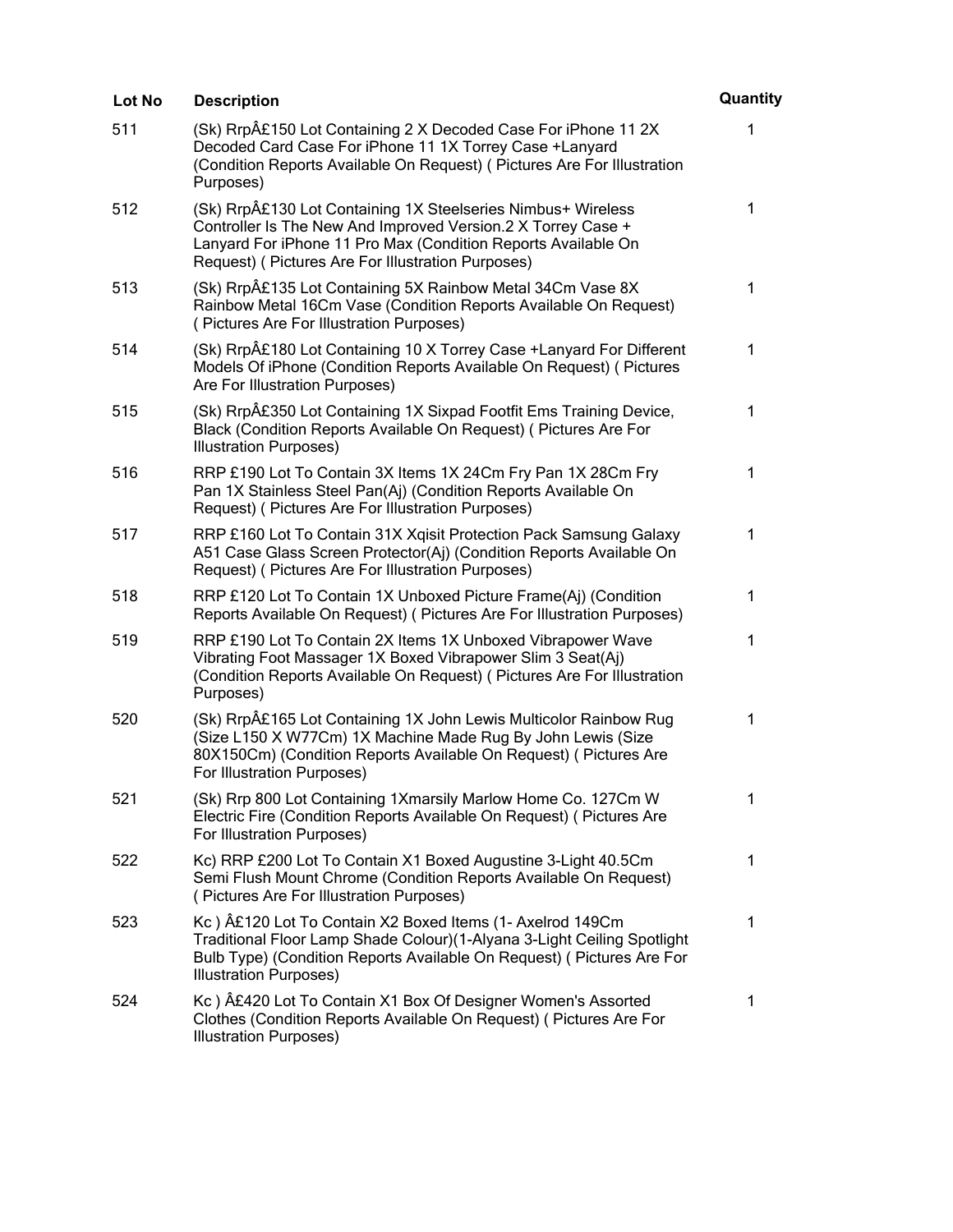| Lot No | <b>Description</b>                                                                                                                                                                                                                                                                             | Quantity    |
|--------|------------------------------------------------------------------------------------------------------------------------------------------------------------------------------------------------------------------------------------------------------------------------------------------------|-------------|
| 525    | Kc) A£350 Lot To Contain X1 Box Of Designer Women's And Men's<br>Assorted Clothes (Condition Reports Available On Request) ( Pictures<br>Are For Illustration Purposes)                                                                                                                        | 1           |
| 526    | Kc) £350 Lot To Contain X1 Box Of Designer Women's Assorted<br>Clothes. (Condition Reports Available On Request) ( Pictures Are For<br><b>Illustration Purposes)</b>                                                                                                                           | 1           |
| 527    | Kc) £300 Lot To Contain X1 Box Of Designer Women's Assorted<br>Clothes. (Condition Reports Available On Request) ( Pictures Are For<br><b>Illustration Purposes)</b>                                                                                                                           | 1           |
| 528    | Kc) £200 Lot To Contain X1 Boxed Victrola Empire 6-In-1 Wood<br>Vintage Bluetooth Record Player With 3-Speed Turntable, Cd, Cassette<br>Player, Fm Radio, Built-In Speakers And Rca Line Out, Expresso<br>(Condition Reports Available On Request) (Pictures Are For Illustration<br>Purposes) | 1           |
| 529    | Kc) £100 Lot To Contain X1 Boxed Of Isle Jacobensen Hornbaek<br>Dark Blue Short Rubber Boots (Condition Reports Available On<br>Request) (Pictures Are For Illustration Purposes)                                                                                                              | 1           |
| 530    | Kc) A£140 Lot To Contain 3X Items (2-Boxed Gotham Steel Low Fat<br>Grill) (1-Boxed Teal Pyramid Textured Kettle) (Condition Reports<br>Available On Request) ( Pictures Are For Illustration Purposes)                                                                                         | 1           |
| 531    | Kc) £140 Lot To Contain X6 Items (4- Argo Sleeve For MacBook Pro<br>And MacBook Air 13Inch.)(2- Torrey Cases For iPhone 11 Pro And<br>iPhone Xr.) (Condition Reports Available On Request) ( Pictures Are<br>For Illustration Purposes)                                                        | 1           |
| 532    | Kc) A£100 Lot To Contain X1 John Lewis And Partner Items (1-Rowan<br>Fishing Net Jar Lamp Base, Taupe, H43Cm. 66407) (Condition Reports<br>Available On Request) ( Pictures Are For Illustration Purposes)                                                                                     | 1           |
| 533    | Kc) £100 Lot To Contain 3X Items (1- Boxed Lucille 150Cm Arched<br>Floor Lamp)(2- Boxed Black Metal Swirl Easy Fit Light Shade Colour<br>Gold) (Condition Reports Available On Request) (Pictures Are For<br><b>Illustration Purposes)</b>                                                     | 1           |
| 534    | Kc) £150 Lot To Contain X1 Item (1- Haku Men's Valet Suit Stand<br>(Condition Reports Available On Request) (Pictures Are For Illustration<br>Purposes)                                                                                                                                        | 1           |
| 535    | Kc) A£350 Lot To Contain X1 Boxed Item Fif Furniture In Fashion<br>Topaz Bar Table In White Gloss (Condition Reports Available On<br>Request) (Pictures Are For Illustration Purposes)                                                                                                         | 1           |
| 536    | Kc) A£100 Lot To Contain 1X Boxed Large Vintage Wall Clock<br>(Condition Reports Available On Request) (Pictures Are For Illustration<br>Purposes)                                                                                                                                             | $\mathbf 1$ |
| 537    | (Sm) RRP £ 120 Lot To Contain X1 Purple Seaside Kanvas Boxed.<br>(Condition Reports Available On Request) (Pictures Are For Illustration<br>Purposes)                                                                                                                                          | 1           |
| 538    | (Sm) RRP £300 The Lot To Contain X3 Box Of Of Solar Led Flashlight<br>Display Case 3Led Blazing Ledz Boxed. (Condition Reports Available<br>On Request) ( Pictures Are For Illustration Purposes)                                                                                              | 1           |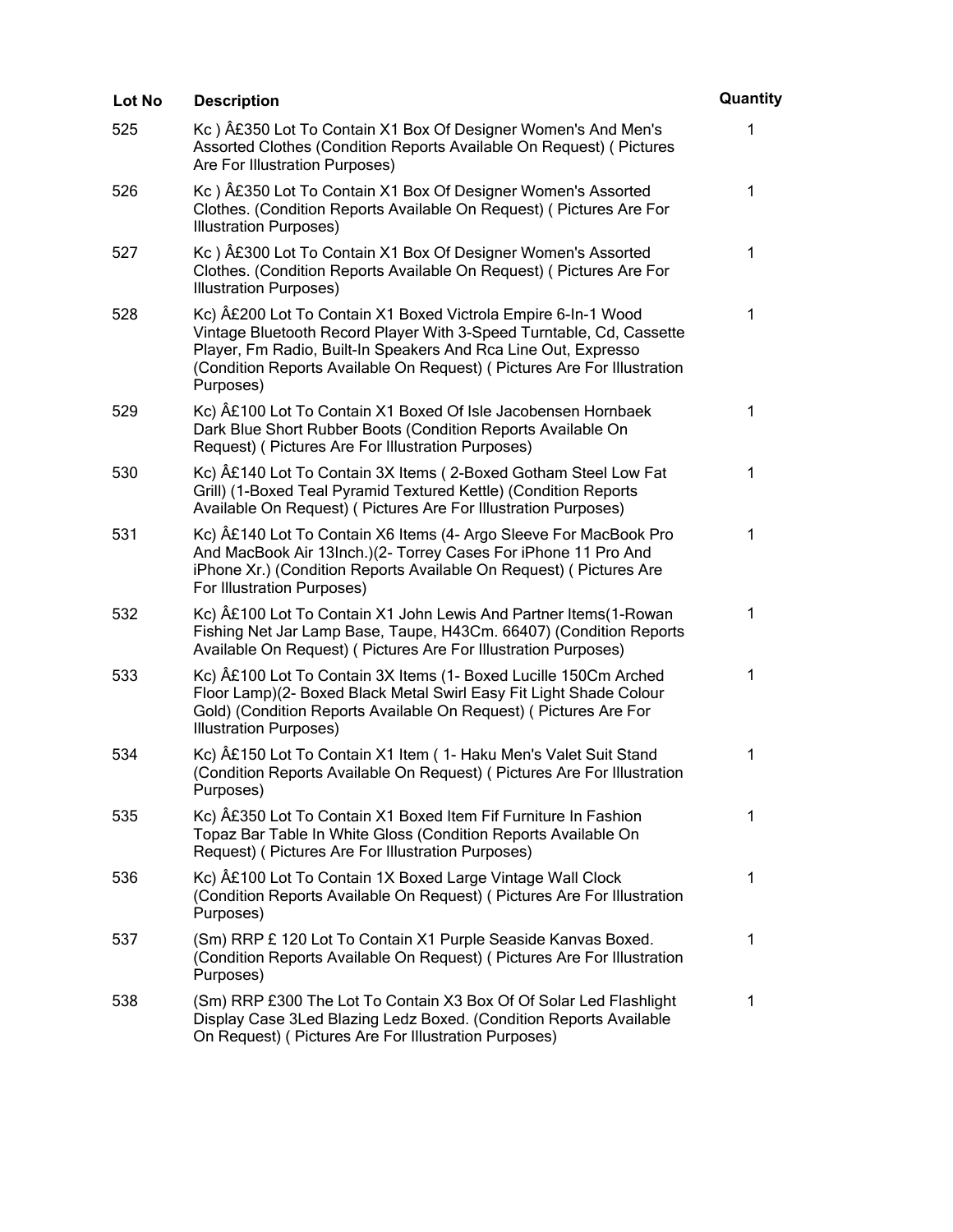| Lot No | <b>Description</b>                                                                                                                                                                                                                         | Quantity |
|--------|--------------------------------------------------------------------------------------------------------------------------------------------------------------------------------------------------------------------------------------------|----------|
| 539    | (Sm) RRP £400 The Lot To Contain X1 Boxed Rangemaster Classic<br>90Cm Black Chimney Hood With Chrome Trim. (Condition Reports<br>Available On Request) ( Pictures Are For Illustration Purposes)                                           | 1        |
| 540    | (Sm) RRP £ 800 Lot To Contain X1 Boxed Low Suspended Bathroom<br>Cabinet - Wanda Collection. (Condition Reports Available On Request)<br>(Pictures Are For Illustration Purposes)                                                          | 1        |
| 541    | RRP £570 Lot To Contain 1X Boxed Allure Round Champagne Base<br>Coffee Table(Aj) (Condition Reports Available On Request) ( Pictures<br>Are For Illustration Purposes)                                                                     | 1        |
| 542    | RRP £150 Lot To Contain 2X Items 1X Boxed 2 Section Pedal Bin 1X<br>Unboxed 2 Section Pedal Bin(Aj) (Condition Reports Available On<br>Request) (Pictures Are For Illustration Purposes)                                                   | 1        |
| 543    | RRP £190 Lot To Contain 2X Aerocool 600W Psu 1X Aerocool 500W<br>Psu 1X Aerocool 750W Psu(Aj) (Condition Reports Available On<br>Request) (Pictures Are For Illustration Purposes)                                                         | 1        |
| 544    | RRP £190 Lot To Contain 2X Aerocool 600W Psu 1X Aerocool 500W<br>Psu 1X Aerocool 750W Psu(Aj) (Condition Reports Available On<br>Request) (Pictures Are For Illustration Purposes)                                                         | 1        |
| 545    | (Tr) RRP £209 Lot To Contain 2 Items 1X John Lewis And Partners<br>Sage Smart Kettle 1X John Lewis And Partners Food Processor<br>(2692163) (1847010) (Condition Reports Available On Request)<br>(Pictures Are For Illustration Purposes) | 1        |
| 546    | (Tr) RRP £150 Lot To Contain 3 Items 1X Aerocool Intergrater 600W 1X<br>Aerocool Intergrater Mx 600W 1X Aerocool Intergrater 750W (Condition<br>Reports Available On Request) (Pictures Are For Illustration Purposes)                     | 1        |
| 547    | (Tr) RRP £150 Lot To Contain 3 Items 1X Aerocool Intergrater 600W 1X<br>Aerocool Intergrater Mx 600W 1X Aerocool Intergrater 750W (Condition<br>Reports Available On Request) (Pictures Are For Illustration Purposes)                     | 1        |
| 548    | (Tr) RRP £140 Lot To Contain 1X Boxed Russell Hobbs Sabre<br>Handstick Vacuum (Condition Reports Available On Request) ( Pictures<br>Are For Illustration Purposes)                                                                        | 1        |
| 549    | (Tr) RRP £200 Lot To Contain 4 Items 2X Native Union Stow Lite<br>Sleeve 2X Native Union Stow Slim Sleeve (Condition Reports Available<br>On Request) ( Pictures Are For Illustration Purposes)                                            | 1        |
| 550    | (Sm) RRP £200 Lot To Contain X2 Expresso Machine's (No Tag) Not<br>In Original Box. (Condition Reports Available On Request) ( Pictures<br>Are For Illustration Purposes)                                                                  | 1        |
| 551    | (Sm) RRP £160 Lot To Contain X2 Boxed (X1 Damascus 67 In-H3001<br>Mixer Faucet) & (X1 Damascus 67 In-H3017 Mixer Faucet). (Condition<br>Reports Available On Request) (Pictures Are For Illustration Purposes)                             | 1        |
| 552    | (Sm) RRP £140 Lot To Contain Boxed Sunjoe Electric Hedge Trimmer.<br>(Condition Reports Available On Request) (Pictures Are For Illustration<br>Purposes)                                                                                  | 1        |
| 553    | (Sm) RRP £150 The Lot To Contain X1 Unboxed Apelson Integrated<br>Oven (Condition Reports Available On Request) ( Pictures Are For<br><b>Illustration Purposes)</b>                                                                        | 1        |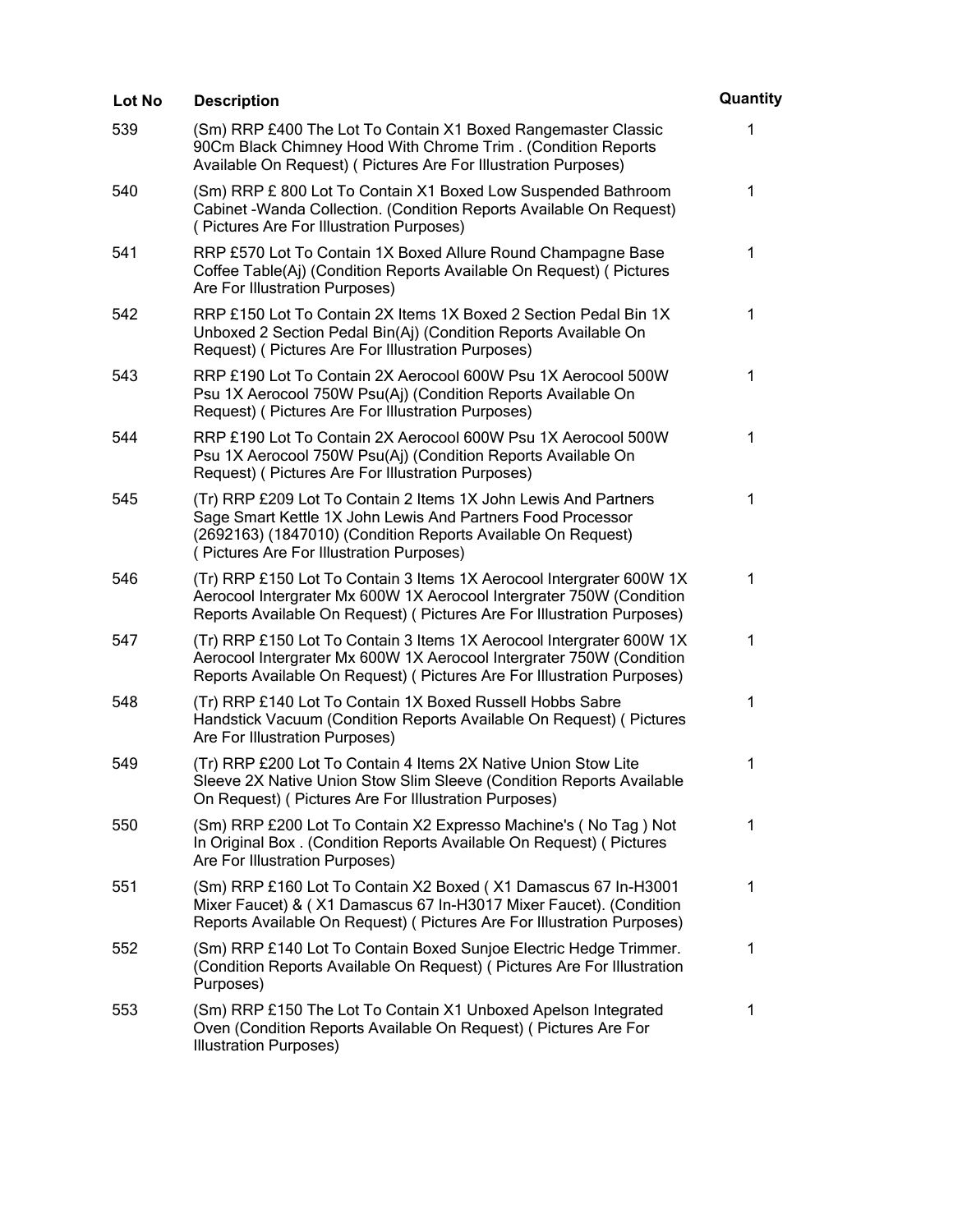| Lot No | <b>Description</b>                                                                                                                                                                                                                        | Quantity     |
|--------|-------------------------------------------------------------------------------------------------------------------------------------------------------------------------------------------------------------------------------------------|--------------|
| 554    | (Tr) RRP £150 Lot To Contain 1X John Lewis And Partners Millhouse<br>Floor Lamp Brass (2919368) (Condition Reports Available On Request)<br>(Pictures Are For Illustration Purposes)                                                      | 1            |
| 555    | (Tr) RRP £300 Lot To Contain 1X Boxed John Lewis And Partners<br>Rectangular Metal Frame Mirror (2856783) (Condition Reports<br>Available On Request) ( Pictures Are For Illustration Purposes)                                           | 1            |
| 556    | (Tr) RRP £250 Lot To Contain 1X Boxed Black Smoked Ball Glass<br>Pendant (Condition Reports Available On Request) (Pictures Are For<br><b>Illustration Purposes)</b>                                                                      | $\mathbf 1$  |
| 557    | (Sm) RRP £ 250 The Lot Contains Part Lot 210Cm Sun Island. Boxed.<br>(Condition Reports Available On Request) (Pictures Are For Illustration<br>Purposes)                                                                                 | 1            |
| 558    | (Sm) RRP £ 340 Lot To Contain X1 Boxed Laurent 161Vm Floor Lamp<br>Shade Colour Grey . (Condition Reports Available On Request)<br>(Pictures Are For Illustration Purposes)                                                               | 1            |
| 559    | (Sm) RRP £ 180 Lot To Contain X6 Boxed Curve Gps Tracker.<br>(Condition Reports Available On Request) (Pictures Are For Illustration<br>Purposes)                                                                                         | $\mathbf{1}$ |
| 560    | Kc) £350 Lot To Contain X1 Boxed Topaz Bar Table In White Gloss.<br>(Condition Reports Available On Request) ( Pictures Are For Illustration<br>Purposes)                                                                                 | 1            |
| 561    | Kc) £150 Lot To Contain X5 Items (4- Aerocool Unboxed Integrator<br>600W Power Supply.)(1- Aero Cool Duo 12 12Cm Argb Computer Fan)<br>(Condition Reports Available On Request) (Pictures Are For Illustration<br>Purposes)               | 1            |
| 562    | RRP £180 Lot To Contain 2X Items 1X John Lewis Ribs Frosted Glass<br>Pendant 1X Homcomceiling Light B31-003 250 Mm 400 Mm 400 Mm<br>Black(Aj) (Condition Reports Available On Request) (Pictures Are For<br><b>Illustration Purposes)</b> | $\mathbf 1$  |
| 563    | RRP £130 Lot To Contain 4X Torrey Case + Lanyard For iPhone (Aj)<br>(Condition Reports Available On Request) (Pictures Are For Illustration<br>Purposes)                                                                                  | 1            |
| 564    | RRP £190 Lot To Contain 4X Items 2X Native Union Airpods 2X Forte<br>Magsafe Stand (Condition Reports Available On Request) ( Pictures<br>Are For Illustration Purposes)                                                                  | 1            |
| 565    | RRP £180 Lot To Contain 4X Native Union Stow Sleeve Case(Aj)<br>(Condition Reports Available On Request) (Pictures Are For Illustration<br>Purposes)                                                                                      | 1            |
| 566    | RRP £140 Lot To Contain 3X Unboxed Items Eaziglide Neverstick2<br>Aluminium Non-Stick Saucepan Set With 3 Piece(Aj) (Condition<br>Reports Available On Request) (Pictures Are For Illustration Purposes)                                  | $\mathbf 1$  |
| 567    | Kc) £200 Lot To Contain X5 Items (4- Argo Sleeve For MacBook Pro<br>And MacBook Air 13 Inch)(2-Native Union Drop Wireless Charger)<br>(Condition Reports Available On Request) (Pictures Are For Illustration<br>Purposes)                | 1            |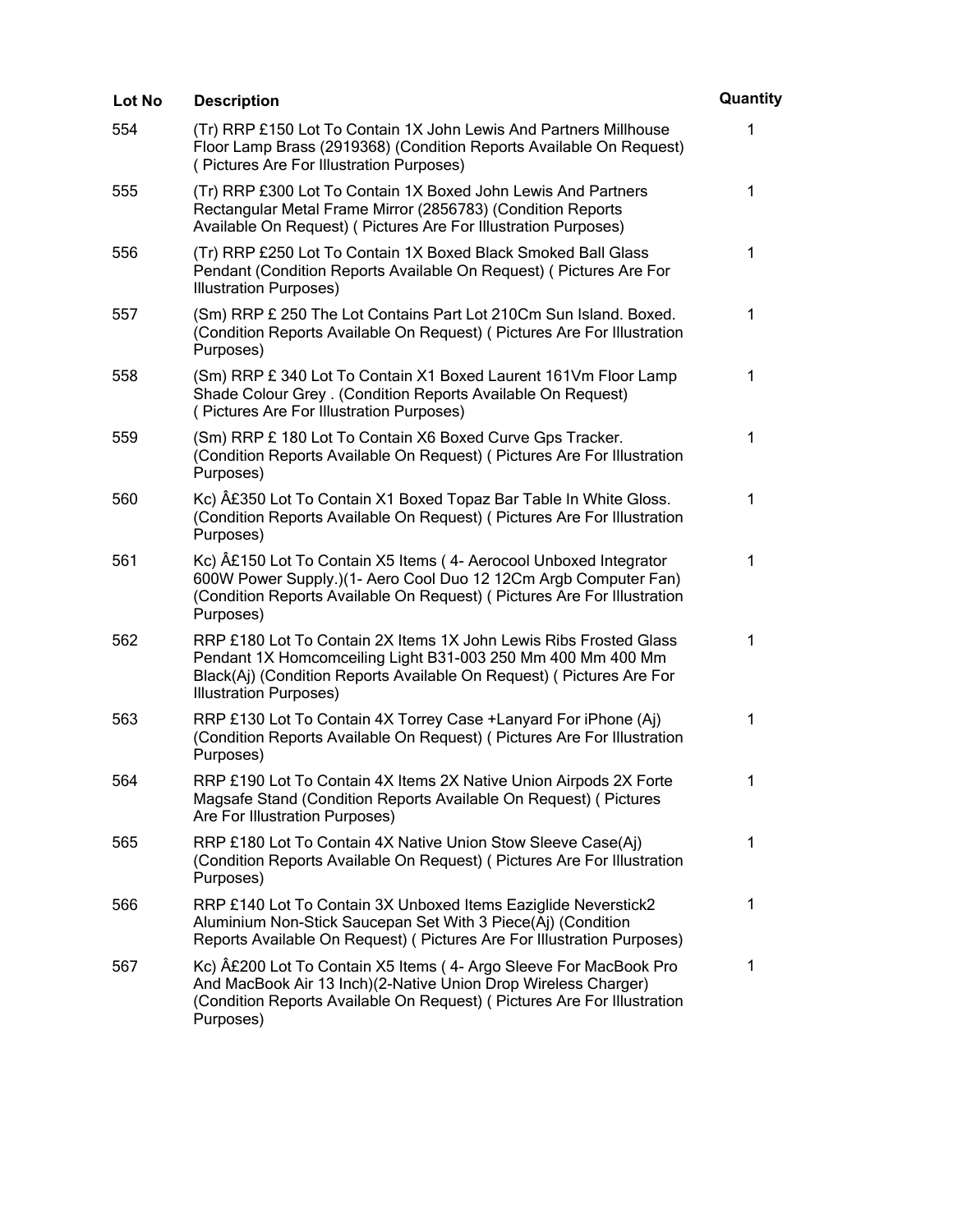| Lot No | <b>Description</b>                                                                                                                                                                                        | Quantity     |
|--------|-----------------------------------------------------------------------------------------------------------------------------------------------------------------------------------------------------------|--------------|
| 568    | Kc) £350 Lot To Contain X4 Items (4- Boxed Blazing Led Solar 3 Led<br>Super Bright Flash Light) (Condition Reports Available On Request)<br>(Pictures Are For Illustration Purposes)                      | 1            |
| 569    | RRP £200 Lot To Contain 4 X Native Union Slow Lite Sleave (Jm)<br>(Condition Reports Available On Request) (Pictures For Illustration<br>Purposes Only)                                                   | $\mathbf 1$  |
| 570    | (Sp) RRP £180 Lot To Contain 4X Native Union Stow Lite Sleeve<br>(Condition Reports Available On Request) ( Pictures Are For Illustration<br>Purposes)                                                    | 1            |
| 571    | (Sp) Rrp 1390 Lot To Contain 5X Argo Sleeve For MacBook Pro<br>(Condition Reports Available On Request) ( Pictures Are For Illustration<br>Purposes)                                                      | $\mathbf 1$  |
| 572    | (Tr) RRP £180 Lot To Contain 5X Lander Torrey Case For iPhone Xr<br>(Condition Reports Available On Request) (Pictures Are For Illustration<br>Purposes)                                                  | $\mathbf 1$  |
| 573    | (Tr) RRP £250 Lot To Contain 5X Native Union Air Pod Pro Case<br>(Condition Reports Available On Request) (Pictures Are For Illustration<br>Purposes)                                                     | 1            |
| 574    | (Sp) RRP £390 Lot To Contain 5X Argo Sleeve For MacBook Pro<br>(Condition Reports Available On Request) ( Pictures Are For Illustration<br>Purposes)                                                      | $\mathbf 1$  |
| 575    | (Tr) RRP £150 Lot To Contain 3X Native Union Stow Lite Sleeve For<br>Mackbook (Condition Reports Available On Request) (Pictures Are For<br><b>Illustration Purposes)</b>                                 | 1            |
| 576    | (Tr) RRP £200 Lot To Contain 4X Native Union Stow Lite Sleeve For<br>MacBook (Condition Reports Available On Request) ( Pictures Are For<br><b>Illustration Purposes)</b>                                 | $\mathbf{1}$ |
| 577    | (Tr) RRP £200 Lot To Contain 4 Items 3X Native Union Stow Lite<br>Sleeve For MacBook 1X Stow Slim Sleeve For MacBook (Condition<br>Reports Available On Request) (Pictures Are For Illustration Purposes) | 1            |
| 578    | RRP £220 Lot To Contain 4X Native Union Stow Sleeve Cover For iPad<br>(Aj) (Condition Reports Available On Request) (Pictures Are For<br><b>Illustration Purposes)</b>                                    | 1            |
| 579    | (Tr) RRP £265 Lot To Contain 1X Boxed John Lewis And Partners<br>Shanghai Wall Mirror (1946110) (Condition Reports Available On<br>Request) (Pictures Are For Illustration Purposes)                      | 1            |
| 580    | (Tr) RRP £300 Lot To Contain 1X Boxed John Lewis And Partners Alex<br>Dresser In Natural (00764926) (Condition Reports Available On<br>Request) (Pictures Are For Illustration Purposes)                  | 1            |
| 581    | (Tr) RRP £400 Lot To Contain Part Lot 1X Boxed Keenware Kensington<br>Vanity Unit In Matt Grey (Condition Reports Available On Request)<br>(Pictures Are For Illustration Purposes)                       | $\mathbf 1$  |
| 582    | (Tr) RRP £150 Lot To Contain 1X Boxed Denmark Floor Lamp Black<br>Metal & Antique (Condition Reports Available On Request) ( Pictures<br>Are For Illustration Purposes)                                   | 1            |
|        |                                                                                                                                                                                                           |              |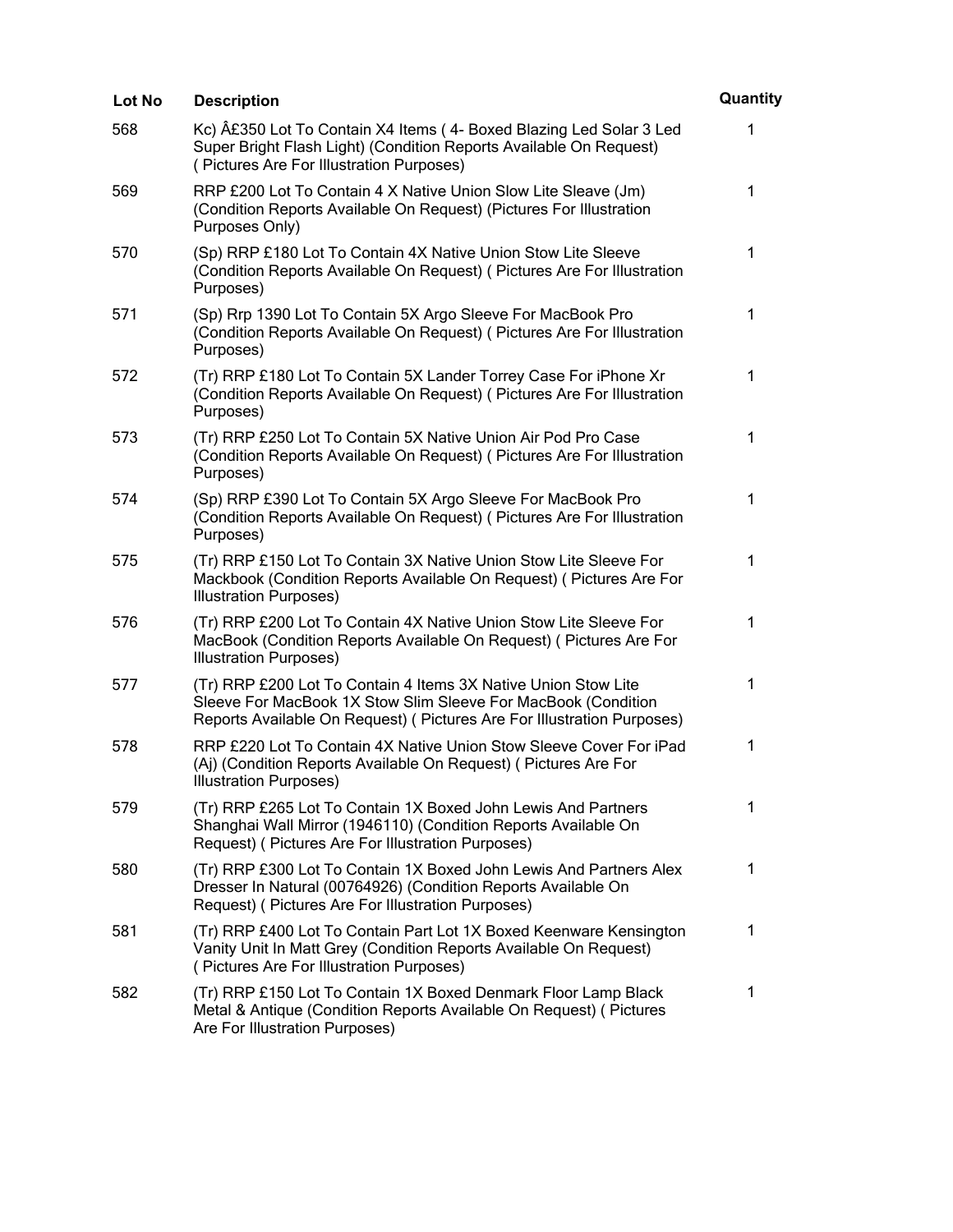| Lot No | <b>Description</b>                                                                                                                                                                                                                                                                      | Quantity     |
|--------|-----------------------------------------------------------------------------------------------------------------------------------------------------------------------------------------------------------------------------------------------------------------------------------------|--------------|
| 583    | (Sk)Rrp£ 120 Lot Containing 1X Innoteck Acrylic Moda Sparkly Ceiling<br>Lamp Shade 1Xvillage At Home 3-Tier Linen Pendant Light Shade Grey<br>1Xbrio-3Ab Brio 3 Light Ceiling Light Antique Brass (Condition Reports<br>Available On Request) ( Pictures Are For Illustration Purposes) | 1            |
| 584    | (Sk)Rrp£120 2X John Lewis & Partners Heat Reflective Silicone Easy<br>Ironing Board, L122 X W38Cm (Condition Reports Available On<br>Request) (Pictures Are For Illustration Purposes)                                                                                                  | 1            |
| 585    | (Sk)Rrp£360 Lot Containing 18Xdebenhams Non-Wired Bra Natural<br>Lift Soft Cups Multiway (Condition Reports Available On Request)<br>(Pictures Are For Illustration Purposes)                                                                                                           | 1            |
| 586    | (Sm) RRP £100 The Lot To Contain X1 Boxed Ferrex Cordless<br>Telescopic Hedge Trimmer. (Condition Reports Available On Request)<br>(Pictures Are For Illustration Purposes)                                                                                                             | 1            |
| 587    | (Sm) RRP £130 The Lot To Contain X1 Boxed Barron's 3-Light Kitchen<br>Island Pendant. (Condition Reports Available On Request) ( Pictures<br>Are For Illustration Purposes)                                                                                                             | 1            |
| 588    | (Sm) RRP £140 Part Lot To Contain X1 Harmony Floor Lamp Satin<br>Nickel Finish. (Condition Reports Available On Request) ( Pictures Are<br>For Illustration Purposes)                                                                                                                   | $\mathbf{1}$ |
| 589    | (Sm) RRP £250 Lot To Contain X1 Boxed Harmony Floor Lamp Satin<br>Nickel Finish. (Condition Reports Available On Request) ( Pictures Are<br>For Illustration Purposes)                                                                                                                  | 1            |
| 590    | (Sk)Rrp240 Lot Containing 12X Red5 Drawbot - Line Following<br>Electronic Robot (Condition Reports Available On Request) ( Pictures<br>Are For Illustration Purposes)                                                                                                                   | 1            |
| 591    | (Sm) RRP £160 The Lot To Contain X2 Boxes (1 Sahag 144Cm<br>Traditional Floor Lamp Shade ) & ( 1 Beverley 2-Light Kitchen Island<br>Linear Pendant) Both Items Boxed. (Condition Reports Available On<br>Request) (Pictures Are For Illustration Purposes)                              | 1            |
| 592    | RRP £150 Lot To Contain 1X Fossil Stainless Steel Watch(Aj)<br>(Condition Reports Available On Request) (Pictures Are For Illustration<br>Purposes)                                                                                                                                     | 1            |
| 593    | RRP £100 Lot To Contain 1X J By Jasper Conran Ladies Designer Grey<br>Swarovski Dial Watch Rose Gold(Aj) (Condition Reports Available On<br>Request) (Pictures Are For Illustration Purposes)                                                                                           | 1            |
| 594    | RRP £130 Lot To Contain 1X Lorus 50M Silvertone Ladies Watch 1X<br>Casio Digital Watch 1X Rir John Rocha Stainless Steel Watch 1X<br>Eclectica Vintage Earrings(Aj) (Condition Reports Available On<br>Request) (Pictures Are For Illustration Purposes)                                | $\mathbf 1$  |
| 595    | RRP £150 Lot To Contain 6X Women's John Lewis Earrings (Aj)<br>(Condition Reports Available On Request) (Pictures Are For Illustration<br>Purposes)                                                                                                                                     | $\mathbf 1$  |
| 596    | RRP £150 Lot To Contain 5X John Lewis Earrings 3X John Lewis<br>Women's Bracelets (Aj) (Condition Reports Available On Request)<br>(Pictures Are For Illustration Purposes)                                                                                                             | 1            |
| 597    | RRP £140 Lot To Contain 7X John Lewis Necklace (Aj) (Condition<br>Reports Available On Request) (Pictures Are For Illustration Purposes)                                                                                                                                                | 1            |